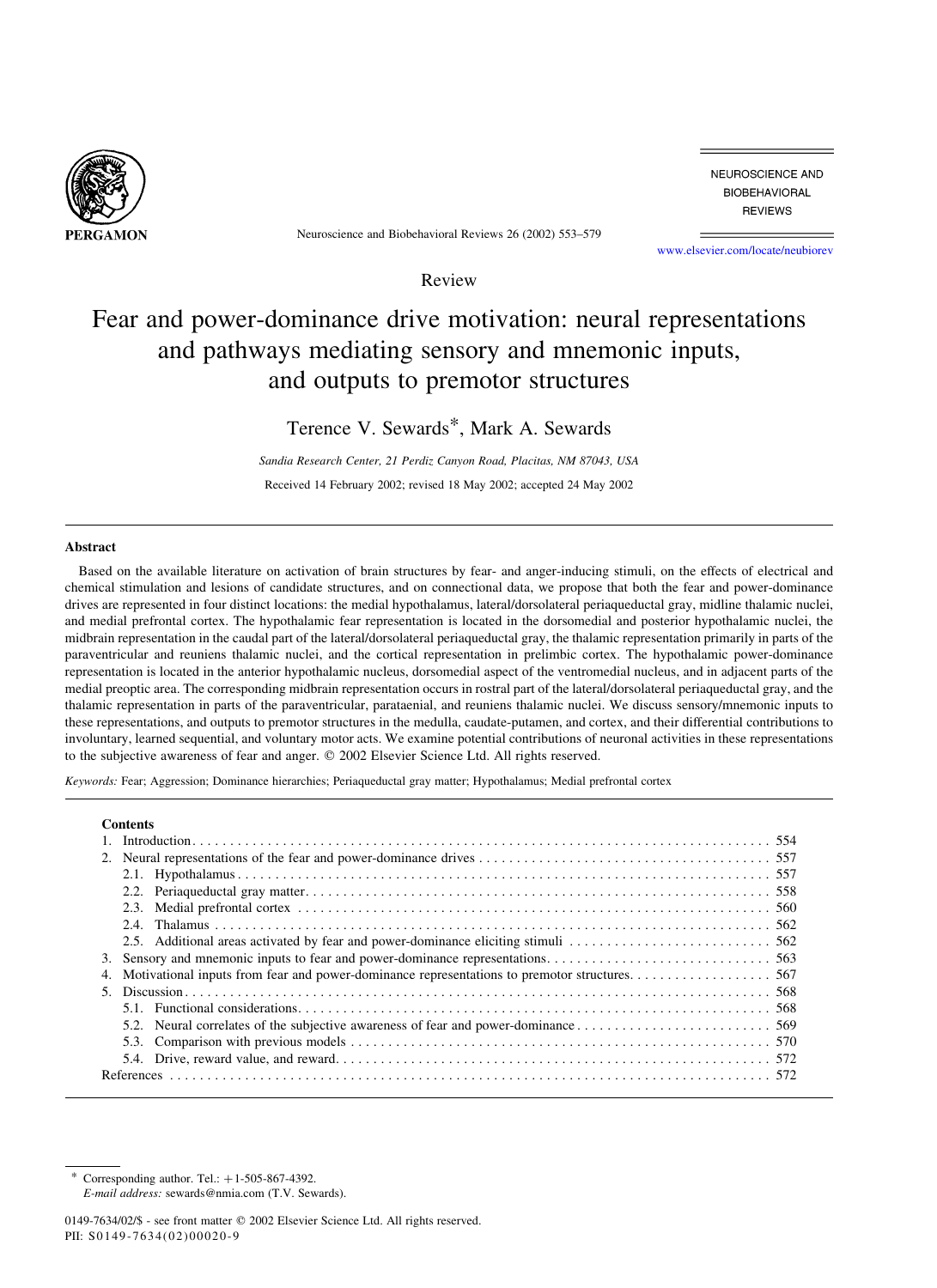## 1. Introduction

Motivational drives such as hunger, thirst, fear and anger are experienced subjectively as needs or urges that motivate behaviors. Generally speaking the behaviors generated by these drives are designed to protect and preserve the individual human or animal, and to ensure the continuance of the species he or it belongs to. These drives are activated by both internal and external factors; hunger and thirst are due primarily to signals detected within the body, but they are also affected by external visual, auditory and olfactory stimuli. Fear and anger are due mostly to external stimuli, and the sexual drive in mammalian species is due to both hormonal and sensory (olfactory, visual) stimuli [\[123,230\]](#page-22-0).

Fear motivates behaviors that are intended to reduce potential dangers to the individual. These include escape locomotion and jumping, freezing ('fear paralysis'), alarm vocalizations, and piloerection. In addition, fear inducing stimuli activate autonomic responses, such as increased arterial pressure and heart rate. In the laboratory, degrees of fear or anxiety can be determined by measuring the amount of time spent on the open arms of the elevated maze, the number of grid line crossings in a novel open field, and freezing behavior duration after forced swimming. We note here that we use the term anxiety in essentially the same sense as fear, with the proviso that anxiety connotes lesser fear, and often does not have a specific object, while fear is always directed at a specific stimulus. By panic, we mean extreme fear.

In both animals and humans many behaviors are motivated by what Maslow [\[188\]](#page-24-0) termed the 'dominance' drive, Adler [\[3\]](#page-19-0) referred to as 'striving for superiority', and Harding [\[129\]](#page-22-0) termed the 'power' drive. The earliest reference to this form of motivation is probably that of Nietzsche [\[216\],](#page-24-0) who spoke of a 'will to power'. In both social and solitary animals, this drive motivates aggressive, defensive, and other behaviors that establish dominance hierarchies, as well as behaviors involved in establishing and guarding territorial domains [\[96,237\].](#page-21-0) Maslow argued that what enables one individual (human or animal) to dominate another was its attitude of confidence or superiority, and this is backed up by the individual's fighting ability [\[189\].](#page-24-0) In humans the reward due to the achievement of dominance status is experienced as increased self esteem or 'dominance feeling' [\[129,188\]](#page-22-0). In contemporary western human societies outright physical aggression is rarely tolerated, and behaviors that are motivated by the powerdominance drive are mostly restricted to those that we attribute to 'ambition' or 'drive', which include competition in the workplace and athletic events, as well as behaviors that lead to the acquisition of material objects such as houses, automobiles and money that might increase one's social status (i.e. behaviors that are commonly assumed to be motivated by material greed). However, verbal and other forms of emotional aggression are still commonplace, and are presumably motivated by the power-dominance drive. In

gregarious animal societies, behaviors used to establish dominance hierarchies include physical aggression and scent marking of objects in the territory occupied by a group [\[96,100\].](#page-21-0) Humans experience the power-dominance drive subjectively as a need to excel, to overcome obstacles, and in its extreme form, as anger.

In human sensory systems there are neural representations of sensory stimuli present in the proximal environment. In the mammalian visual system, for example, there are several retinotopically organized areas—both cortical and subcortical—where the activities of large numbers of neurons map particular features of the visual scene, and the subjective awareness of this scene is produced by the activities of neurons in some (but not all) of these representations [\[90,108,308,309\].](#page-21-0) Stimulation of sites within the lower order visuotopically organized representations in human visual cortex evokes phosphenes. For example, microstimulation of striate cortex of both normal subjects and subjects who are blind due to retinal damage produces punctate phosphenes located in points within the visual field which correspond to the point in the visuotopic map which is stimulated  $[44,78,256]$ . Phosphenes can be produced using bipolar electrodes with currents as low as 1.9  $\mu$ A, and average thresholds around 25  $\mu$ A, and these currents produce percepts reported as small spots of light [\[256\]](#page-25-0). Stimulation of the human superior colliculus also produces phosphenes, but the threshold currents necessary to produce these phenomena are probably much higher [\[214\]](#page-24-0). This is in accordance with the fact that activities in striate cortex contribute to visual awareness, but those in the superior colliculus do not [\[261,276\]](#page-25-0).

The subjective awareness of emotions such as hunger, sexual desire, fear and power-dominance must also be due to neuronal activities in the central nervous system, and by analogy with sensory systems, it may be expected that activities of a large number of neurons grouped in one or more areas of the brain produce this form of awareness. In a fear representation neurons should be specifically activated by the presentation of stimuli that evoke this form of motivation, but not to irrelevant stimuli, or stimuli which evoke drives other than fear. Also by analogy with sensory systems it may be inferred that there may be multiple representations of fear or power-dominance, and not all of these need contribute to the subjective awareness of these emotions. In human subjects, electrical stimulation of sites within the dorsal (but not ventral) periaqueductal gray matter (PAG) elicits intense anxiety, distress, panic, terror, and feelings of imminent death [\[147,213\]](#page-23-0), while stimulation of sites within the medial hypothalamus elicits anxiety and fear ([Fig. 1](#page-2-0)) [\[131\].](#page-22-0) Stimulation of a site within Brodmann area 32 of anterior cingulate cortex (probably homologous to prelimbic cortex of rodents and primates) of a surgery patient elicited a verbal report that "I was afraid and my heart started to beat" [\[19\].](#page-20-0) Although subjective experiences of fear can also be elicited by stimulation of sites within the amygdaloid complex [\[61,119,120\]](#page-21-0), stimulation currents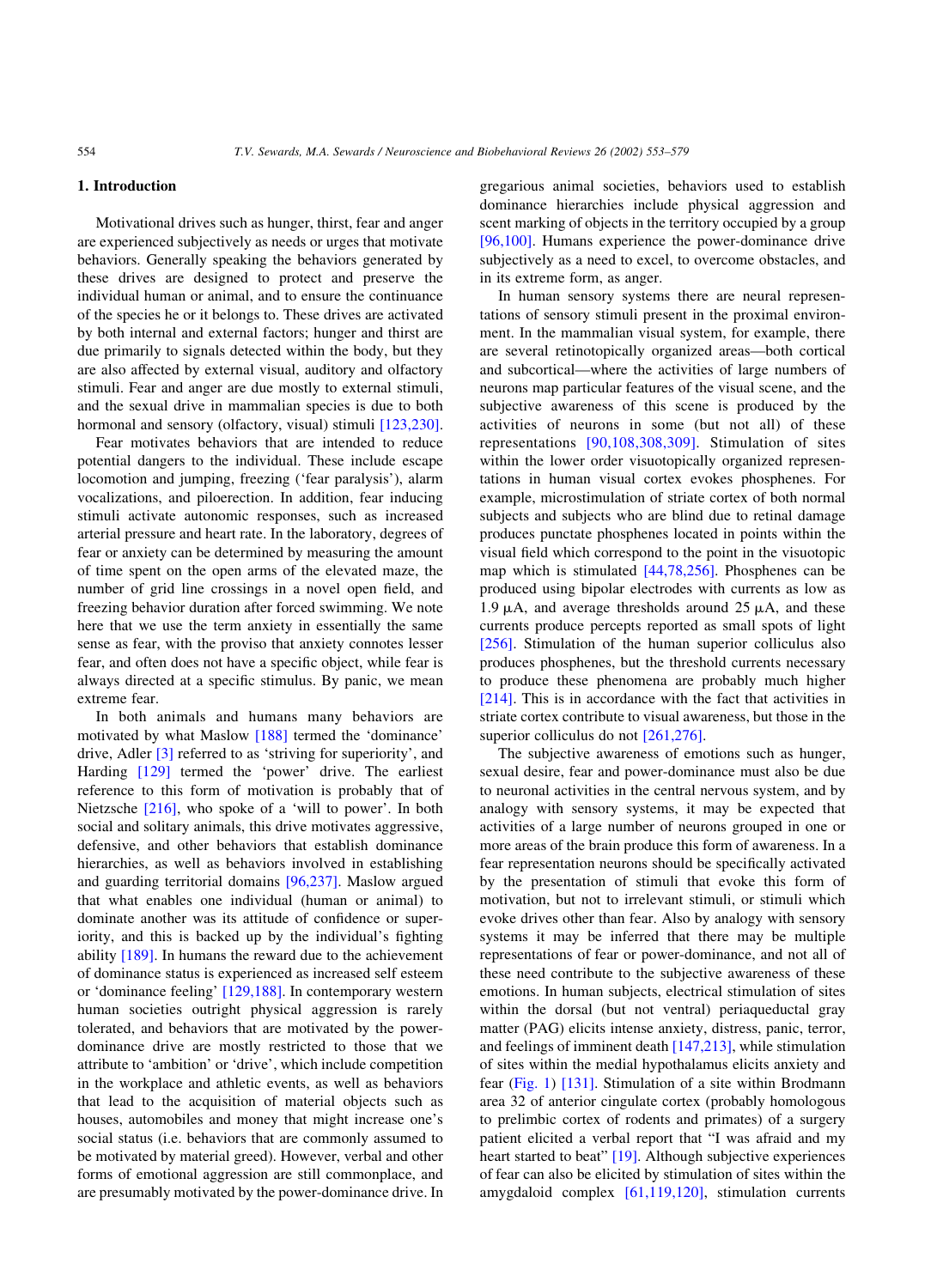<span id="page-2-0"></span>

Fig. 1. Locations of the fear and power-dominance representations in the medial hypothalamus of the rat. Stippled areas indicate the fear representation, plus the power-dominance representation. Representations are bilateral, but only indicated unilaterally for clarity. Top section is the most anterior. Abbreviations: AHN, anterior hypothalamic nucleus; Arc, arcuate nucleus; BNST, bed nucleus of the stria terminalis (if, pr, v interfascicular, principal, ventral subnuclei); DMH, dorsomedial hypothalamic nucleus (a, p, v anterior, posterior and ventral subdivisions); fx, fornix; MPoA, medial preoptic area; MPN, medial preoptic nucleus; ot,

used in these studies were quite large, ranging from about 5000  $\mu$ a to 9000  $\mu$ A, and afterdischarges often occurred. In addition to fear, these stimulations evoked memory-like hallucinations, and Gloor [\[119\]](#page-22-0) has argued that the experiential phenomena evoked by stimulation within the amygdaloid complex are due to spreading of afterdischarges to surrounding structures. Thus in the search for areas or structures in which the fear drive is represented, one might expect to find such representations in the hypothalamus, PAG, and medial prefrontal/anterior cingulate cortex, but probably not in the amygdala.

The purpose of this paper is to determine the location and extent of cortical and subcortical fear and powerdominance representations and their interrelationships. In order to accomplish this objective, we will specifically address forms of behaviors that are motivated by these drives. Behaviors motivated by the fear drive in rodents, carnivores and primates include freezing (defined here as reactive, fear-evoked involuntary behavioral immobility), as well as flight and other forms of escape. In rodents, two forms of behavior which are motivated by the power-dominance drive have been extensively studied, and have been shown to have common neural substrates: aggressive ('affective defense') behaviors, and scent marking in hamsters. In carnivores the only form of behavior motivated by the power-dominance drive that has been studied in any detail is aggression. In nonhuman primates, studies of the effects of lesions and electrical stimulation of central structures on fear- and power-dominance-motivated behaviors are few. However, there are several studies of brain areas activated by fearand anger-inducing stimuli in human subjects, and these will be examined.

In many species of rodents, when a male intruder is introduced into the home cage of a 'resident' male the resident will attack the intruder. In rats these attacks are characterized by lateral attacks, boxing and biting, and usually the larger animal will defeat the smaller one [\[38\]](#page-20-0). Thereafter the defeated rat will become submissive in the presence of the larger (now dominant) rat. In situations in which several animals share a restricted territory, dominant/ subordinate relationships are initially determined by overt aggression [\[99,237\]](#page-22-0), but once the hierarchy is established other behaviors may be used to communicate dominant/ subordinate relationships. One such behavior is scent marking, a behavior that is observed in numerous mammalian species, including mice, hamsters, rats, deer, cats, dogs and black rhinoceri [\[237\].](#page-25-0) In social animals scent marking of objects in the environment is always observed when a dominance hierarchy is present. In most species in

optic tract; PH, posterior hypothalamic nucleus; PVH, paraventricular hypothalamic nucleus; PVT, paraventricular thalamic nucleus; Re, reuniens thalamic nucleus; Sch, suprachiasmatic nucleus; SO, supraoptic nucleus; V3, third ventricle; VMH, ventromedial hypothalamic nucleus (c, dm, vl central, dorsomedial, ventrolateral divisions); ZI, zona incerta.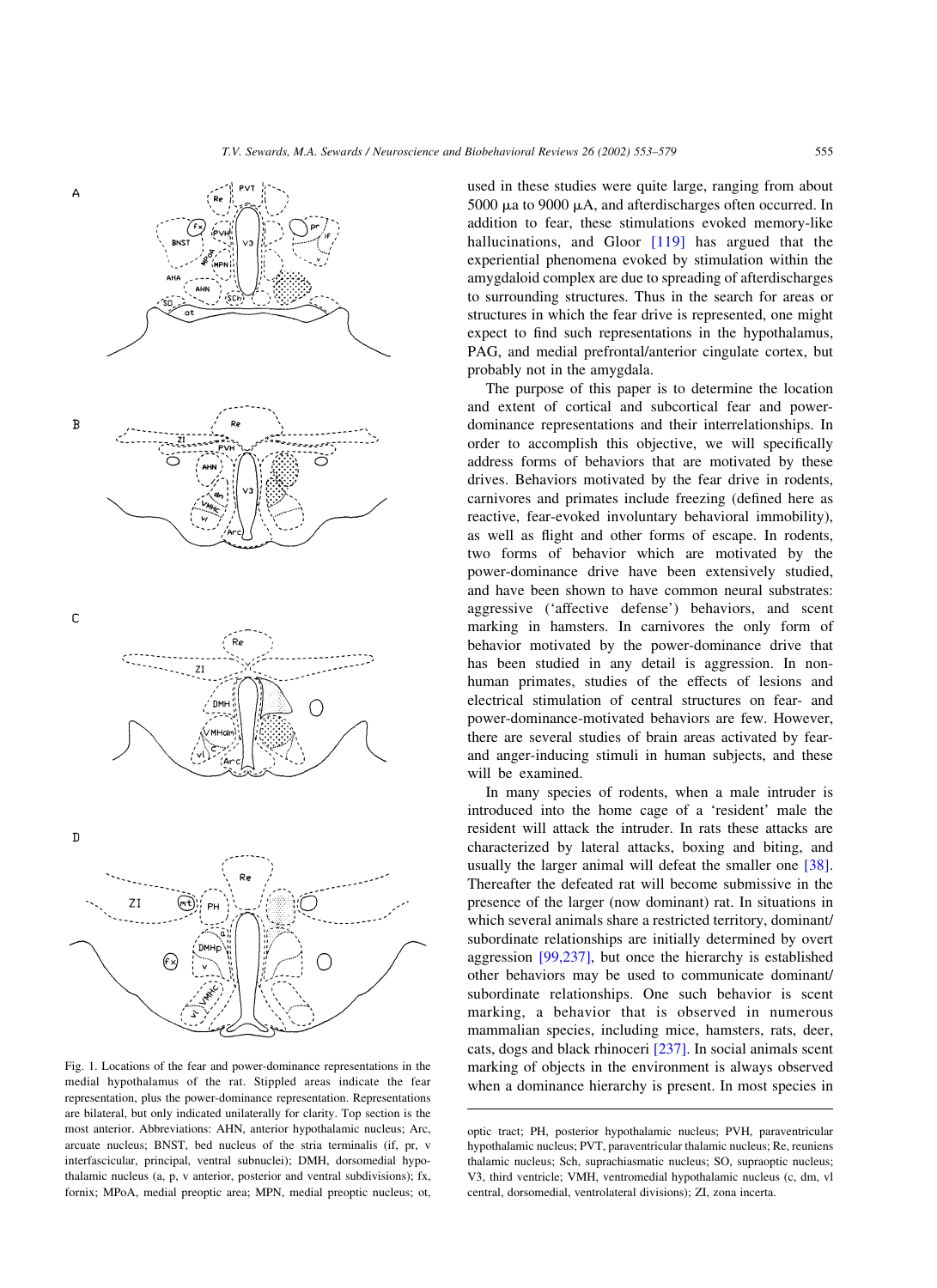which this behavior is observed there is a striking correlation between a high rate of marking and high social status or dominance. For this reason, it has been proposed that scent marking behavior communicates dominance status [\[94,96,143,156\]](#page-21-0). Hamsters, for example, use their flank glands (darkly pigmented sebaceous glands located on the dorsolateral region of the flanks) to mark objects in their environment by arching their backs and vigorously rubbing their flank glands against vertical objects while moving forward. This behavior occurs in response to the presence of conspecifics or of their odors, and most probably serves to communicate dominance status [\[96\]](#page-21-0). The most aggressive, dominant hamsters mark significantly more than subordinates [\[82\].](#page-21-0)

Cats are territorial animals, and defend their territory with threat displays, which include piloerection, hissing, growling, back arching, and overt attack behaviors. In natural situations these behaviors occur in the presence of a strange animal of the same or different species, or when a cat's territory or its kittens are threatened [\[124\].](#page-22-0) Cats also mark the boundaries of their territories using cheek gland excretions and urine [\[293\]](#page-26-0).

Stimuli that elicit fear often also elicit anger or some other component of the power-dominance drive. For example, agonistic encounters between resident and intruder rodents elicit both fear and anger in both animals, and behavioral acts in the dominant animal will be primarily motivated by anger, while those of the submissive one will be mostly due to fear. Other stimuli that elicit fear and/or power-dominance (mostly anger) include exposure to a predator, inescapable footshock, loud auditory signals (audiogenic stress), restraint (immobilization), and auditory and visual stimuli repeatedly paired with unconditioned nociceptive stimuli such as footshock. Inescapable pain elicits fear, anger and the affective/motivational aspect of pain [\[13,142,173,239\]](#page-20-0), so it is probable that stimuli conditioned to electrical shock also elicit all three of these forms of motivation. Restraint stress, particularly when it is repeated, produces both freezing and struggling behaviors, and the latter are probably motivated at least in part by anger. Although the behavioral responses of rats to loud noise are characteristic of fear [\[49\]](#page-20-0), in human subjects this form of stress also produces anger. The behavioral responses due to stimuli that produce both fear and power-dominance will presumably be determined by the relative activation of these two drives (e.g. fight or flight responses).

In order to determine the existence and location of fear and power-dominance representations it is necessary to establish criteria that serve to differentiate areas or structures in which neuronal activities represent these drives, and other areas where activities represent either sensory, mnemonic, or other processes, or in which they represent other emotions. A first and important criterion is that low current electrical stimulation and/or low dose chemical stimulation of a candidate structure should either elicit or facilitate behaviors characteristic of either fear or power-dominance. While this is a necessary criterion, it is by no means sufficient, since stimulation of sensory structures that provide inputs to motivational representations may also elicit such behaviors, as may stimulation of premotor structures. Most importantly, electrical stimulation of sites within fear and power-dominance representations in human subjects should elicit verbal reports of the subjective experience of these drives, and it is to be hoped that stimulation of the homologous structures in animals would elicit behaviors and autonomic responses that are characteristic of those drives. It should be noted, however, that problems can arise with the interpretation of the results of these studies, particularly in the case of electrical stimulation, since fibers of passage can be excited, or after discharges can spread to surrounding structures. In addition, stimulation of structures adjacent to candidate drive representations can potentially elicit behaviors characteristic of those drives by transynaptic activation of a drive representation, and chemical stimulation of a given structure may not reveal the whole behavioral repertoire, since the substances used often activate only one type of receptor.

The second criterion involves the interpretation of the effects of lesions to candidate areas on behaviors motivated by the fear or power-dominance drive: lesions to areas containing putative representations of these drives should result in deficits in behaviors motivated by these drives. As in the case of stimulation studies, this criterion is not a sufficient one, since lesions to sensory, mnemonic, premotor and motor structures may also produce deficits in fearmotivated behaviors. A third criterion is that fear- or powerdominance-evoking stimuli, both innate and conditioned, should activate neurons in the corresponding representations, and studies of regional brain activation should reveal this. This criterion is clearly not a necessary one, since if there are multiple representations of each of these drives, one or more of these representations might not be activated, and the corresponding behavior could still occur. In addition stimuli that elicit fear may also simultaneously activate the power-dominance drive (e.g. the residentintruder paradigm), and structures activated by such stimuli will include both fear and power-dominance representations, as well as sensory, mnemonic, premotor and motor structures. Below we cite several studies of structures activated by stressful stimuli in which the immediate-early gene c-Fos method was used. We note here that it is not really possible to demonstrate that neurons that are activated by this method are necessarily activated by the stressful stimulus itself, since it is necessary to wait for a considerable period of time between exposure to the stimuli and decapitation. Often, in fact, numerous olfactory structures are found to be 'activated' by stressors, whereas in fact their activation is probably due to olfactory processing after the stimulus has been removed. On the other hand, studies of structures activated by stressful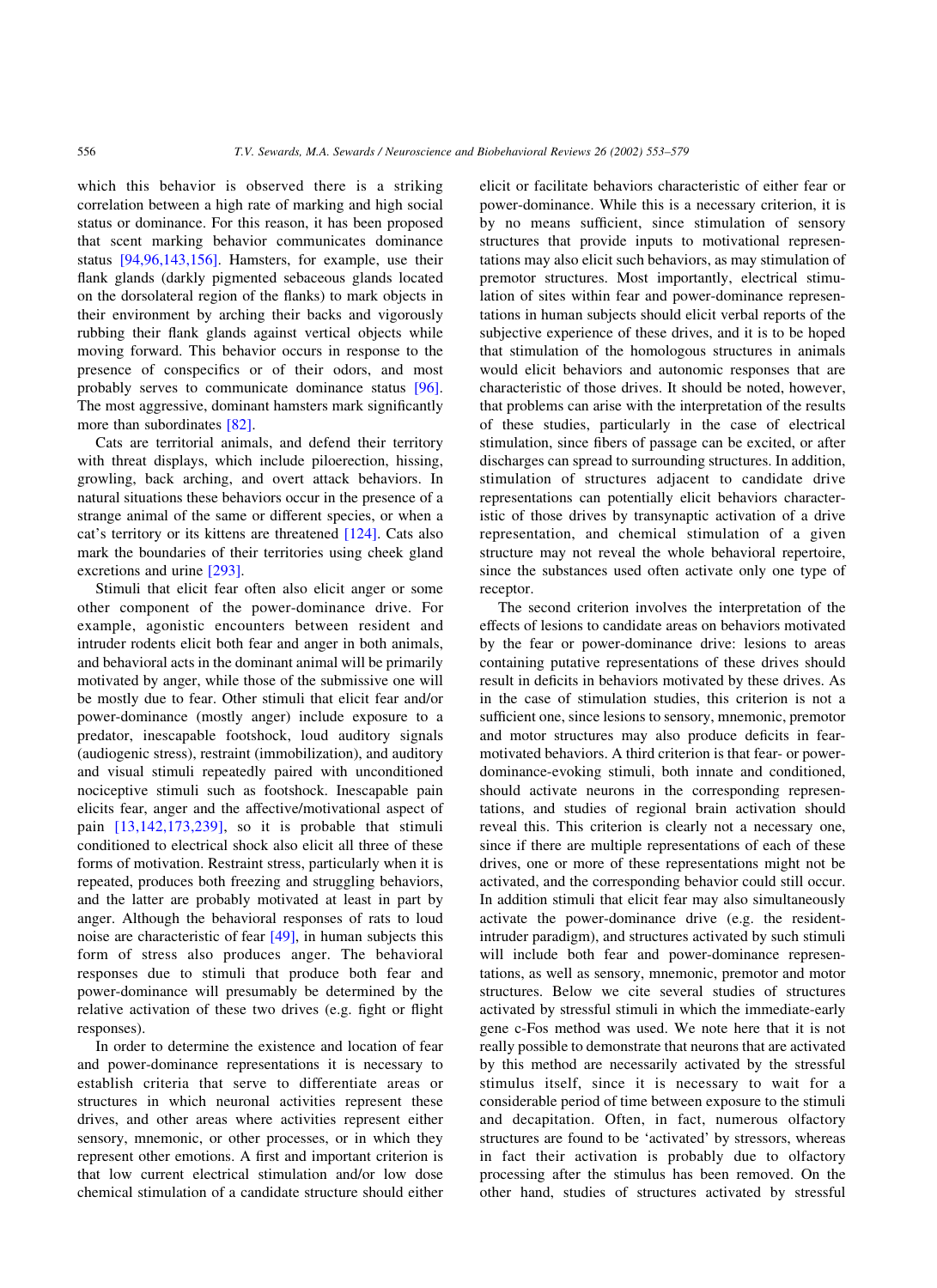stimuli in human subjects employ magnetic resonance imaging, or the detection of regional cerebral brain flow using positron emission tomography, and these methods are instantaneous and consequently do not introduce the problems involved in the c-Fos method.

In addition to the above specific criteria, certain more general considerations pertain to motivational representations. Since the subjective experience of emotions such as fear or power-dominance is unitary, if there is more than one representation, and more than one representation contributes to subjective awareness, then some form of binding between separate representations must take place. This form of binding is presumably mediated by interconnections between the representations [\[76\],](#page-21-0) so it is to be expected that motivational representations will be strongly and reciprocally interconnected.

## 2. Neural representations of the fear and powerdominance drives

#### 2.1. Hypothalamus

The involvement of the diencephalon in emotion has been evident since the time of Cannon [\[52,53\],](#page-20-0) who observed that emotional reactions in animals persisted after removal of the cortex, while removal of the thalamus and hypothalamus as well as the cortex abolished all signs of emotional reactivity. Lesion experiments by Bard [\[22–24\]](#page-20-0) localized the area of the diencephalon responsible for emotional expression to the hypothalamus. Subsequently, Hess and Brügger [\[138\]](#page-22-0) demonstrated that electrical stimulation of sites within the hypothalamus evoked an aggressive behavior pattern termed the 'defense reaction'. Heath [\[131\]](#page-22-0) reported that stimulation of sites within the human medial hypothalamus evoked subjective fear and anxiety.

The neural substrates of 'affective defense' behaviors in cats have been extensively studied by Siegel and coworkers [\[124,268\].](#page-22-0) In the laboratory, electric stimulation of hypothalamic sites elicits hissing, growling, threat postures and aggressive paw swipes at moving objects [\[111,112,124,](#page-22-0) [267,268\]](#page-22-0). The area in which stimulating electrodes produce these behaviors includes the anterior hypothalamic nucleus, adjacent part of the medial preoptic area, and the dorsomedial division of the ventromedial hypothalamic nucleus. In rats, electrical stimulation of sites in the anterior hypothalamic nucleus and adjacent parts of the ventromedial nucleus produces vigorous affective attack behaviors on cage partners [\[34,167,171\].](#page-20-0) Microinjections of argininevasopressin into the anterior hypothalamic nucleus and adjacent parts of the medial preoptic area of resident golden hamsters significantly shortens the latency biting attacks on intruders placed in their home cages [\[18,93,100\]](#page-20-0). Blockade of the V1 receptor for arginine-vasopressin using the antagonist d(CH2)5Tyr(Me)AVP into the anterior hypo-

thalamic nucleus reduces the number of biting attacks, and also causes an increase in the resident hamster's latencies to attack the intruder  $[97]$ . Another form of aggressive behavior, termed 'predatory attack', can be elicited by stimulation of sites within the lateral hypothalamic area [\[97\]](#page-21-0). In the laboratory, a cat placed in an experimental cage with a rat will, upon stimulation, become alert, then stealthily circle and attack the rat with a well-directed bite aimed at the rat's neck. If stimulation is continued, the cat will repeatedly bite the rat, or pick it up and shake it. Similar behaviors have been obtained in rats after stimulation of sites in the lateral hypothalamic area, although these attacks were directed at conspecifics [\[167,171\].](#page-23-0) This form of behavior is presumably not motivated by the powerdominance drive, since the animals show no signs of anger.

Vasopressin injected into sites located within the anterior hypothalamic nucleus and adjacent parts of the medial preoptic area of hamsters also elicits flank marking, while injections of other neuropeptides, including oxytocin, angiotensin II and neurotensin have essentially no effect [\[5,94\].](#page-19-0) Injection of V1 vasopressin receptor antagonists into the anterior hypothalamic nucleus significantly inhibits flank marking in response to arginine-vasopressin [\[6\].](#page-19-0) In addition, microinjections of V1 antagonists into the anterior hypothalamic nucleus of dominant hamsters greatly reduces flank marking in the presence of subordinate hamsters, and increases flank marking in the untreated subordinates, thereby reversing the major behavioral component reflecting dominance status [\[95\]](#page-21-0). These results, and those of the previous paragraph, suggest that a power-dominance drive representation is located in the anterior hypothalamic nucleus, extending into adjacent parts of the medial preoptic area and the dorsomedial division of the ventromedial nucleus.

In both rodents and cats, defensive responses, including escape jumps and flight, but not freezing, are evoked by electrical or chemical stimulation of sites within the dorsomedial hypothalamic nucleus [\[35,110,170,201\]](#page-20-0), and posterior hypothalamic area [\[42,110,264,269\]](#page-20-0). In marmoset monkeys, escape behaviors have been obtained by electrical stimulation of the posterior hypothalamic area [\[179\]](#page-23-0). Hence a fear representation is presumably located in the dorsomedial hypothalamic nucleus, extending caudally into the posterior hypothalamic area.

Exposure of rats to a predator (cat) causes substantial increases in c-Fos immunoreactive neurons in the dorsomedial aspect of the ventromedial nucleus, anterior sector of the dorsomedial nucleus, in the region between the ventromedial and dorsomedial nuclei, and in the lateral aspect of the anterior hypothalamic nucleus [\[57\].](#page-21-0) Exposure of rats to the odor of a predator activates essentially the same structures [\[77\].](#page-21-0) Both swim stress and immobilization strongly activate the anterior, dorsomedial and posterior nuclei [\[70\]](#page-21-0). An auditory stimulus previously paired with footshock, and contextual cues related to the site where the footshock was delivered, activate the anterior, ventromedial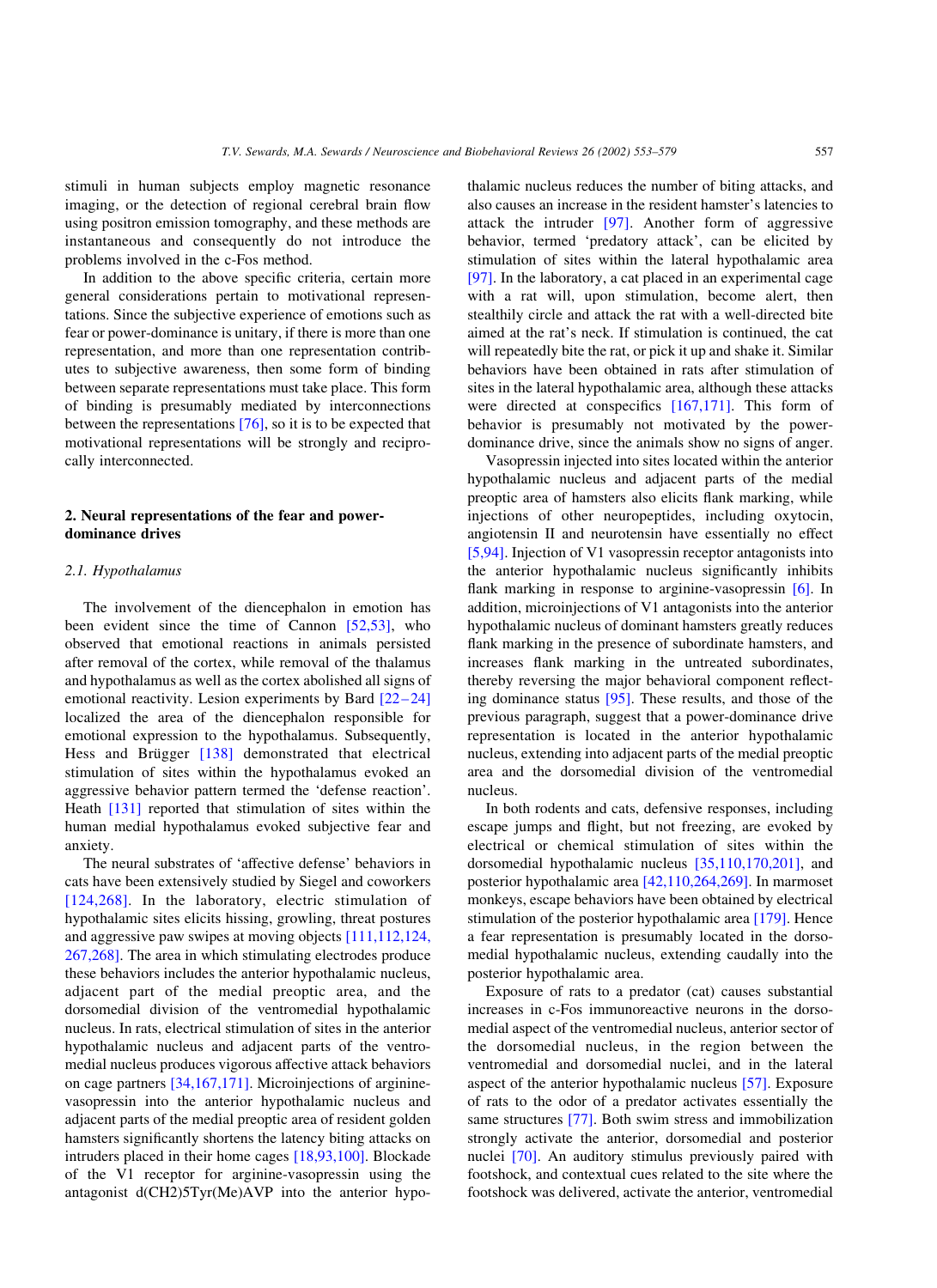and dorsomedial hypothalamic nuclei [\[27,51\]](#page-20-0). Intermittent inescapable footshock activates the anterior hypothalamic nucleus and adjacent medial preoptic area and the dorsomedial nucleus [\[178\].](#page-23-0) Audiogenic stress activates the anterior hypothalamic nucleus, and the dorsomedial and ventromedial nuclei [\[50\]](#page-20-0). Exposure to a novel open field activates the dorsomedial nucleus and part of the medial preoptic area [\[89\].](#page-21-0) Agonistic encounters between dominant and submissive hamsters activate the anterior, dorsomedial and ventromedial hypothalamic nuclei of both dominant and submissive animals [\[162,163\]](#page-23-0). The results of these studies suggest that these stimuli induce both fear and anger, and hence hypothalamic representations of both these drives are activated.

Rats with lesions to the medial hypothalamic nuclei, which damaged the rostral two-thirds of the ventromedial nucleus, a portion of the anterior hypothalamic nucleus, and the ventral portion of the dorsomedial nucleus, are more aggressive than controls [\[8\]](#page-19-0). Lesions restricted to the anterior hypothalamus of adult male Wezob rats, which damaged most of the anterior hypothalamic nucleus, rostral parts of the ventromedial nucleus, and part of the medial preoptic area, result in significant reductions in aggressive behaviors towards subordinate intruder rats placed in their home cages [\[221\].](#page-24-0)

Thus the electrical and chemical stimulation data, lesion data, and results of brain activation studies all suggest that a fear representation is located in the anterior part of the dorsomedial hypothalamic nucleus, extending caudally into the posterior hypothalamic area, while power-dominance motivation is represented in the anterior hypothalamic nucleus, dorsomedial sector of the ventromedial hypothalamic nucleus, and adjacent parts of the medial preoptic area [\(Fig. 1](#page-2-0)).

#### 2.2. Periaqueductal gray matter

As mentioned above, electrical stimulation of sites within the human periaqueductal gray matter elicits verbal reports of intense fear or anxiety [\[131,147,213\]](#page-22-0). Chemical stimulation of the feline subtentorial (caudal one-third, situated ventral to inferior colliculus) part of the lateral/ dorsolateral PAG using D,L homocysteic acid produces strong flight responses, increased arterial pressure, and extracranial vasoconstriction [\[21,59,311\]](#page-20-0), while stimulation of the pretentorial (rostral two-thirds, ventral to the superior colliculus) of the lateral/dorsolateral PAG produces strong threat ('affective defense') displays (piloerection, hissing and growling, etc.), increased arterial pressure, and extracranial vasodilation [\[20,21,144,268\]](#page-20-0). These results suggest that a fear representation is located in the subtentorial part of the lateral/dorsolateral column of the feline PAG, while the power-dominance representations is found in the pretentorial part [\(Fig. 2\)](#page-6-0).

Low current electrical stimulation of sites within the lateral/dorsolateral PAG of rodents elicits intense emotional and motor responses such as periods of intense freezing,

followed by explosive, undirected running and vertical jumping, which are similar to responses seen when rats are placed in close proximity to a predator [\[2,152,164,278,291\]](#page-19-0). Chemical stimulation of neurons located in the intermediate third of the rat PAG produces backward defensive behavior, characterized by upright postures and retrograde locomotion, and ultrasonic vocalizations [\[75\]](#page-21-0). Chemical stimulation of the sites within the lateral/dorsolateral PAG of rats paired with non-treated conspecifics elicits aggressive behaviors, including biting, vocalizations, sideways and backward escape behaviors, and escape jumps [\[74\].](#page-21-0) In these studies, a differential location of sites eliciting escape or aggressive behaviors was not reported. Hence, at least in rats, the situation is not as clear cut as in carnivores, where an evident segregation between fear and power-dominance representations has been demonstrated [\[21\]](#page-20-0).

As mentioned above, stimulation of sites within the anterior hypothalamic nucleus and adjacent part of the medial preoptic area using microinjections of argininevasopressin elicits flank marking. In addition, this form of stimulation produces elevated numbers of Fos-labeled neurons in the rostral lateral/dorsolateral PAG [\[18\].](#page-20-0) More importantly, microinjections of arginine-vasopressin into sites located within the rostral part of the lateral/dorsolateral column of the PAG of Syrian hamsters elicits flank marking [\[7,134\].](#page-19-0)

The areas in the medial hypothalamus where the fear and power-dominance drives are represented, including the dorsomedial sector of the ventromedial nucleus, anterior nucleus, dorsomedial nucleus and posterior hypothalamic area extend dense projections to the PAG, and these projections terminate in the entire rostrocaudal extent of the dorsolateral column [\[55,242,](#page-21-0) [285,296\]](#page-21-0).

c-Fos studies of brain areas activated by stimuli which evoke either the fear or power-dominance drives (or both) have revealed that the dorsolateral PAG of rats is consistently activated. For example, intermittent inescapable footshock activates the lateral/dorsolateral column [\[178\]](#page-23-0). Agonistic encounters between dominant and submissive hamsters produce Fos immunolabeled neurons in the dorsolateral PAG of both dominant and submissive animals [\[162,163\]](#page-23-0). The dorsolateral PAG is also activated by audiogenic stress [\[50\]](#page-20-0). The entire rostrocaudal extent of the rat lateral/dorsolateral column is activated by an encounter with a predator (cat) [\[57,58\]](#page-21-0), and by exposure to predator odor [\[77\].](#page-21-0) Presentation of an auditory stimulus previously paired with footshock elicits substantially increased numbers of Fos-labeled neurons in the dorsolateral PAG, as does exposure to the context in which the footshock was applied [\[51\].](#page-20-0) Both swim and immobilization stress activate the lateral/dorsolateral parts of the PAG [\[70\]](#page-21-0). Exposure to a novel open field elicits Fos immunoreactivity in the dorsal PAG [\[211\]](#page-24-0). In addition, an rCBF/PET study of brain areas of humans activated by anticipatory anxiety (expectation of an unpredictable pain stimulus) has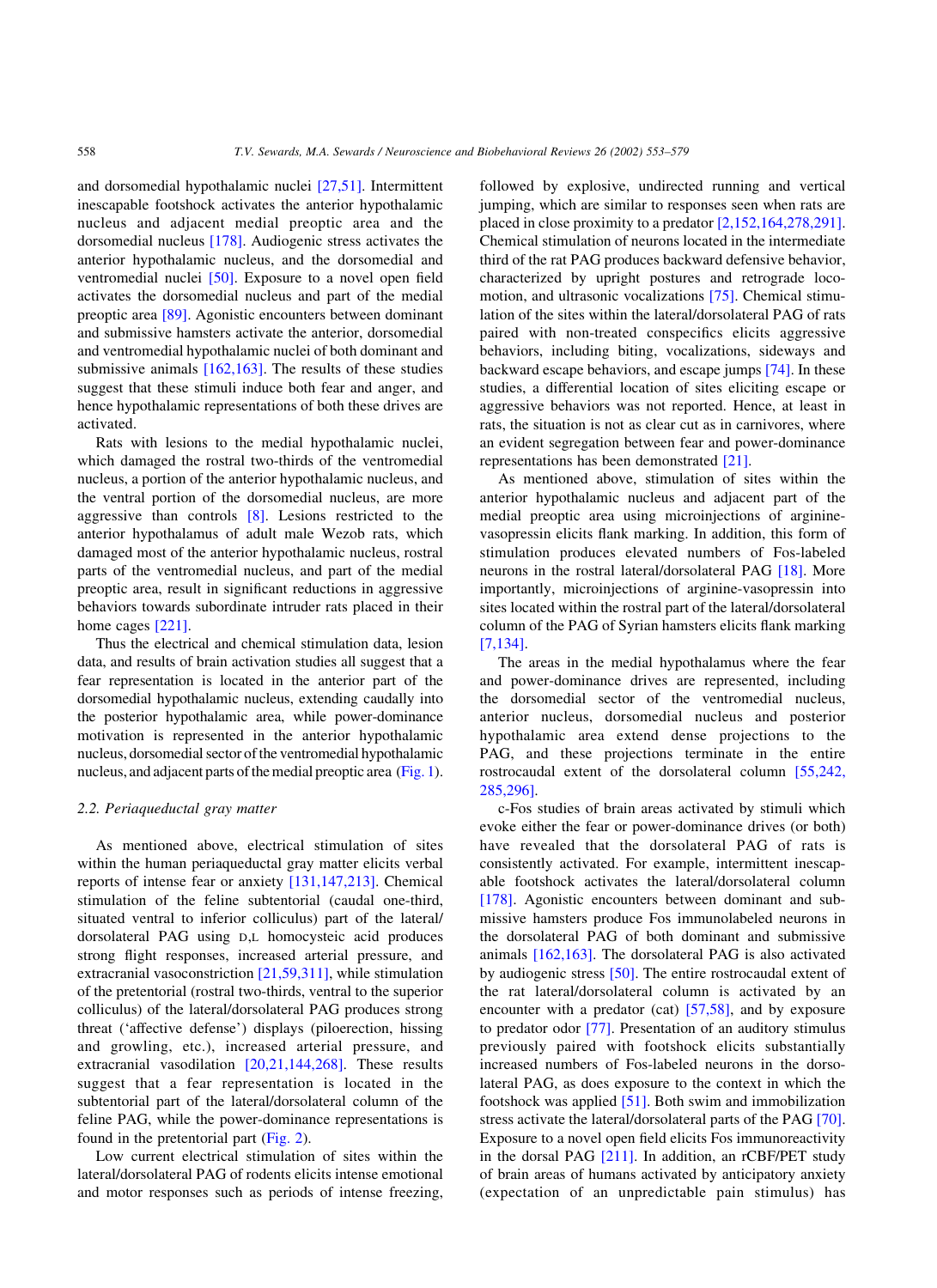<span id="page-6-0"></span>

Fig. 2. Locations of the fear and power-dominance representations in the feline periaqueductal gray matter. Stippled area indicates the fear representation; pluses the power-dominance representation. Abbreviations: 3, oculomotor nucleus; Aq, aqueduct; bc, brachium conjunctivum; bic, brachium of the inferior colliculus; CSN, central superior nucleus; IC, inferior colliculus; M5, motor nucleus of the trigeminal nerve; ML, medial lemniscus; MRF, mesencephalic reticular formation; PAG, periaqueductal gray matter; PP, peripeduncular nucleus; RN, red nucleus; SC, superior colliculus; VTN, ventral tegmental nucleus.

demonstrated significantly increased rCBF in the PAG [\[142\]](#page-23-0), and competitive arousal due to autobiographical scripts which describe athletic success also activates the PAG [\[238\]](#page-25-0).

The hierarchical relationship between the drive representations in the medial hypothalamus and lateral/dorsolateral PAG was established by Hunsperger [\[144\],](#page-23-0) who found that hissing responses elicited by stimulation of sites in the medial hypothalamus were abolished by bilateral lesions to the PAG, but hissing elicited by PAG stimulation was not affected by hypothalamic lesions. Flight elicited by stimulation of the medial hypothalamus was suppressed by PAG lesions, but it could still be obtained by increasing the stimulation current. These results indicate that the

representations in the PAG are higher order motivational entities than those in the medial hypothalamus. The lateral/ dorsolateral PAG column extends a substantial projection to areas of the medulla where premotor circuits for involuntary motor acts, including locomotion and other components of the 'defense reaction' are located  $[1,135,247]$ , while anterograde tracing experiments indicate that the anterior, dorsomedial and ventromedial hypothalamic nuclei do not project to those areas [\[55,242,285\]](#page-21-0). However, the posterior hypothalamic nucleus does extend a moderate projection to the nucleus gigantocellularis [\[296\].](#page-26-0) This latter projection may mediate the flight responses obtained by Hunsperger [\[144\]](#page-23-0) by medial hypothalamic stimulation after PAG lesions.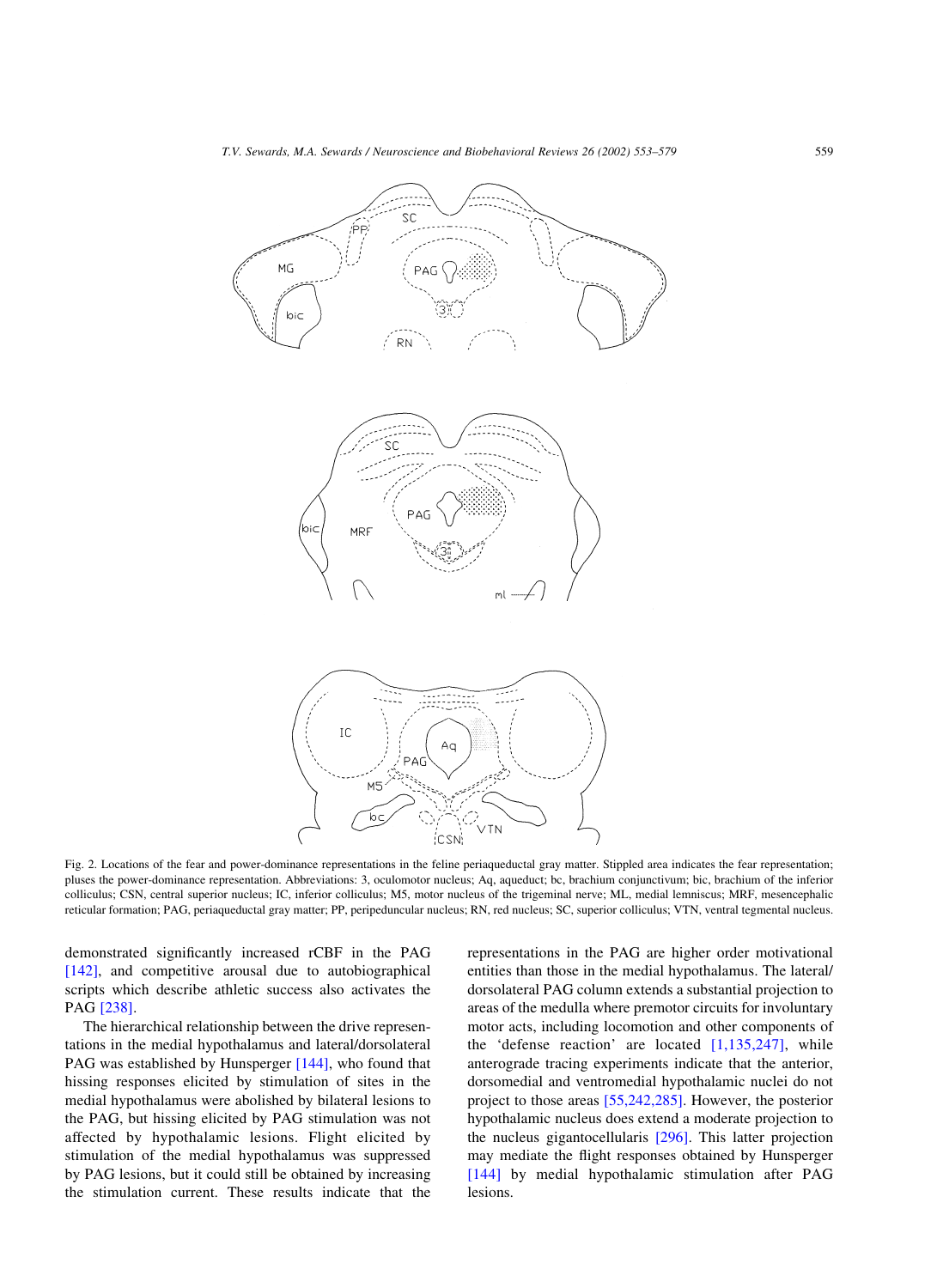<span id="page-7-0"></span>

Fig. 3. Reported centers of activations within medial prefrontal cortex due to fear- and anger-inducing stimuli, and due to the motivational aspect of pain, shown in saggital section. Letters in hexagons indicate activations due to anticipatory anxiety, those in double circles activations due to script-driven anger and anger produced by mental imagery. Letters in squares indicate activations due to the motivational aspect of pain. Letters with single circles indicate activations due to other stimuli, discussed in text. Talairach stereotaxic coordinates (Y,Z) are indicated on the horizontal and vertical scales. X coordinate is 3.0 mm, chosen to show locations of cortical areas. B, Bremner et al. [\[43\]](#page-20-0); D, Dougherty et al. [\[80\];](#page-21-0) d, Drexler et al. [\[81\]](#page-21-0); H,h, Hsieh et al. [\[142\]](#page-23-0); K, Kilts et al. [\[158\];](#page-23-0) P,p, Ploghaus et al. [\[233\];](#page-25-0) R, Rauch et al. [\[238\]](#page-25-0); S,s, Shin et al. [\[265\]](#page-25-0).

## 2.3. Medial prefrontal cortex

Laitinen [\[169\]](#page-23-0) stimulated the rostral cingulum of prospective surgical patients and found that in about half of the cases subjective emotional experiences were obtained. In most cases, the reported experience was one of anxiety and tension. The rostral cingulum carries fibers that terminate in the medial prefrontal cortex [\[205\]](#page-24-0). As mentioned above, Bancaud and Talairach [\[19\]](#page-20-0) reported that electrical microstimulation of a site within Brodmann area 32 of medial prefrontal cortex (homologous to prelimbic cortex of rodents and carnivores) of a surgery patient elicited a verbal report of subjective fear. Stimulation of sites within the anterior part of Brodmann area 24 of the macaque (which corresponds in part to area 32 of Vogt et al. [\[299\]](#page-26-0)) elicits alarm vocalizations, piloerection and other components of the 'defense reaction' [\[275\].](#page-25-0)

Functional magnetic resonance imaging and rCBF/PET studies have demonstrated that the inferior part of the human anterior cingulate gyrus is activated by anticipatory

anxiety (the expectation of painful electric shocks) [\[142,](#page-23-0) [233\].](#page-23-0) The anticipation of pain will inevitably cause anxiety, but it is unlikely to elicit anger or any other aspect of the power-dominance drive. In the study of Ploghaus et al. [\[233\]](#page-25-0) the center of activation is located in the dorsal part of Brodmann area 32, while the painful stimulus (which presumably activates representations of the affective/ motivational aspect of pain) activated a region centered some 25 mm posterior to the area activated by anticipatory anxiety (Fig. 3). In Hsieh et al. [\[142\]](#page-23-0) study the centers of activation due to anxiety and pain in areas 32 and 24 lie close to the corresponding centers in the Ploghaus et al. study (Fig. 3). These results, along with those of the stimulation studies cited in the previous paragraph, suggest that in primate species there is a cortical representation of the fear drive, located in area 32 of human medial prefrontal cortex, and in the corresponding part of medial prefrontal cortex of non-human primates.

There are no reports of the experience of subjective anger due to stimulation of sites within human prefrontal cortex.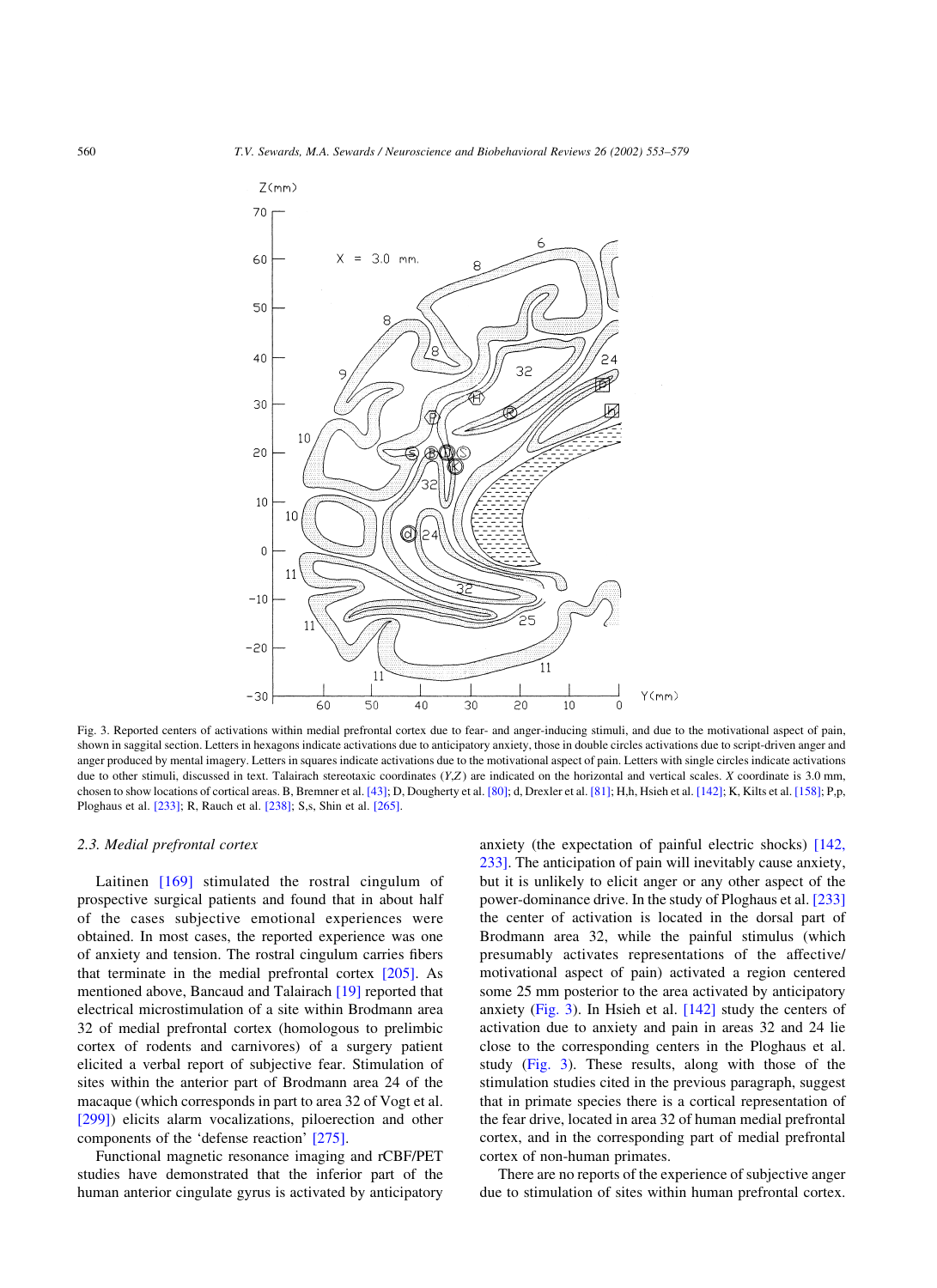However, two recent studies have investigated human brain areas activated during the subjective experience of anger, using script-driven imagery [\[80,158\].](#page-21-0) In both studies, a region located within Brodmann area 32 was activated. The centers of activation in both these studies lie ventral to the centers activated by fear [\(Fig. 3](#page-7-0)). Drexler et al. [\[81\]](#page-21-0) also found significantly increased rCBF in the neighborhood of area 32 due to cue-induced anger, located ventral to the areas activated in the studies of Dougherty et al. [\[80\]](#page-21-0) and Kilts et al. [\[158\]](#page-23-0) [\(Fig. 3](#page-7-0)). Recall of childhood sexual abuse events in normal (but not in PTSD) women, which probably elicits more anger than fear, activates two regions within Brodmann area 32, whose centers lie close to those in the Dougherty et al. [\[80\]](#page-21-0) and Kilts et al. [\[158\]](#page-23-0) studies [\[265\]](#page-25-0). Bremner et al. [\[43\]](#page-20-0) reported the activation of a site within area 32 of non-PTSD combat veterans exposed to combatrelated traumatic pictures and sounds which lies between the two sites activated in Shin et al.  $[265]$  study ([Fig. 3](#page-7-0)). An rCBF/PET study of areas activated by scripts of autobiographical events characterized by athletic success (e.g. a game-winning goal) also revealed activation of a region within area 32 [\[238\]](#page-25-0) [\(Fig. 3](#page-7-0)). The centers of activation in the two anticipatory anxiety studies are located dorsal to the sites activated by anger and recall of traumatic events ([Fig.](#page-7-0) [3\)](#page-7-0), and all lie within area 32. It may be inferred from these data that a power-dominance drive representation lies in area 32 of the human medial prefrontal cortex, ventral to the fear representation.

c-Fos and 2-deoxyglucose brain activation studies have demonstrated that an area within the rodent and carnivore medial prefrontal cortex is activated by unconditioned and conditioned stimuli that evoke the fear and/or powerdominance drives. Intermittent inescapable footshock activates the infralimbic, prelimbic and rostral anterior cingulate cortices [\[178\]](#page-23-0). Activities in the rostral anterior cingulate cortex (macaque area 24) probably represent the affective/motivational aspect of pain [\[141,142,236\]](#page-23-0), so that neuronal activities in the activated area within prelimbic and/or infralimbic cortex presumably represent fear and/or anger. Stress due to the elevated maze activates the prelimbic and infralimbic cortices [\[85\].](#page-21-0) Audiogenic stress activates all three of the above mentioned medial prefrontal areas [\[50\].](#page-20-0) Exposure to a predator activates the prelimbic and infralimbic cortices [\[57\]](#page-21-0), and predator odor activates the prelimbic cortex alone [\[77\]](#page-21-0). Swim and immobilization stress also activate all three components [\[70\],](#page-21-0) and it is likely that the activation of the rostral anterior cingulate cortex is due to the physical discomfort caused by these forms of stimulation. Elevated c-Fos mRNA is observed in the prelimbic and infralimbic cortices of submissive rats after a fight with a dominant animal, and in the dominant animals the infralimbic cortex is selectively activated [\[163\]](#page-23-0). Exposure to a novel open field activates prelimbic, but not infralimbic, cortex [\[211\].](#page-24-0) Baeg et al. [\[15\]](#page-20-0) recorded from single units in prelimbic and infralimbic cortex of rats in response to an auditory stimulus previously paired with

footshock and found that the majority of units sampled changed their activities significantly during the delay period between the presentation of the conditioned stimulus and the delivery of footshock. Similar activation was obtained by exposing the rats to contextual stimuli. Maxwell et al. [\[191\]](#page-24-0) recorded multi- and single-unit activities in prelimbic cortex of rabbits during Pavlovian heart rate conditioning. Activities in both superficial and deep layers of prelimbic cortex increased systematically in response to the presentation of an auditory stimulus that had been previously paired with paraorbital electric shock.

As discussed above, in humans fear and anger representations are located in area 32 of medial prefrontal cortex, and these representations are separate. In rodent species the c-Fos and unit activity studies suggest that fear and powerdominance representations are also located in medial prefrontal cortex, specifically in the prelimbic and infralimbic areas. The single unit study of Baeg et al. [\[15\]](#page-20-0) shows that neurons in the prelimbic and infralimbic cortices are activated during the delay period after the conditioned stimulus is presented, when one would expect the animals to experience fear and/or anger. The selective activation of a region within infralimbic cortex in dominant rats in the resident/intruder study of Kollack-Walker et al. [\[163\]](#page-23-0), and the selective activation of prelimbic cortex by exposure to an open field (which is unlikely to evoke anger), suggests that the power-dominance representation in rodents is located primarily in infralimbic cortex, and the fear representation in prelimbic cortex.

Bilateral lesions of the medial prefrontal cortex result in the loss of both fear and aggression in monkeys [\[310\]](#page-26-0). In rodents, lesions to the medial prefrontal cortex that damaged parts of prelimbic, infralimbic and anterior cingulate cortex have been found to have no effect on, or increase, freezing responses to conditioned and unconditioned stimuli [\[117,](#page-22-0) [204\].](#page-22-0) These results are not particularly surprising, since freezing responses are involuntary, and motivated primarily by the fear representations in the hypothalamus and PAG (see below). It is to be expected that learned behavioral responses to fear-inducing stimuli would be more significantly affected by lesions to medial prefrontal cortex, and this possibility is discussed more fully in the section on outputs from fear and power-dominance representations to premotor structures.

The rat prelimbic and infralimbic cortices extend substantial projections to the medial hypothalamic nuclei, with terminations principally in the anterior, dorsomedial and posterior nuclei [\[105,145,282\].](#page-22-0) In monkeys, prelimbic and infralimbic projections terminate most densely in the anterior hypothalamic nucleus and ventromedial nucleus [\[223\]](#page-24-0). Retrograde tracers placed into the middle third of the rostrocaudal extent of the rat and rabbit dorsolateral PAG column label cells primarily in the prelimbic cortex, but cells in infralimbic and anterior cingulate cortex are also labeled [\[104,197\].](#page-22-0) The projection from the monkey medial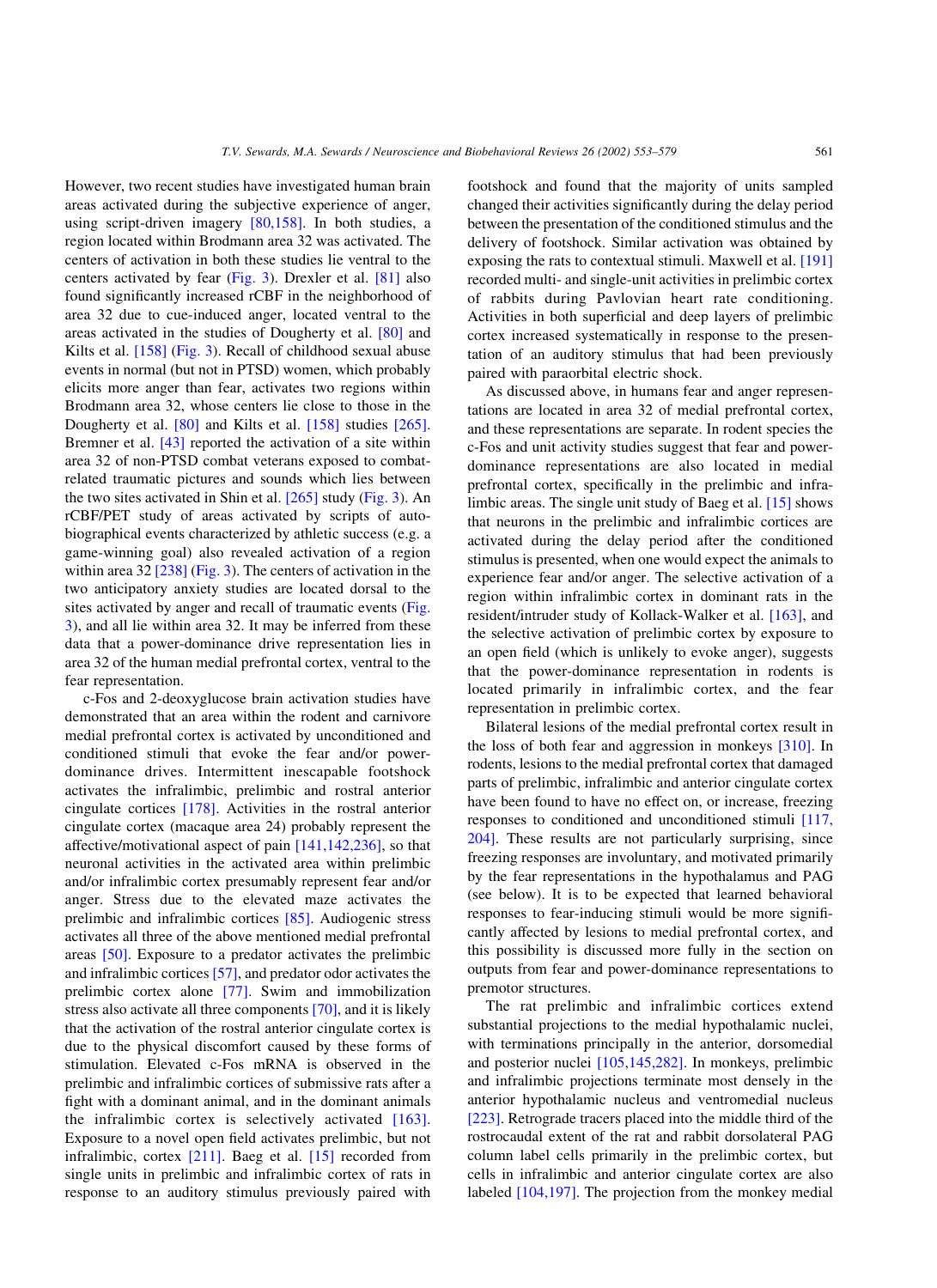prefrontal cortex to the dorsolateral PAG in the monkey is similar  $[11]$ .

## 2.4. Thalamus

The cortical fear and power-dominance representations located in medial prefrontal cortex must receive fear-related information from subcortical structures, and since nonthalamic projections to the medial prefrontal cortex from subcortical structures are fairly modest, it is reasonable to expect that this input should arrive via a relay in the thalamus. The principal thalamic nuclei that project to the medial prefrontal cortex (other than the intralaminar nuclei whose projection is essentially restricted to lamina I) are the mediodorsal, paraventricular, parataenial and reuniens nuclei. Prelimbic cortex of rodent species receives thalamic afferents primarily from the paraventricular nucleus [\[32,](#page-20-0) [126\],](#page-20-0) but also from the dorsal part of the mediodorsal nucleus and from the reuniens nucleus [\[32,67\]](#page-20-0). In the macaque, injections of retrograde tracers into prelimbic cortex label cells in the paraventricular and central densocellular thalamic nuclei, and a few cells in the dorsomedial part of the parvicellular division of the mediodorsal nucleus [\[299\]](#page-26-0). The dorsal part of the macaque central densocellular nucleus (of Olszewski [\[222\]](#page-24-0)), which is located between the paraventricular and mediodorsal nuclei, is probably homologous to part of the rodent paraventricular thalamic nucleus. The projections from the paraventricular, parataenial, reuniens and dorsal mediodorsal thalamic nuclei to the medial prefrontal cortex are reciprocated by corticothalamic projections [\[63,64,145,260,297\]](#page-21-0).

These four thalamic nuclei receive afferent projections from the hypothalamic nuclei in which fear and powerdominance motivation are represented. The power-dominance representation located in the anterior hypothalamic nucleus and dorsomedial division of the ventromedial nucleus project to the rostral paraventricular, parataenial, rostral reuniens and dorsal mediodorsal nuclei [\[55,225,242\].](#page-21-0) The fear representation located in the dorsomedial hypothalamic nucleus and adjacent posterior hypothalamic area projects to the dorsal paraventricular and reuniens thalamic nuclei [\[284,285,295\]](#page-26-0). In addition, neurons in the lateral/dorsolateral PAG project to the paraventricular, parataenial, reuniens and mediodorsal nuclei [\[63,166,198\].](#page-21-0)

Neurons in the paraventricular thalamic nucleus are activated by both unconditioned and conditioned fear- and anger-evoking stimuli such as intermittent inescapable footshock [\[178\]](#page-23-0), the elevated maze [\[270\],](#page-25-0) audiogenic stress [\[50\]](#page-20-0), open field exposure [\[89\],](#page-21-0) immobilization [\[36,62\]](#page-20-0), predator exposure [\[57\]](#page-21-0), presentation of an auditory stimulus previously paired with footshock [\[51\]](#page-20-0), and exposure to the context where footshock was experienced [\[27,51\].](#page-20-0) The mediodorsal nucleus is activated by audiogenic stress [\[50\]](#page-20-0), and by swim stress and immobilization [\[70\]](#page-21-0). The reuniens nucleus is also activated by swim stress and immobilization

[\[70\]](#page-21-0), and by predator exposure [\[57\].](#page-21-0) The parataenial nucleus is activated by inescapable footshock [\[178\]](#page-23-0).

The activation of the rodent paraventricular thalamic nucleus, and to a lesser extent, the reuniens, parataenial, and dorsal mediodorsal nuclei, by stimuli that elicit fear and anger, in conjunction with the relationship of these nuclei with the prelimbic cortex, suggest that both fear and powerdominance representations exist in this thalamic area. Since fear and power-dominance representations are segregated in the hypothalamus, PAG, and medial prefrontal cortex, it is logical to assume that these two drives are also represented separately in the midline thalamus. It is not possible to determine the locations of the two thalamic representations based on the brain activation data, but connectional data may serve to establish the approximate locations of the representations. The hypothalamic power-dominance drive representation is preferentially connected with the rostral paraventricular, rostral reuniens, parataenial and dorsal mediodorsal nuclei. The hypothalamic fear representation is preferentially connected with the dorsocaudal part of the paraventricular nucleus and reuniens nuclei. From these data it is possible to infer that the fear representation may be located (at least in part) in the posterior part of the paraventricular nucleus and part of the reuniens nucleus, and the power-dominance representation in the anterior paraventricular, rostral reuniens, parataenial and dorsal mediodorsal nuclei.

# 2.5. Additional areas activated by fear and powerdominance eliciting stimuli

In the c-Fos brain activation studies cited above, stimuli that activate the fear or power-dominance representations in the hypothalamus, periaqueductal gray, midline thalamus and medial prefrontal cortex also activate several other structures, and neuronal activities in any one of these could potentially represent either of the two drives in question. In addition, it has been demonstrated that lesions to some of these structures cause deficits in behaviors motivated by the two drives. Some of the structures activated in these studies include components of auditory and visual sensory pathways, including the inferior and superior colliculus, medial geniculate complex, dorsal lateral geniculate nucleus, and areas within auditory and visual cortex. Similarly, components of the vomeronasal pathway, including the posteromedial cortical and medial amygdaloid nuclei and the vomeronasal subnuclei of the bed nucleus of the stria terminalis (i.e. the principal, transverse and interfascicular subnuclei, which are reciprocally connected with the medial amygdaloid nucleus [\[56\]](#page-21-0)) are activated by fear- and angerinducing stimuli, as are components of the main olfactory pathway, including the piriform cortex and endopiriform nucleus. Needless to say, activities in these structures do not represent motivational drives.

In the hypothalamus, in addition to the nuclei discussed above, the paraventricular hypothalamic nucleus is activated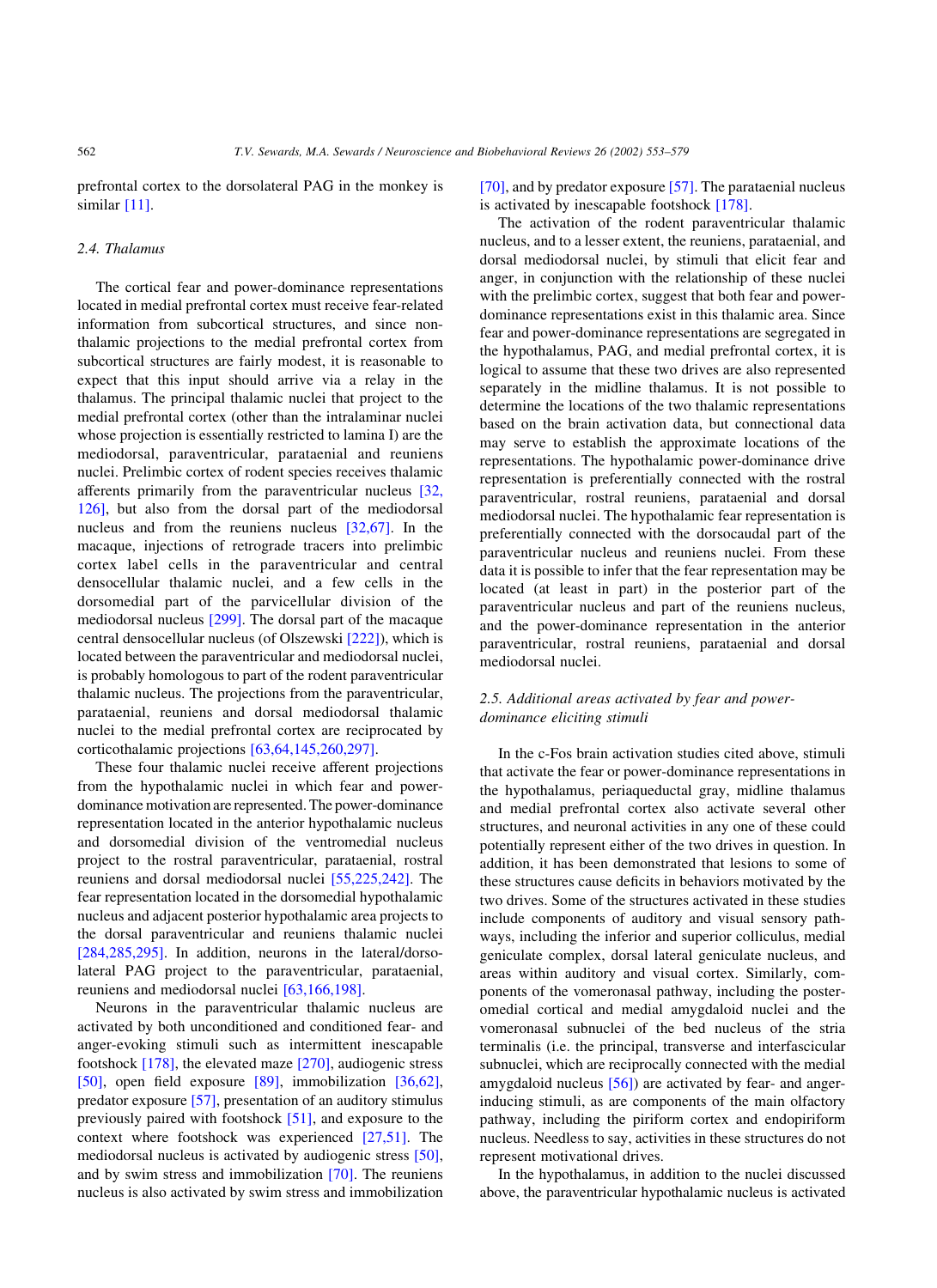by agonistic encounters between dominant and submissive rats and hamsters [\[163\],](#page-23-0) audiogenic stress [\[50\];](#page-20-0) exposure to a novel open field [\[89\],](#page-21-0) inescapable footshock [\[178\],](#page-23-0) and swim and immobilization stress [\[70\]](#page-21-0). However, chemical or electrical stimulation of sites within the paraventricular nucleus elicits yawning and self-grooming, but not aggres-sive or fear motivated behaviors [\[170,171,248\]](#page-23-0), and axon sparing lesions to this nucleus have essentially no effect on these behaviors in rats [\[220\].](#page-24-0)

In brain activation studies on human areas activated by fear- and/or power-dominance eliciting stimuli, it has been reported that additional cortical areas are activated by these stimuli. These include insular cortex, the superior temporal sulcus, temporopolar cortex, and orbitofrontal cortex [\[80,](#page-21-0) [233,265\]](#page-21-0). Electrical stimulation of sites within the human insular cortex elicit verbal reports of gustatory, somatic and visceral sensations, but not fear or anger [\[226\],](#page-24-0) so it is unlikely that a fear representation is located there. The activation the superior temporal sulcus in these studies was presumably due to attentional processing of auditory stimuli associated with the experimental situation. Temporopolar cortex is also activated by autobiographic memory retrieval [\[186\]](#page-24-0), and lesions to this area cause marked retrograde memory deficits [\[165\],](#page-23-0) so it is evident that temporopolar neurons process mnemonic information, but not fear- or anger-related signals. Activities in medial orbitofrontal cortex also process mnemonic information [\[262\]](#page-25-0), and lesions to this area in humans result in anterograde memory deficits [\[4,257\]](#page-19-0). Neurons in the caudolateral part of orbitofrontal cortex process information related to the reward or punishment value of gustatory, visual, auditory and somatosensory stimuli [\[218,251\]](#page-24-0).

In addition to these sensory and mnemonic structures, brain activation and lesion studies have implicated the dorsal premammillary nucleus, supramammillary nucleus, hippocampal formation, and basolateral and central amygdaloid nuclei in behaviors motivated by fear and/or powerdominance. The function of these structures is discussed in detail below.

# 3. Sensory and mnemonic inputs to fear and powerdominance representations

In order that behaviors motivated by fear and/or powerdominance occur in response to specific stimuli or classes of stimuli, it is usually necessary that either the individual stimulus or the class of stimuli that an individual stimulus belongs to be recognized. Fear and anger responses that occur due to exposure to a natural predator, for example, require the recognition of the class of object the individual predator belongs to, or at the very least, recognition that the object is a predator. However, recognition of the stimulus object is not always necessary, and frankly noxious stimuli such as footshock will presumably elicit fear and anger responses with no need for identification of the nature of the

object providing the nociceptive input. Recognition of stimulus objects requires sensory processing, and this usually involves hierarchical processing in several separate sensory structures. Rodents rely primarily on olfaction for object recognition [\[146,228,229\],](#page-23-0) and we will restrict our discussion here to this sensory modality.

Rodents are able to recognize objects through two distinct olfactory pathways and mechanisms. The first of these is the vomeronasal pathway, which mediates innate recognition of classes of stimuli [\[84\]](#page-21-0). Aggressive behaviors exhibited by male rodents are usually provoked by other males [\[9\]](#page-19-0), and this implies that the animals are able to recognize the gender of individuals of their own species. Gender recognition is also evidently necessary for behaviors related to reproduction. Although recognition of this characteristic in rodents may also be possible using either visual or auditory cues, it is most probably mediated primarily by distinct chemical (pheromonal) cues emitted by individuals of either gender [\[228\]](#page-24-0). The cues necessary for this form of recognition are detected in the vomeronasal organ, and it has been demonstrated that removal of this organ virtually eliminates a male mouse's sexual respon-siveness to females [\[305\].](#page-26-0) Lesions to the medial amygdaloid nucleus, a component of the vomeronasal pathway, cause deficits in gender recognition but spare discrimination of individual odors in golden hamsters [\[228\].](#page-24-0) In addition, it is likely that the recognition of classes of prey and predators in rodents is mediated by pheromonal cues, since for example exposure of a rat to a predator strongly activates components of the vomeronasal pathway, including the medial amygdaloid nucleus and interfascicular and transverse subnuclei of the bed nucleus of the stria terminalis [\[57\]](#page-21-0). Learned recognition of individual conspecifics is mediated by the main olfactory system, and nasal irrigations of zinc sulfate which deafferent the main olfactory system result in the complete loss of individual conspecific recognition in mice [\[190\]](#page-24-0), while removal of the vomeronasal organ has no effect on this form of recognition in hamsters [\[229\].](#page-24-0)

Since gender recognition is an important factor in intermale aggression, it may be expected that removal of the vomeronasal organ will affect aggressive behaviors. It has been demonstrated that mice lacking a vomeronasal organ, but with a fully operative main olfactory system, exhibit significant deficits in aggressive behaviors [\[26,65,](#page-20-0) [187\].](#page-20-0) The involvement of the vomeronasal system in flank marking in hamsters has been investigated recently [\[157,](#page-23-0) [229\]](#page-23-0). These studies have shown that removal of the vomeronasal organ reduces overall investigation of flank gland odors, and produces abnormal patterns of flank marking. Overall levels of flank marking are not affected by the removal [\[229\],](#page-24-0) and this is to be expected, since this behavior occurs after a dominance hierarchy has been established, and thus depends primarily on the recognition of individual conspecifics. Hence it is not surprising that deafferentiation of the main olfactory system using zinc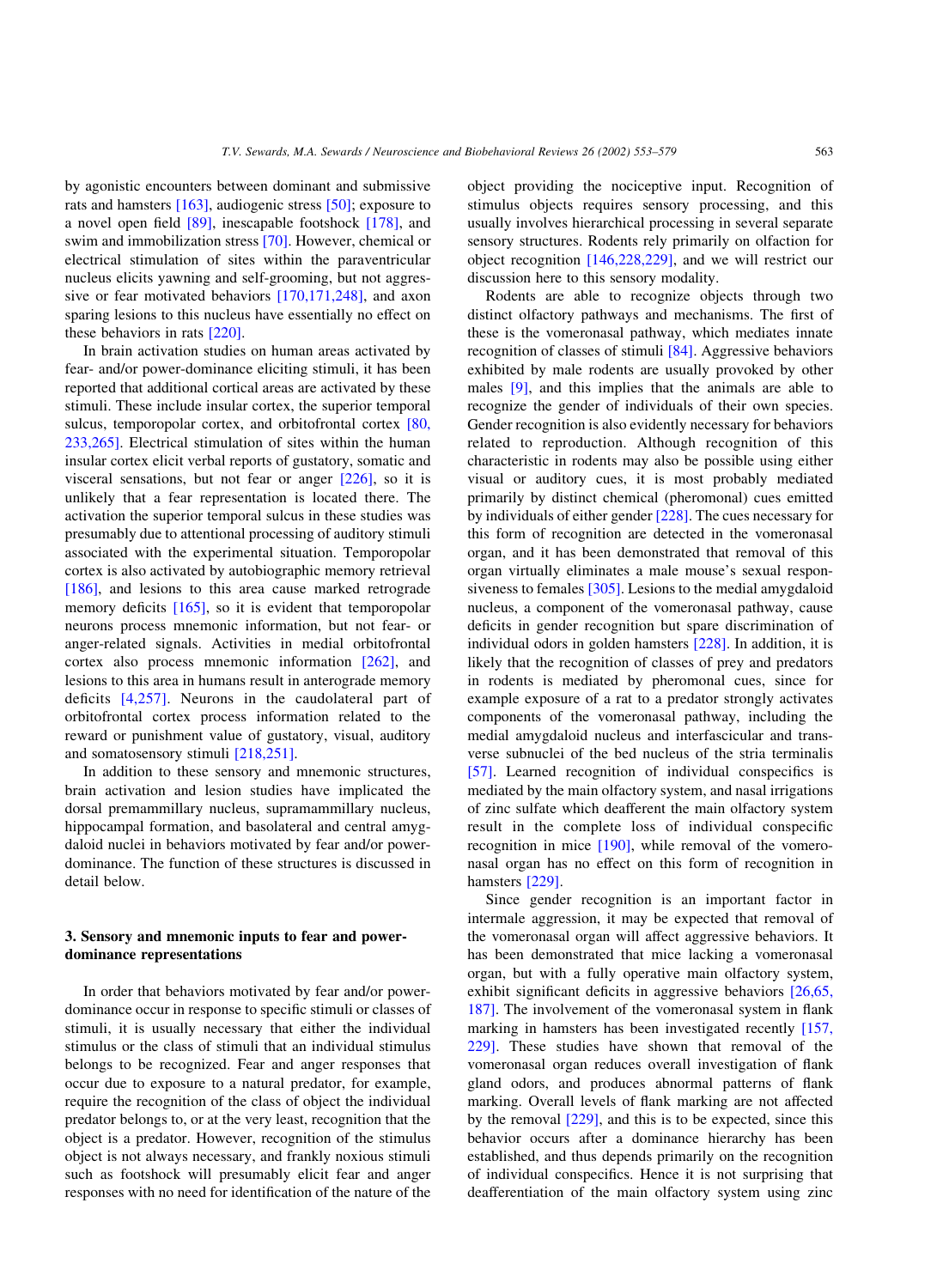<span id="page-11-0"></span>

Fig. 4. Schematic showing rodent hypothalamic, midbrain, thalamic and cortical fear representations, sensory/mnemonic structures that provide inputs to these representations, and outputs to premotor and motor structures. Dashed arrow between amygdaloid complex and hippocampal formation indicates amygdalo-hippocampal and hippocampo-amygdaloid connections which are not shown. Also not shown are sensory, mnemonic and proprioceptive inputs to premotor structures, nor inputs from cognitive areas of the dorsolateral prefrontal cortex. Function is discussed in the text: (a) Main olfactory system. (b) Vomeronasal system. (c) Hippocampal formation. (d) Amygdaloid complex. (e) Fear representations. Abbreviations: AOB, accessory olfactory bulb; BlA, basolateral amygdaloid nucleus; BNSTce, central (non-vomeronasal) subnuclei of the bed nucleus of the stria terminalis; BNSTif, interfascicular subnucleus of the bed nucleus of the stria terminalis; CA1–CA3, hippocampal fields; CeA, central amygdaloid nucleus; Cd/Put, caudate-putamen; CMA, cingulate motor area; cPAGdl, caudal dorsolateral periaqueductal gray; Cun, cuneiform nucleus; DG, dentate gyrus; DMH, dorsomedial hypothalamic nucleus; EC, entorhinal cortex; GPe, external globus pallidus; LA, lateral nucleus of the amygdala; LHA, lateral hypothalamic area; LSv, ventral lateral septal nucleus; M1, motor cortex; MeA, medial nucleus of the amygdala; MN's, motoneurons; MOB, main olfactory bulb; NGc, nucleus reticularis gigantocellularis; NMc, nucleus reticularis magnocellularis;

sulfate substantially reduces flank marking behaviors in female golden hamsters [\[157\]](#page-23-0).

Chemosensory signals detected and transduced in the vomeronasal organ must reach one or more of the fear and power-dominance representations located in the hypothalamus, periaqueductal gray, thalamus and medial prefrontal cortex in order that appropriate behaviors in response to pheromonal cues be motivated. The vomeronasal pathway includes the accessory olfactory bulb, cortical and medial amygdaloid nuclei and principal, transverse and interfascicular subnuclei of the bed nucleus of the stria terminalis. Only the posterodorsal sector of the medial amygdaloid nucleus extends substantial direct projections to the hypothalamic nuclei involved in fear and power-dominance motivated behaviors, with terminations primarily in the dorsomedial sector of the ventromedial nucleus, anterior hypothalamic nucleus, and dorsomedial nucleus [\[56,121\]](#page-21-0). This sector of the medial nucleus also projects strongly to the bed nucleus of the stria terminalis, with terminations in the transverse and interfascicular subnuclei [\[56\]](#page-21-0). However, projections from the medial amygdaloid nucleus to the PAG are very meager [\[56\].](#page-21-0) Projections from the vomeronasal subnuclei of the bed nucleus of the stria terminalis do not reach the hypothalamic representations of fear and powerdominance, but they do extend to the dorsal premammillary and supramammillary nuclei [\[66,217\].](#page-21-0) The dorsal premammillary nucleus (PMd), in turn, projects to the fear and power-dominance representations in the hypothalamic area, with substantial terminations in the anterior hypothalamic nucleus, and fewer fibers entering the dorsomedial division of the ventromedial nucleus, posterior hypothalamic area, and dorsomedial nucleus [\[54\].](#page-20-0) The dorsal premammillary nucleus also extends a massive projection to the representations in the lateral/dorsolateral column of the PAG [\[54\].](#page-20-0) It receives afferents from the interfascicular subnucleus of the bed nucleus of the stria terminalis, ventral tegmental nucleus, and the cortical fear and power-dominance representations in the prelimbic and infralimbic cortices [\[66\]](#page-21-0). The supramammillary nucleus also projects to the dorsomedial hypothalamic nucleus, anterior hypothalamic nucleus, medial preoptic area, and to the lateral/dorsolateral column of the PAG [\[294\]](#page-26-0). It receives afferents from the pontine central superior and ventral tegmental nuclei [\[130\]](#page-22-0), and vomeronasal subnuclei of the bed nucleus of the stria terminalis [\[217\]](#page-24-0). It is reciprocally connected with infralimbic cortex [\[14,130,145,282\]](#page-20-0). The connections of the dorsal premammillary and supramammillary nuclei are evidently similar, as shown in Figs. 4 and 5.

NRPO, nucleus reticularis pontis oralis; Olf. Ep., olfactory epithelium; Pir, piriform cortex; PH, posterior hypothalamic nucleus; PLC, prelimbic cortex; PmD, dorsal premammillary nucleus; PrC, perirhinal cortex; Pro, prorhinal (parahippocampal) cortex; PVTp, posterior paraventricular thalamic nucleus; Re, reuniens nucleus; Sub, subiculum; SuM, supramammillary nucleus; VL, ventral lateral thalamic nucleus; VMO, vomeronasal organ; 6, premotor cortex.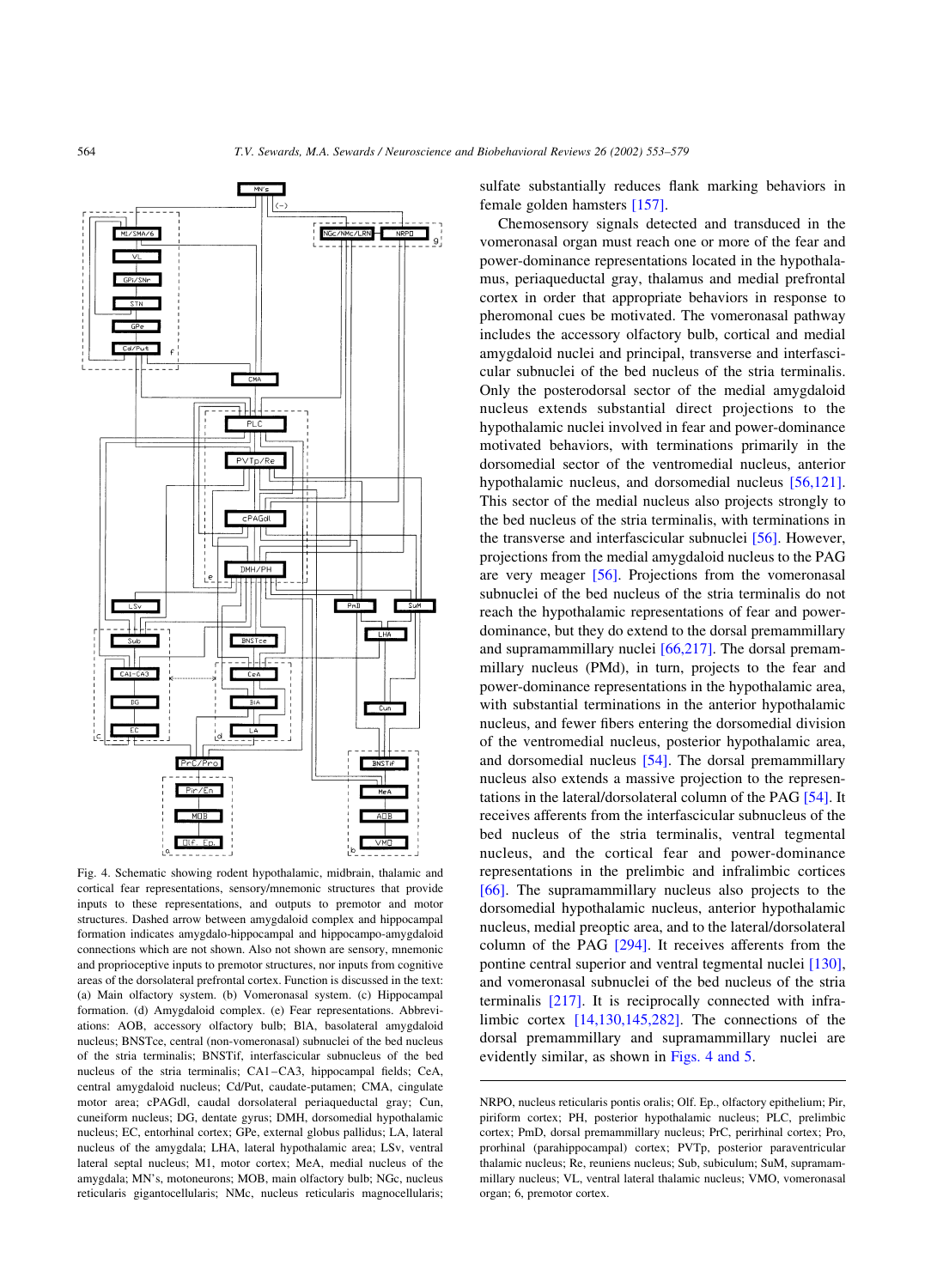

Fig. 5. Schematic showing rodent hypothalamic, midbrain, thalamic and cortical power-dominance representations, sensory/mnemonic inputs and outputs to premotor structures. Abbreviations as in [Fig. 4,](#page-11-0) except for: AHN, anterior hypothalamic nucleus, ILC, infralimbic cortex; Pt, parataenial thalamic nucleus; PVTa, anterior paraventricular thalamic nucleus; rPAGdl, rostral part of the dorsolateral periaqueductal gray matter; VMHdm, dorsomedial sector of the ventromedial hypothalamic nucleus.

The fear and power-dominance representations in the paraventricular, reuniens and parataenial thalamic nuclei receive inputs which convey information processed in the vomeronasal pathway through direct projections originating in the medial amygdaloid nucleus [\[56,63\]](#page-21-0) and bed nucleus of the stria terminalis [\[217\]](#page-24-0), and through lesser projections from the dorsal premammillary and supramammillary nuclei [\[54,294\].](#page-20-0) The prelimbic and infralimbic representations may also receive vomeronasal information through modest direct projection from the supramammillary nucleus [\[14\]](#page-20-0), and through the relays in the midline thalamic nuclei.

Exposure of rats to a predator strongly activates the dorsal premammillary nucleus and the supramammillary nucleus to a lesser degree [\[57\]](#page-21-0), and these nuclei are also activated by swim and immobilization stress [\[70\]](#page-21-0), while only the supramammil-lary nucleus is activated by audiogenic stress [\[50\],](#page-20-0) exposure to a novel open field [\[304\]](#page-26-0), and conditioned auditory and contextual stimuli [\[27,51\].](#page-20-0) Lesions to the dorsal premammillary nucleus virtually eliminate freezing and escape responses to predator exposure [\[57\]](#page-21-0). These data suggest that neuronal activities in the dorsal premammillary nucleus might represent fear. However, low-current electrical stimulation of this nucleus produces exploratory behaviors such as scanning, rearing and walking, and significantly higher currents are required to elicit escape jumps [\[60,255\]](#page-21-0), which suggests that the latter behaviors may be due to transsynaptic activation of a projection target of this nucleus. The authors of these studies have suggested that the dorsal premammillary nucleus may be involved in the assessment of the degree of risk or danger due to threatening stimuli.

The above hodological and brain activation data suggest that conspecific gender recognition necessary to elicit aggressive behaviors between male rodents, and the recognition of predators that produces freezing and flight, are mediated by the vomeronasal system, and information related to this recognition reaches the fear and power-dominance drive representations in the anterior hypothalamus, dorsolateral PAG, and midline thalamic nuclei via a variety of pathways involving the medial amygdaloid nucleus, bed nucleus of the stria terminalis, dorsal premammillary nucleus and associated structures, including the cuneiform nucleus and lateral hypothalamic area [\(Figs. 4 and 5](#page-11-0)).

As mentioned above, the recognition of individual conspecifics in rodents is mediated primarily by olfactory cues detected and processed in the main olfactory system. This system originates in the main olfactory bulb, which recent studies indicate is actually the primary olfactory cortex [\[128,155\].](#page-22-0) Projections from the main olfactory bulb reach secondary cortical olfactory areas such as the piriform cortex, the underlying endopiriform nucleus, and associated areas [\[266\],](#page-25-0) and these in turn project to the perirhinal, postrhinal and entorhinal cortices [\[29,46,155\].](#page-20-0) Direct projections from perirhinal cortex reaches the fear and power-dominance representations in medial prefrontal cortex [\[196,290\].](#page-24-0) Lesions to perirhinal cortex cause severe deficits in stimulus recognition in the visual, somatosensory and olfactory modalities [\[115,199,200,206,207,208,280\]](#page-22-0). Herzog and Otto [\[136,137\]](#page-22-0) reported that pretraining electrolytic and excitotoxin lesions to perirhinal cortex cause an attenuation in fear-motivated behaviors due to explicit olfactory stimuli conditioned to footshock, but no attenuation to the training context. However, Bucci et al. [\[45\]](#page-20-0) found that lesions to perirhinal or postrhinal cortex also cause deficits in contextual fear conditioning, but not to an explicit auditory conditioned stimulus. It has been suggested that activities of neurons in perirhinal cortex represent engrams for stimulus object recognition [\[16,262,283\].](#page-20-0)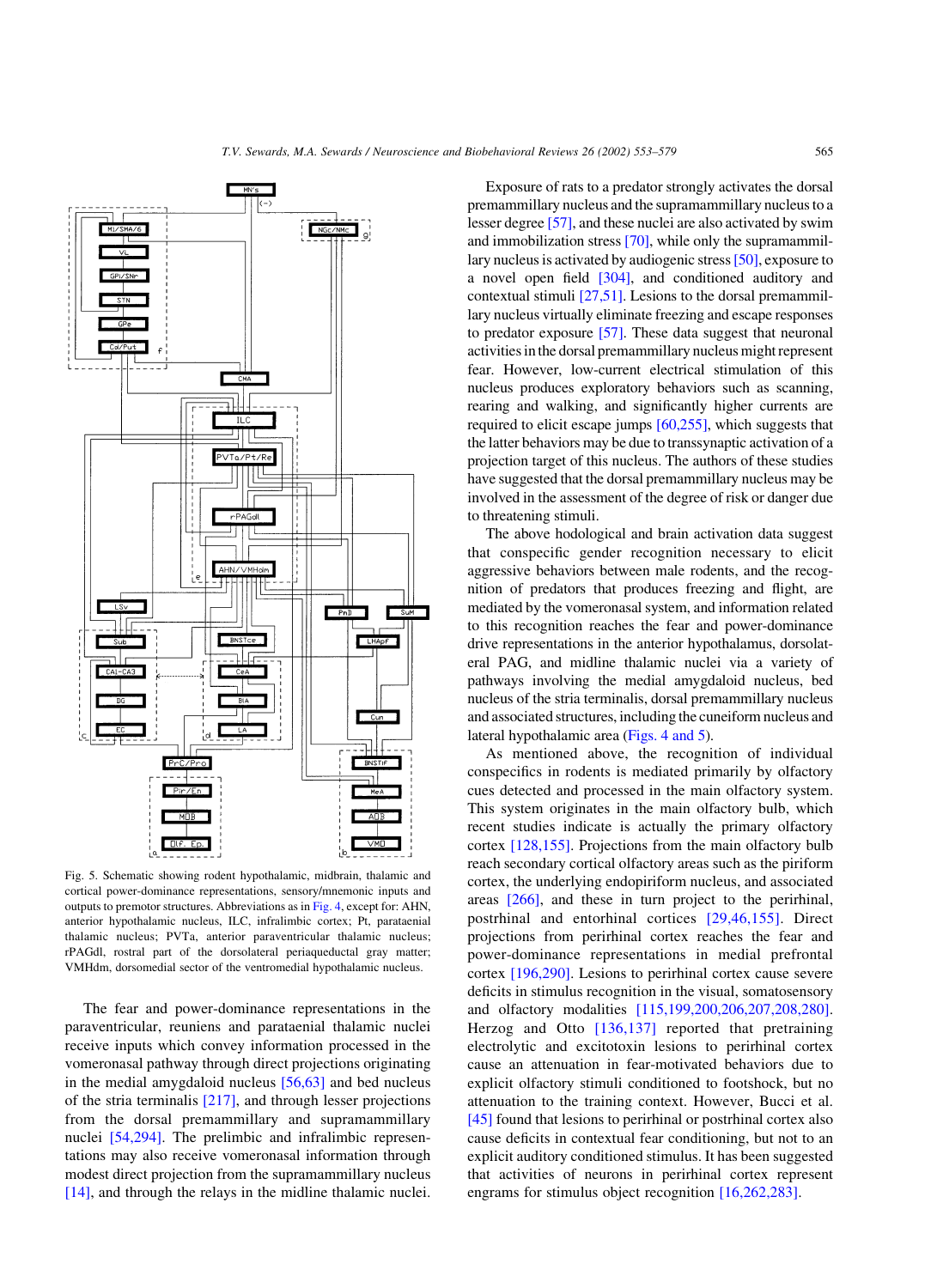The perirhinal and postrhinal cortices are reciprocally connected, and both project to the amygdaloid formation, with terminations in the basolateral complex and central nucleus [\[47,194,232\].](#page-20-0) The involvement of the basolateral complex and central nucleus of the amygdala in fearmotivated behaviors that occur in response to explicit conditioned auditory and visual cues is now well established [\[210\]](#page-24-0), and it is now clear that the function of the basolateral complex is mnemonic, in that activities there mediate the association between the unconditioned and previously neutral conditioned stimuli [\[176,181,182,250,254\]](#page-23-0). The involvement of the amygdala in behavioral responses to olfactory stimuli paired with unconditioned noxious somatosensory stimuli and to the context in which the unconditioned stimuli were presented has been further examined in a recent lesion study [\[69\]](#page-21-0). These forms of learning obviously require recognition of the conditioned stimulus odor, and of contextual stimuli (which probably include odors of objects in the contextual setting), and this requires cortical processing through the main olfactory pathway. Cousens and Otto [\[69\]](#page-21-0) reported that both pretraining and posttraining axon-sparing lesions of the basolateral amygdaloid complex abolish freezing responses to the olfactory conditioned stimulus, and to the context. Other than serving as an output station for signals related to the associations computed in the basolateral complex, the role of the central amygdaloid nucleus in olfactory fear conditioning is not clear.

Information about learned explicit and contextual stimuli processed in the basolateral complex and central nucleus of the amygdala may reach the hypothalamic fear and powerdominance representations via relatively sparse direct projections from the amygdaloid nuclei to the dorsomedial division of the ventromedial hypothalamic nucleus and the dorsomedial and posterior nuclei [\[40,180,224\]](#page-20-0), but a more substantial pathway involves a relay in the non-vomeronasal subnuclei of the bed nucleus of the stria terminalis (i.e. components of the central extended amygdala, including the juxtacapsular, oval, fusiform, and several other subnuclei). The central amygdaloid nucleus project to the lateral and dorsolateral aspect of the bed nucleus of the stria terminalis [\[40,192,279,302\].](#page-20-0) In turn, the non-vomeronasal subnuclei of the bed nucleus project to the dorsomedial and ventromedial hypothalamic nuclei, anterior hypothalamic nucleus, and medial preoptic area [\[73,79,160,274,286\].](#page-21-0) The bed nucleus of the stria terminalis is moderately activated by an auditory tone conditioned to footshock [\[51\]](#page-20-0), and strongly activated by exposure to contextual stimuli where footshock was previously delivered [\[27\]](#page-20-0). LeDoux et al. [\[175\]](#page-23-0) found that lesions to this structure had no effect on conditioned freezing to an auditory tone, and Davis and Shi [\[71\]](#page-21-0) have argued that the bed nucleus is differentially involved in contextual conditioning. The lateral/dorsolateral PAG receives a moderate direct projection from the central amygdaloid nucleus [\[30,197,246\]](#page-20-0), and it has been proposed that freezing responses due to fear-conditioned stimuli are

mediated by this pathway [\[175,249\].](#page-23-0) There is, in addition, a considerably stronger indirect pathway from the central nucleus to the dorsolateral PAG through the lateral hypothalamic area and dorsal premammillary nucleus ([Fig. 4\)](#page-11-0). The bed nucleus of the stria terminalis does not project to the lateral/dorsolateral PAG [\[30,197\].](#page-20-0)

The perirhinal and postrhinal cortices are also an essential gateway to the hippocampal formation, and project strongly to the entorhinal cortex [\[47,148,209\].](#page-20-0) The dorsal and ventral divisions of the rodent hippocampal formation and the lateral septal nucleus are activated by the presentation of an auditory stimulus previously paired with footshock, and by contextual cues [\[27,51\]](#page-20-0). Lesions to the rat hippocampal formation cause deficits in behavioral responses to contextual stimuli related to the site where footshock was administered [\[231,253\].](#page-24-0) It has been reported that lesions to the hippocampal formation cause deficits in behavioral responses to auditory stimuli conditioned to footshock [\[183,184,303\]](#page-23-0). Within the hippocampus the dorsal and ventral divisions contribute differentially to contextual conditioning. Lesions to the ventral division essentially mimic complete hippocampal lesions, causing significant anterograde deficits in conditioned freezing, while lesions to the dorsal division cause only mild deficits [\[241\]](#page-25-0). It has been observed that while the processing of an auditory CS is relatively simple because of its unimodal and discrete nature, the processing of contextual stimuli is more complex because they are multimodal and temporally diffuse, so the role of the hippocampus in contextual conditioning may be to provide a unified representation of the context  $[12]$ . The differential contributions of the amygdala and hippocampus in conditioning to explicit and contextual cues remains controversial [\[12,48,91,118,241\]](#page-20-0), and it is possible that both structures participate in both forms of conditioning.

The information related to explicit and contextual stimuli that is processed in the hippocampal formation reaches the hypothalamic representations via substantial direct projections from the subiculum and adjacent parts of the CA1 field to the ventromedial and dorsomedial nuclei, anterior nucleus, medial preoptic area and posterior hypothalamic area [\[54\]](#page-20-0). They terminate most densely in the dorsomedial division of the ventromedial nucleus and medial parts of the anterior nucleus. In addition, there is a massive projection from the CA1-CA3 fields and subiculum to the lateral septal nucleus [\[54,243,281\],](#page-20-0) and the latter entity projects to the medial parts of the anterior hypothalamic nucleus, ventromedial nucleus, dorsomedial nucleus, ventral parts of the posterior hypothalamic area, and medial preoptic area [\[244\]](#page-25-0). Only a few fibers from neurons in the subiculum and lateral septal nucleus reach the PAG, and the paraventricular thalamic nucleus receives a modest projection from the subiculum [\[54,244\].](#page-20-0) The representations in the prelimbic and infralimbic cortex of rats receive moderate direct projections from the subiculum and CA1/CA2 fields, and from the entorhinal cortex  $[14,67,150,151]$ . The macaque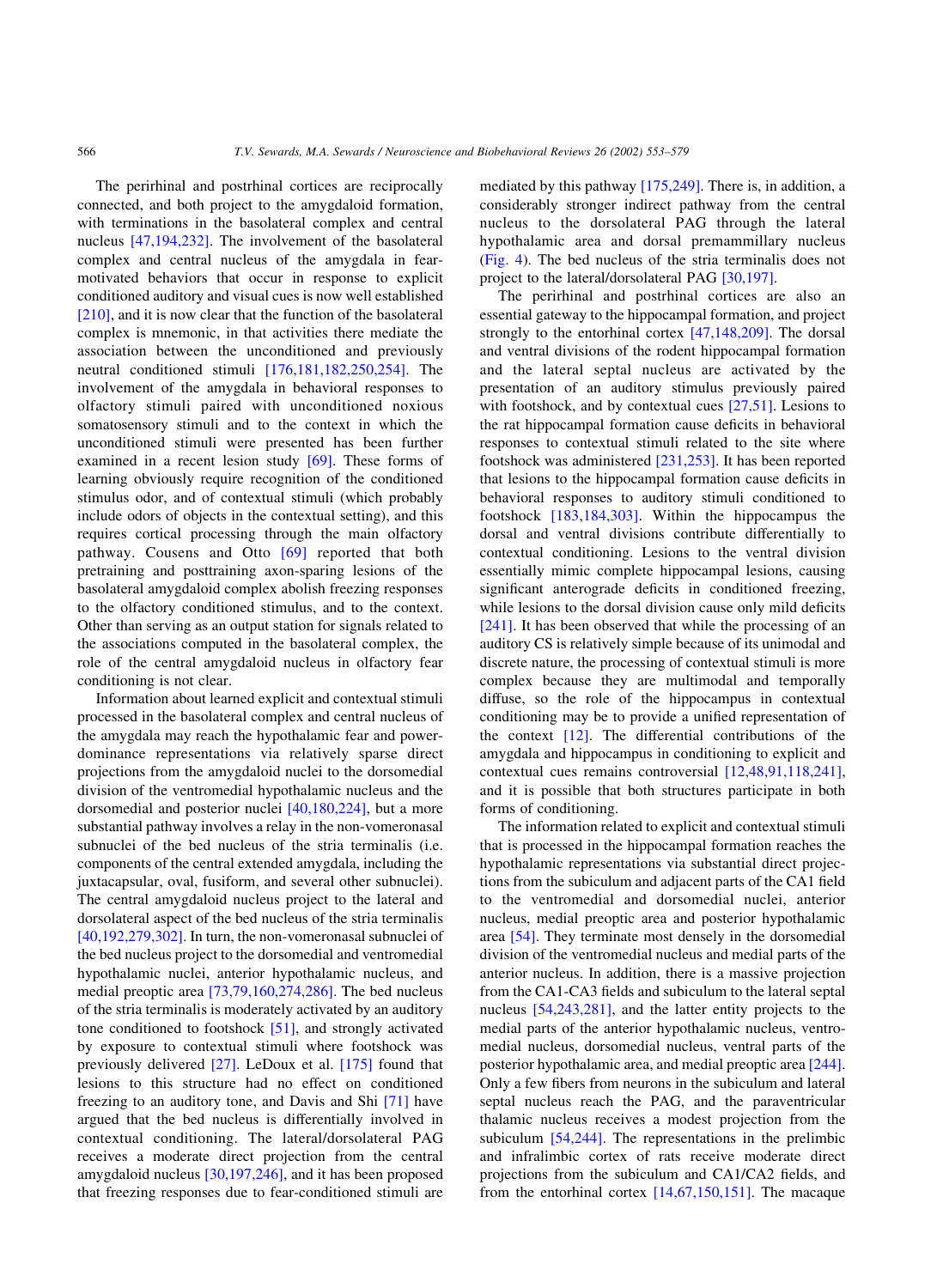medial prefrontal areas 25 and 32 receive projections of similar density from the subiculum and the CA1 field [\[252\]](#page-25-0).

Lesions to the lateral septum potentiate freezing responses to contextual stimuli associated with footshock [\[300\]](#page-26-0). Bilateral electrolytic lesions of the hamster lateral septum result in a reduction in intraspecific aggression and social dominance status in rats, mice and guinea pigs [\[39,68,](#page-20-0)] [117,234,273\].](#page-20-0) However, rats with these lesions are hyperirritable, and respond to noxious somatosensory stimuli with overt rage [\[41,87\].](#page-20-0) Flank marking behaviors in hamsters, which depends on the recognition of the odors of individual conspecifics and of physical objects in the natural environment of these animals, is significantly reduced by ibotenic acid lesions of the lateral septum [\[98\].](#page-22-0) These observations indicate that the function of the lateral septal nuclei in learned recognition of stimuli that elicit fear- and power-dominance drive motivated behaviors is complex, and poorly understood at present.

The excitatory and/or inhibitory nature of the projections from the amygdaloid complex to the medial hypothalamus and PAG, and the neurotransmitters involved, have recently been reviewed by Gregg and Siegel [\[124\]](#page-22-0). Those of the bed nucleus of the stria terminalis, ventral hippocampus, and lateral septum have been reviewed by Graeff [\[122\]](#page-22-0).

## 4. Motivational inputs from fear and power-dominance representations to premotor structures

Motivational inputs are necessary for premotor structures to program and execute behavioral responses, so we would expect that one or more of the four fear representations will project to each of these structures. Primitive 'automatic' fearmotivated behaviors such as wild flight and vertical leaping are mediated by premotor circuits located in the nuclei gigantocellularis and magnocellularis of the medulla [\[116,](#page-22-0) [259\]](#page-22-0). Freezing responses (behavioral arrest) are mediated by circuits located in the pontine reticular formation, specifically the nucleus reticularis pontis oralis [\[88,202\].](#page-21-0) Learned (procedural) motor sequences are mediated by the basal ganglia-thalamocortical 'motor' circuit [\[10,139\]](#page-19-0), and the programming of these sequential motor acts is probably achieved in the caudate-putamen [\[159,185\].](#page-23-0) It has been demonstrated that the caudate-putamen is activated during learned two-way shuttle-box avoidance responses [\[277\]](#page-25-0). Voluntary motor acts are executed by cortical premotor and motor structures, including the cingulate premotor areas, the supplementary motor area, premotor cortex and primary motor cortex [\[17,72\].](#page-20-0)

The nuclei magnocellularis and gigantocellularis receive substantial projections from the lateral/dorsolateral PAG  $[1,133,135,247]$ . Only a few cells in the anterior and dorsomedial hypothalamic nuclei project to these nuclei [\[247\],](#page-25-0) but the posterior hypothalamic nucleus extends a more substantial projection [\[296\]](#page-26-0). There is, in addition, a light projection from the medial

prefrontal cortex [\[215\]](#page-24-0). Sensory/mnemonic inputs also reach these nuclei from the central amygdaloid nucleus, and bed nucleus of the stria terminalis [\[247\]](#page-25-0). Of all these inputs, those originating in the periaqueductal gray and central amygdaloid nucleus are by far the strongest. Thus the primary source of motivational input for involuntary behavioral acts due to fear and/or anger inducing stimuli is the periaqueductal gray.

Freezing responses are also involuntary, and obtained by electrical stimulation or microinjections of carbachol into an inhibitory zone located in the nuclei reticularis pontis oralis. The cessation of movement is probably produced by inhibition of motoneurons in the brainstem and spinal cord through projections from the nucleus pontis oralis to these motoneurons  $[140]$ . The nucleus pontis oralis receives a substantial projection from the periaqueductal gray [\[263\]](#page-25-0), and weaker projections from the fear representation in the dorsomedial and posterior hypothalamic nuclei [\[284,296\]](#page-26-0). As in the case of inputs to the premotor circuits in the nuclei gigantocellularis and magnocellularis, the primary source of motivational input governing freezing responses is the periaqueductal gray.

The caudate-putamen receives direct substantial projections from the prelimbic and infralimbic cortices [\[33,86,101,](#page-20-0) [258\]](#page-20-0). In the rat, this projection spares only the lateral part of the caudate-putamen. The paraventricular nucleus projects to the caudate-putamen, with terminations primarily in the ventral, medial and caudal parts of the complex [\[28,31\]](#page-20-0), and the reuniens nucleus extends a lighter projection [\[31,219\]](#page-20-0). In monkeys, thalamic projections reach the caudate-putamen from the parataenial, paraventricular, central densocellular, and reuniens nuclei [\[83,212\].](#page-21-0) Sensory/mnemonic inputs reach the caudate-putamen from the basolateral amygdaloid nuclei and subiculum [\[125,193\]](#page-22-0), and perirhinal and entorhinal cortices [\[287,289\]](#page-26-0). Cognitive inputs reach this structure from the dorsolateral prefrontal cortex, with terminations primarily in the caudate nucleus [\[289\]](#page-26-0). Since programming of learned sequential motor acts is organized in the caudate-putamen, and motivational inputs to this structure originate almost exclusively in the fear and power-dominance representations in medial prefrontal cortex and midline thalamic nuclei, it is to expected that stimulation of sites within the midline thalamic nuclei or medial prefrontal cortex (prelimbic and infralimbic cortices of rodents) should facilitate learned sequential (operant) behaviors, but should have no effect on involuntary freezing and flight behaviors, since the latter are organized by premotor circuits in the pons and medulla, and receive their motivational input primarily from the PAG and hypothalamus.

The macaque cingulate premotor areas receive direct projections from the prelimbic and infralimbic cortices [\[290\]](#page-26-0). However, medial prefrontal areas do not project to the premotor structures located in cortical area 6. Hence motivational input to the cingulate premotor areas must be sufficient to initiate and execute voluntary motor acts. The fear and power dominance representations in the hypothalamus, PAG and midline thalamic nuclei do not project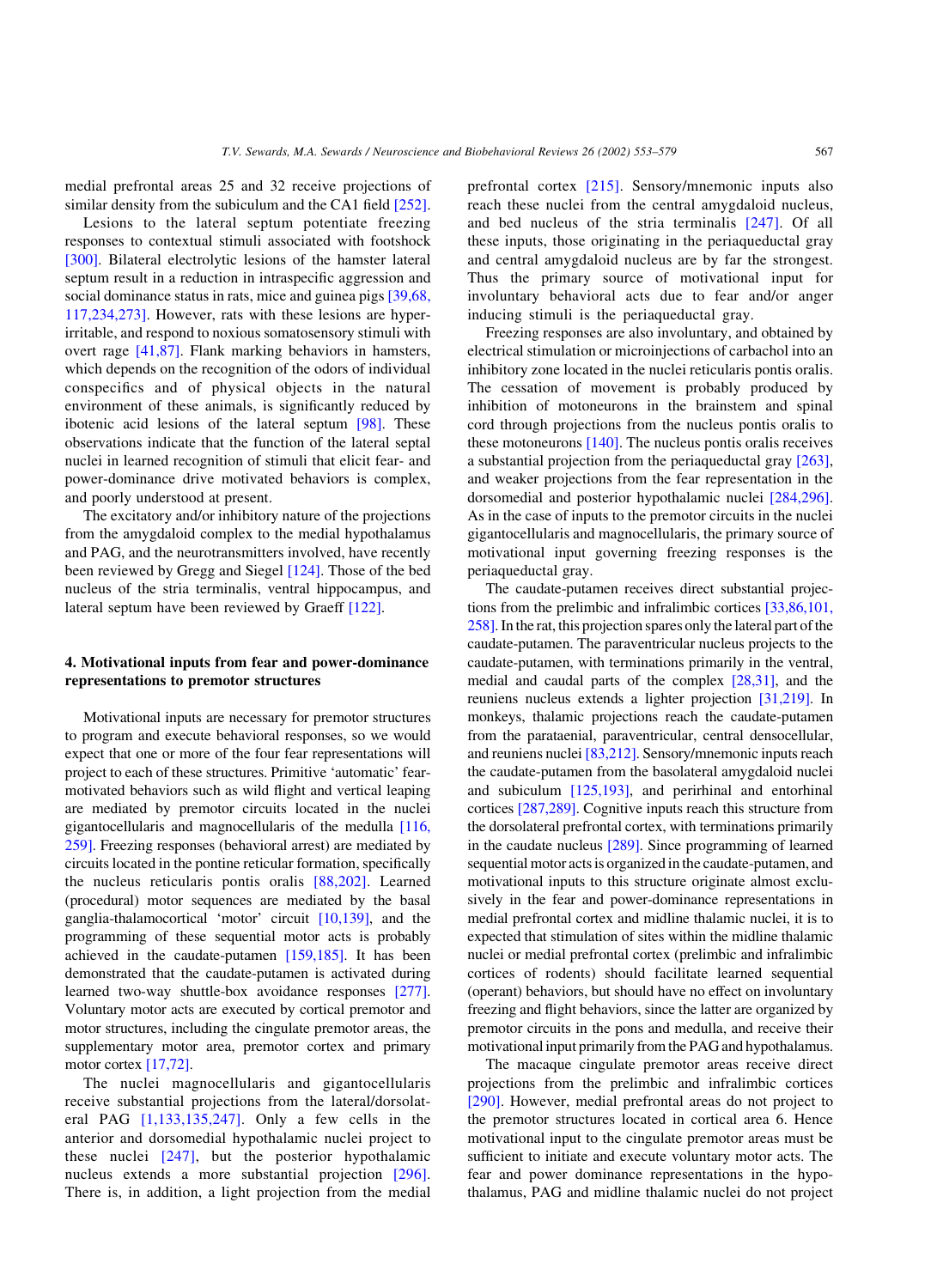to the cingulate premotor areas [\[290\]](#page-26-0). The macaque cingulate premotor areas receive sensory/mnemonic inputs from the parahippocampal, perirhinal and entorhinal cortical areas [\[203,290\].](#page-24-0) Cognitive inputs from dorsolateral prefrontal cortical areas 46 and 8a also reach the cingulate premotor areas [\[25\].](#page-20-0)

In rodents, cingulate premotor areas as such have not been described, but Zeng and Stuesse [\[310\]](#page-26-0) have observed that rat cingulate areas  $Cg1$  and  $Cg2$  (of Zilles [\[312\]](#page-26-0), which correspond to areas 24b and 24a of Vogt and Miller [\[298\]\)](#page-26-0) have extensive connections with cortical motor areas, and with the ventrolateral thalamic nucleus, and Sinnamon and Galer [\[272\]](#page-25-0) obtained motor responses through electrical stimulation of sites in the dorsal part of anterior cingulate cortex (area 24b) of rats. Given the relationships between the anterior cingulate motor area in the macaque (area 24c) and adjacent parts of cingulate cortex (areas 24a and 24b) and macaque premotor and motor cortices and the corresponding relationships between rat areas 24a and 24b, and the premotor area located in the medial agranular cortex (area 8), it is reasonable to assume that in the rat, area 24b is homologous to the macaque anterior cingulate premotor area. Perirhinal cortex extends only minor projections to area 24b [\[196\]](#page-24-0), as does the entorhinal cortex [\[148\],](#page-23-0) and neither the nuclei of the amygdaloid complex or components of the hippocampal formation project to this area. Area 24b of the rat receives substantial projections from infralimbic and prelimbic cortices  $[103, 145]$ . All of the outputs from the fear and powerdominance representations to premotor structures are shown in [Figs. 4 and 5.](#page-11-0)

## 5. Discussion

#### 5.1. Functional considerations

While involuntary behaviors are mediated by the premotor circuits located in the medulla, which receive their principal inputs from the periaqueductal gray, the connectional data indicate that both voluntary and learned sequential behavioral acts are motivated primarily by inputs from the cortical fear and power-dominance representations in the medial prefrontal cortex. Thus while lesions to the PAG result in severe deficits in freezing and other involuntary escape responses, it might be expected that lesions to medial prefrontal cortex would cause similar deficits in voluntary and learned escape or avoidance responses. Trafton [\[288\]](#page-26-0) found that lesions to the rat anterior cingulate cortex, that damaged infralimbic, prelimbic and anterior cingulate cortical areas (areas 25, 32 and 24) completely abolished learned avoidance responses of rats trained to avoid footshock by shuttling back and forth in response to a visual conditioned stimulus. However, Joel et al. [\[153\]](#page-23-0) found that lesions to the medial prefrontal

cortex, sparing anterior cingulate cortex, led to better twoway avoidance performance, and Fritts et al. [\[109\]](#page-22-0) reported that lesions to medial prefrontal cortex that spared the prelimbic area led to moderate deficits in shuttle-box avoidance, but larger lesions had no effect. Lacroix et al. [\[168\]](#page-23-0) also found that N-methyl-D-aspartate lesions to medial prefrontal cortex that spared anterior cingulate cortex had no effect on this task. Thus it would appear that fear motivation is not necessary for this form of learned avoidance responses. Footshock avoidance in the shuttlebox induces prominent Fos-like immunoreactivity in both the medial prefrontal cortex (areas 25 and 32) and anterior cingulate cortex (area 24)  $[85]$ . In Trafton's lesion study [\[288\]](#page-26-0), the anterior cingulate cortex (area 24) was also lesioned, so the possibility exists that neurons in that area could furnish the necessary motivational input to the basal ganglia-thalamocortical circuits involved in generating these responses. The involvement of neuronal activities in area 24 in avoidance learning in rabbits has been extensively investigated by Gabriel and colleagues [\[113,106,107\]](#page-22-0). These authors examined neuronal activities in area 24 during differential avoidance conditioning, in which rabbits learned to prevent footshock by stepping in an activity wheel after an auditory stimulus, and to ignore a different auditory stimulus. Records of neuronal activities showed neuronal discrimination between the two auditory stimuli both during pretraining avoidance and with unpaired presentations of the stimuli. Electrolytic and ibotenic acid lesions to area 24 of cingulate cortex caused significant deficits in shock avoidance learning, and additional lesions to posterior cingulate cortex (area 29) essentially abolish the responses [\[114\].](#page-22-0) Johansen et al. [\[154\]](#page-23-0) also found that anterior cingulate lesions that spared infralimbic and prelimbic cortex significantly reduced formalin-induced conditioned place avoidance behaviors in rats. Since all the avoidance experiments use nociceptive stimuli as the unconditioned stimulus, and activities of neurons in cingulate area 24 represent the motivational aspect of pain, it would appear that the primary motivational input to the basal ganglia-thalamocortical circuits that mediate these learned avoidance responses (both in the shuttle box procedure and in stepping in an activity wheel) is due to pain. The Fos study of Duncan et al. [\[85\]](#page-21-0) suggests that fear motivation may also contribute to the motivation of these learned behaviors, but the lesion studies indicate that pain motivation is sufficient. Since essentially all avoidance conditioning experiments use nociceptive unconditioned stimuli, there are no extant studies on learned responses that are motivated exclusively by fear. One experimental model that could serve to test the effects of lesions to medial prefrontal cortex on learned inhibitory avoidance behaviors due exclusively to fear-inducing stimuli is the elevated Tmaze [\[307\].](#page-26-0) In addition, conventional avoidance tasks which require the pressing of a lever to avoid an electrical shock could be modified in such a way as to allow the animals to escape from the presence or proximity of a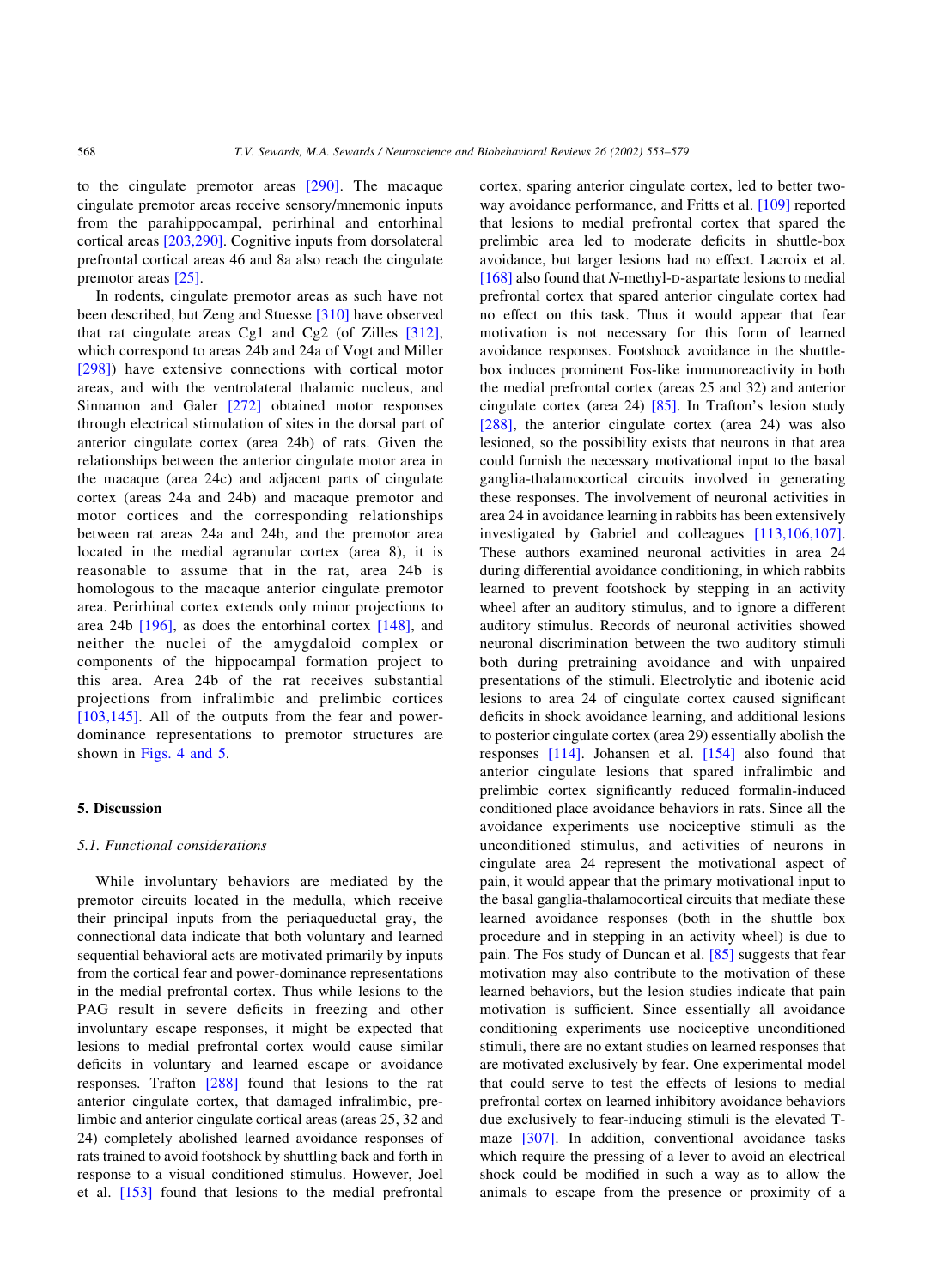predator. The arguments presented above predict that avoidance responses to these types of stimuli would be strongly attenuated by lesions to the fear representation in the medial prefrontal cortex.

The medial prefrontal cortex has been implicated in the inhibition of inappropriate responses to fear inducing stimuli, and lesions to this cortical area cause preservative responding in both animals and humans [\[161\].](#page-23-0) It has been demonstrated that rats with lesions to the medial prefrontal cortex can acquire freezing responses to auditory stimuli paired with footshock, but require a longer period to extinguish those responses when the auditory stimulus is presented alone over a period of several days [\[204\].](#page-24-0) Thus extinction is a form of learning involving the inhibition of conditioned involuntary responses, rather than the erasure of the association between the unconditioned and conditioned stimuli. Recently, Quirk et al. [\[235\]](#page-25-0) have examined the effects of lesions involving infralimbic and prelimbic cortices on the acquisition, extinction and spontaneous recovery of conditioned fear responses over a two day period. They found that after the conditioning and extinction procedures on the first day (in which extinction rates of sham and lesioned rats were approximately the same) rats with sham lesions only recovered 27% of their acquired freezing on the second day when the conditioned stimulus was presented alone, while rats with medial prefrontal cortex lesions recovered 86% of acquired freezing responses. The recovery of extinguished fear observed by Quirk et al. [\[235\]](#page-25-0) could slow the extinction rates in animals in which the extinction procedure takes several days, as in the study of Morgan and LeDoux [\[204\]](#page-24-0). These results suggest that fear representation in the medial prefrontal cortex may be necessary for the consolidation of extinction learning. If this is the case, the inhibition of the freezing responses may be mediated by the non-reciprocal projection from prelimbic and infralimbic cortex to the central nucleus of the amygdala [\[194\],](#page-24-0) or by the projection from these areas of cortex to the dorsolateral PAG [\[11,104\]](#page-19-0).

It has recently been observed that stimulation of the dorsal PAG matter in rodents produces symptoms and behavioral reactions that are very similar to those that occur during panic attacks in human patients [\[152,255,292\]](#page-23-0), and the authors of these studies propose that dorsal PAG defence reaction can be considered an animal model of panic anxiety. The arguments are based on the acute signs of autonomic arousal and subjective fear induced by electrical stimulation of the dorsal PAG in humans [\[213\]](#page-24-0), and comparable physical and behavioral responses in rats undergoing similar stimulation, and the fact that yohimbine and other drugs known to induce panic attacks in humans induce increased Fos expression in the PAG of rats [\[271\].](#page-25-0) In addition, Javanmard et al. [\[149\]](#page-23-0) reported that a panic attack induced by the panicogen CCK4 produced increases in rCBF in the medial hypothalamus, but no concomitant increases in the medial prefrontal cortex. Fischer et al. [\[102\]](#page-22-0) also found that rCBF in medial prefrontal cortex was not

increased during an unexpected panic attack. Since there were rCBF increases in both the hypothalamus and PAG, and no corresponding increases in the fear representation in the medial prefrontal cortex, it appears likely that the extreme fear experienced by these patients is not due to cortical activities, but is produced by neuronal activities in the hypothalamic and PAG representations. This may explain the behavioral symptoms exhibited by these patients in whom an attack may cause flight or freezing behaviors similar to the responses of rodents to fear-eliciting situations, and which can be elicited by electrical or chemical stimulation of the lateral/dorsolateral PAG. These involuntary behaviors are generated by neuronal activities in the pontine inhibitory area and the medullary motor pattern generators, which receive their primary motivational input from the fear representation in the caudal lateral/dorsolateral PAG, and are thus not subject to cognitive control. The lack of activation of the medial prefrontal fear representation in panic disorder patients implies that fear motivation inputs probably do not reach the cingulate and area 6 cortical premotor structures during panic attacks, and thus cognitively regulated behaviors are not supported in these situations.

In Bremner et al. [\[43\]](#page-20-0) study of brain areas activated by traumatic combat-related pictures and sounds in PTSD and non-PTSD combat veterans it was reported that these stimuli produced activation of area 32 in non-PTSD subjects, but not in PTSD subjects. These types of stimuli should elicit both fear and anger, so the absence of activation of area 32 in PTSD subjects suggests that if these stimuli did indeed elicit fear and/or anger in these subjects, this must have been due to increased activities in the subcortical (hypothalamic, PAG) representations. This effect is similar to that occurring in panic disorder patients, and probably also results in a decrease in cognitively regulated behaviors, and a concomitant increase in involuntary actions.

# 5.2. Neural correlates of the subjective awareness of fear and power-dominance

Neuronal activities in each of the fear and powerdominance representations need not contribute equally, or at all, to the awareness of these emotions. Studies of the effects of lesions to each structure are potentially useful in determining which representations contribute to awareness, and how strong that contribution is. However, the assessment of the effects of such lesions on conscious awareness is by no means straightforward, since lesions to individual fear representations may partially deafferent other representations. At best, these studies allow certain general inferences about the contributions of individual representations to awareness.

It is natural to expect that at least in primate species activities in the cortical representation located in the cingulate gyrus should contribute to the awareness of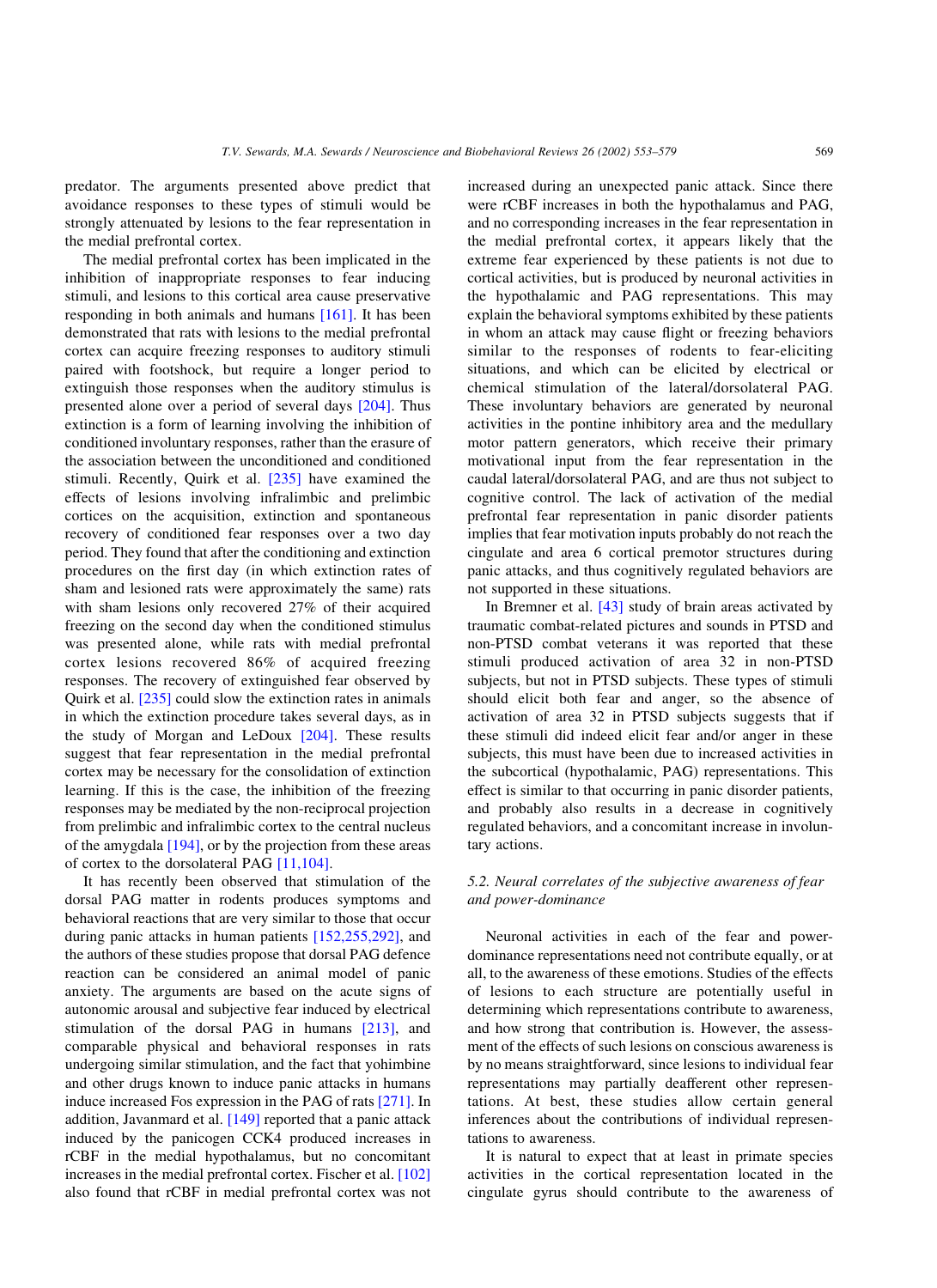

Fig. 6. Model system for defensive responses of Fernandez de Molina and Hunsperger [\[92\]](#page-21-0). Behavioral output is mediated by projections from the medial hypothalamus and periaqueductal gray to the medullary motor pattern generators. Abbreviations: MHy, medial hypothalamus, PAG, periaqueductal gray matter; Amy, amygdaloid complex.

anger and fear. Papez [\[222\]](#page-24-0) proposed that the locus of neuronal activities that produce the awareness of emotion was the cortex of the cingulate gyrus. This proposal has recently received support from the results of Lane and colleagues, who have demonstrated that there is a significant correlation between neural activity in the anterior cingulate cortex and levels of subjective emotional awareness in human subjects presented with emotion inducing films or during recall of emotional experiences [\[172\]](#page-23-0).

In cats, decerebration sparing the hypothalamus results in extreme responses to aversive stimuli, which include overt rage and wild escape behavior [\[22\]](#page-20-0). The intensity of these responses are similar to those in cats with septal lesions [\[127\],](#page-22-0) and may be due to the removal of inhibitory influences of forebrain structures over the medial hypothalamic nuclei via the hippocampo-septal and septohypothalamic projections [\[132\].](#page-22-0) The rage and fear responses to aversive stimulation in the decerebrate animals have been described as being 'sham', because it was thought that subjective emotional experience could only be due to neuronal activities in the cerebral cortex. However, there is no compelling reason why this should be so, and the presence of manifest affective responses suggests that Bard's cats actually experienced extreme fear and rage. This subjective experience must have been due to activities in the representations in the medial hypothalamus and/or caudal and rostral dorsolateral PAG. This does not necessarily mean that activities in these structures contribute to awareness in unlesioned animals, since the inhibitory influence of the septohypothalamic projection (and perhaps also of the projection from medial prefrontal cortex) may reduce or abolish these contributions in unlesioned animals. Nevertheless, there is additional evidence that the PAG and/or hypothalamic representations contribute to fear awareness in human subjects. The reported absence of increases in rCBF in medial prefrontal cortex [\[102,149\]](#page-22-0) and substantial activations of the hypothalamus and PAG [\[149,240\]](#page-23-0) during panic attacks suggest that the extreme fear experienced

subjectively by the subjects during the attacks may have been due to activities in the subcortical fear representations.

#### 5.3. Comparison with previous models

Based on electrical stimulation studies, Fernandez de Molina and Hunsperger [\[92\]](#page-21-0) proposed the earliest neural system mediating fight/flight behaviors in the cat. This system was based on studies of the effects of lesions to the feline medial hypothalamus and PAG on behaviors induced by electrical stimulation of sites within the amygdaloid complex, hypothalamus and PAG. As mentioned above, Hunsperger [\[144\]](#page-23-0) demonstrated that bilateral lesions of the PAG abolished hissing responses elicited by stimulation in the medial hypothalamus, but hissing elicited by PAG stimulation was unaffected by hypothalamic lesions. Large lesions to the medial hypothalamus or dorsal PAG also abolished fear and anger responses, including hissing, piloerection and threat postures, elicited by stimulation of sites within the dorsomedial amygdala [\[92\]](#page-21-0). The study of Hunsperger [\[144\]](#page-23-0) indicates that the PAG is a higher order component of the system than the medial hypothalamus, and that behavioral output is mediated by projections from both the PAG and hypothalamus to the motor pattern generators located in the medulla. Mnemonic input reaches both these structures via projections from the amygdaloid complex (Fig. 6). Comparison with [Figs. 4 and 5](#page-11-0) shows that the system proposed by Fernandez de Molina and Hunsperger [\[92\]](#page-21-0) to mediate defensive behaviors is incorporated within the system described in this paper.

Since the time when the model described above was delineated, the function of the various components of the amygdaloid complex (and its extension into the bed nucleus of the stria terminalis) has been greatly clarified, particularly in so far as the medial and central divisions are concerned, and the functions of the basolateral complex in forming associations between unconditioned and conditioned stimuli have been detailed [\[37,250,254\].](#page-20-0) This knowledge has led LeDoux and colleagues to propose a neural model for fear conditioning to explicit auditory stimuli in rodents that includes sensory and mnemonic structures, including the auditory pathway and the basolateral complex and central nucleus of the amygdala, with the PAG as the output station for behavioral responses ([Fig. 7\)](#page-18-0) [\[249\].](#page-25-0) This system does not include any medial hypothalamic structures, and it is argued that the mnemonic inputs to the PAG are mediated by a direct projection from the central amygdaloid nucleus. The hippocampus is only involved in contextual conditioning, and its contribution is mediated via projections from the output stations (subiculum, CA1 field) of the complex to the lateral, basolateral and basomedial amygdaloid nuclei. All the components (except the structures of the auditory pathway) of the system proposed by Rogan and LeDoux to mediate conditioned fear responses are incorporated in the system proposed here, with the significant difference that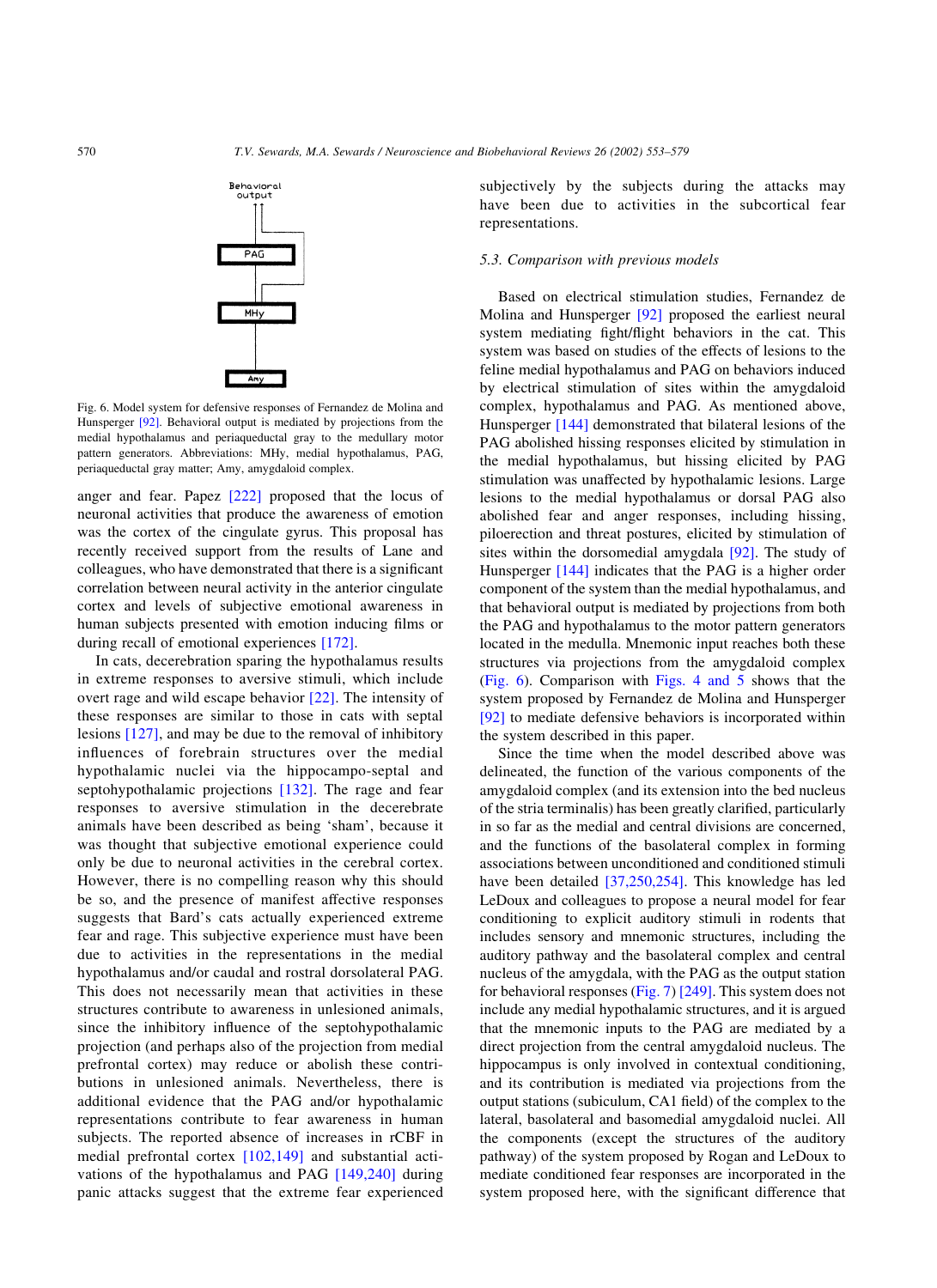<span id="page-18-0"></span>

Fig. 7. System mediating conditioned fear responses to auditory stimuli developed by LeDoux and colleagues [\[249\].](#page-25-0) Function is discussed in the text. Abbreviations: AA, auditory association cortex; A, primary auditory cortex; BlA, basolateral amygdaloid nucleus; Ba, basomedial amygdaloid nucleus; CeA, central amygdaloid nucleus; CN, cochlear nucleus; EC, entorhinal cortex; Hipp, hippocampus; IC, inferior colliculus; LA, lateral nucleus of the amygdala; MGv/MGd, ventral and dorsal divisions of the medial geniculate nucleus; NLL, nucleus of the lateral lemniscus; ventral and dorsal divisions of the medial geniculate complex; PAG, periaqueductal gray; PrC, perirhinal cortex; SO, superior olivary complex.

the primary influence of sensory/mnemonic information processed in the hippocampal formation is mediated through direct and indirect projections to the medial hypothalamic nuclei ([Figs. 4 and 5](#page-11-0)).

Papez [\[222\]](#page-24-0) proposed a limbic 'circuit' that processes emotional information, which incorporates several of the components included in [Figs. 4 and 5.](#page-11-0) In this system, information from external sensory receptors reaches primary sensory cortex, is processed in association cortical areas, and is relayed to the hippocampal formation. After processing in the latter structure, signals reach the mammillary nuclei via the fornix, and projections from this area reach both the hypothalamus, where emotion is expressed (i.e. which mediates behavioral output). The mammillary area also feeds information to the anterior



Fig. 8. Limbic 'circuit' of Papez [\[227\].](#page-24-0) Behavioral output is mediated by projections from the medial hypothalamus, and subjective awareness of emotion by activities in cingulate cortical areas. See text for description of function. Abbreviations: ATh, anterior thalamic nuclei; CC/MPfc, cingulate and medial prefrontal cortical areas, MB, mammillary nuclei; MHy, medial hypothalamus; SA, sensory association cortex; S1, primary sensory cortex; s.r., sensory receptors.

thalamic nuclei through the mammillothalamic tract, and this information is relayed to the anterior cingulate and medial prefrontal cortices, where conscious appreciation of emotions is generated. The 'circuit' is completed through a feedback route extending from the anterior cingulate gyrus through retrosplenial cortex to the hippocampus (Fig. 8). Papez' [\[222\]](#page-24-0) inclusion of the anterior cingulate gyrus as a component of the system the subjective appreciation of emotion was based primarily on reports of decreased emotionality in human subjects with cingulate lesions. In accordance with Bard [\[22\],](#page-20-0) Papez evidently did not believe that activities in subcortical structures could participate in generating subjective awareness, and thus regarded the hypothalamus as merely an output station for behavioral responses. As can be seen by comparison with [Figs. 4 and 5](#page-11-0), there is a definite resemblance between the Papez system and parts of the system proposed here.

LeDoux [\[174\]](#page-23-0) made an extensive criticism of the concept of the limbic system as a mediator of emotional responses. He argued that although some of the areas included by Papez  $[222]$  in his limbic 'circuit' have been implicated in emotional processes, most of them are not necessary for emotional response that have been studied in the laboratory, including conditioned fear. In addition, he noted that several of the components of the limbic system are involved in cognitive, rather than emotional processes. In particular, the hippocampal formation is not necessary for fear conditioning to an explicit auditory stimulus, and the cortical areas of the cingulate gyrus exert, at best, a modulatory action on the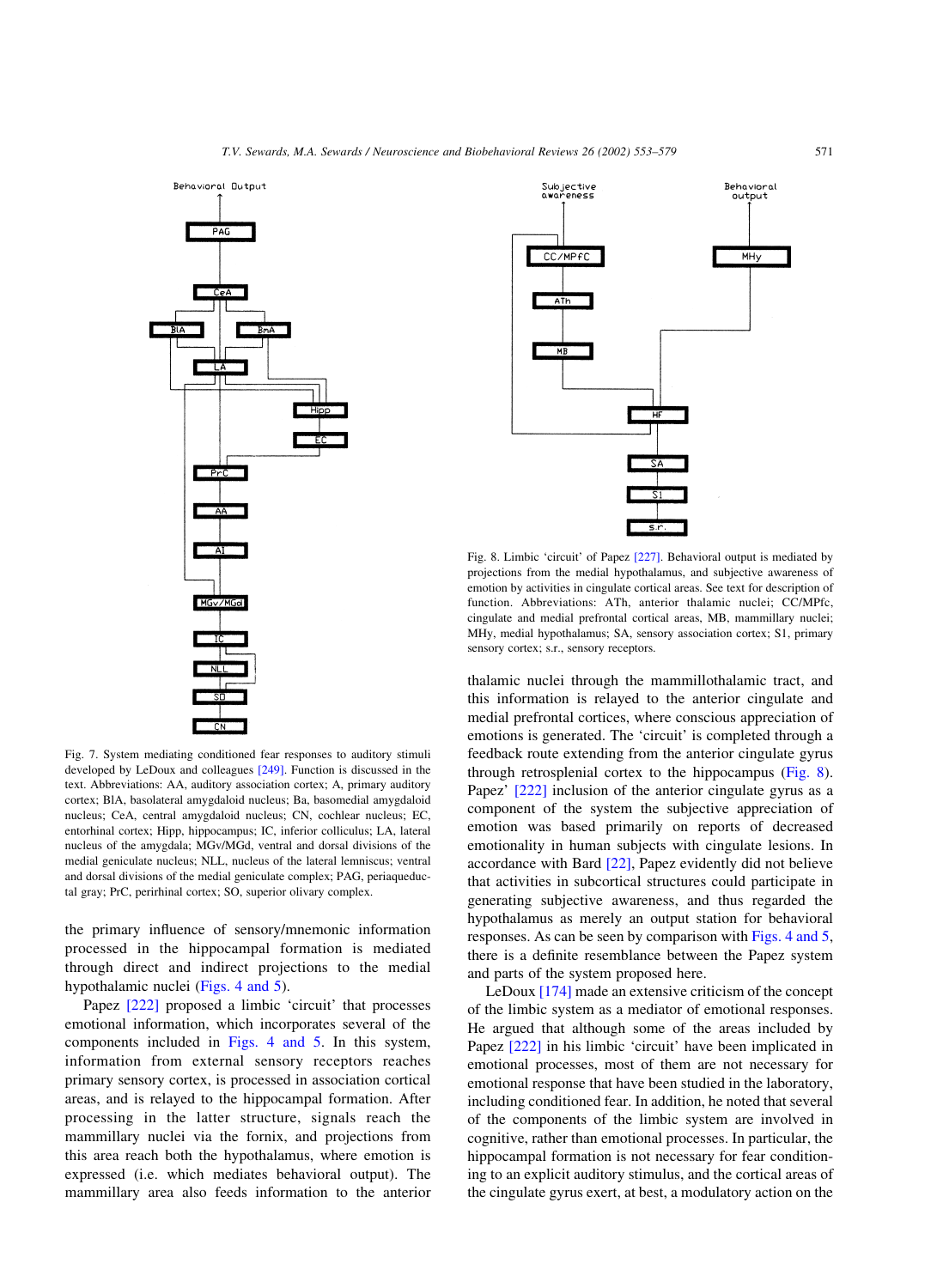<span id="page-19-0"></span>primary structures involved in fear conditioning (i.e. the amygdala and PAG), but are not necessary for this type of learning. The latter observation is undoubtedly true insofar as involuntary responses such as freezing to conditioned auditory and visual stimuli, since lesions to the medial prefrontal cortex produce, in general, only minor effects on these responses. However, the arguments presented above suggest that the cortical fear and power-dominance representations' major contribution to behavior is in the motivation of learned (instrumental) and voluntary behaviors. The primary differences between the system proposed by Papez [\[222\]](#page-24-0) and Rogan and LeDoux [\[249\]](#page-25-0) lie in the output structures for behavioral output (medial hypothalamus vs. periaqueductal gray), the inclusion of the amygdala as the principal sensory-mnemonic structure by Rogan and Ledoux [\[249\],](#page-25-0) and of the hippocampal formation by Papez [\[222\]](#page-24-0), and the additional inclusion of the cortex of the cingulate gyrus by Papez as the locus of subjective emotional experience. The problem of the output station for behavior is clarified by the results of Hunsperger's [\[144\]](#page-23-0) experiments. The remaining differences may reflect in part the fact that Papez based his system on observations of the effects of lesions and electrical stimulation in human subjects, while LeDoux and colleagues based theirs on experiments with rodents.

#### 5.4. Drive, reward value, and reward

It is generally agreed that reward is linked to behaviors motivated by the power-dominance drive and other drives such as hunger and sexual need. However, reward occurs as a result of the behaviors motivated by any of the motivational drives. The drive itself simply provides the impetus for the behaviors necessary to achieve the reward, but does not specify which behaviors should be employed, nor which objects should be sought after. The hunger drive motivates any behavior that will result in the acquisition and consumption of food. Which food is actually acquired depends on the reward value of each of the available foods in the nearby environment. Reward itself—the pleasure experienced—(rather than reward value which merely predicts reward) is achieved by consuming the food item, and the subjective experience of the reward is presumably mediated by neuronal activities in hedonic representations in the gustatory pathways. For animals, the reward value of individual food items is determined for the most part innately (sweet foods are 'good', grains less so), while for humans the reward value may be largely learned. Reward value for visual, olfactory, somatosensory and taste stimuli is represented in the lateral hypothalamic area and caudolateral orbitofrontal cortex [\[218,251\].](#page-24-0) The choice of which behaviors will be used in order to acquire the chosen (highest value) object may be determined by neuronal activities in the ventral striatum, including the nucleus accumbens, but this is by no means certain. The reward prediction (value) system may operate in tandem with the

drive system during behaviors motivated by the various drives, but in essence drive and reward value are represented separately.

Overt power-driven behaviors such as the acquisition of wealth and athletic competition are predominant in western societies. The rewards that occur as a result of these behaviors are given high value in these societies. However, since almost all human values are learned, it is to be expected that different societies will have different values. In many societies, behaviors such as the acquisition of wealth and power are not socially acceptable (i.e. their reward value is very low) so they are not pursued. In these societies, behaviors designed to acquire 'merit' in the eyes of one's fellow human beings are given high value. These behaviors often involve self-abasement and self-denial, and stand in stark contrast to the acquisition of material objects and power seen in western culture. However, the result (reward) that occurs as a consequence of these behaviors is the same: an increase in self-esteem, which is the ultimate goal of the power-dominance drive. The fact that many behaviors motivated by the power-dominance drive are not overtly 'powerful', particularly insofar as human behaviors are concerned, suggests that the term 'power-dominance' might not be all that appropriate, and the term 'ego drive' might better describe this form of motivation, given its goal.

## **References**

- [1] Abols IA, Basbaum AI. Afferent connections of the rostral medulla of the cat: a neural substrate for midbrain–medullary interactions in the modulation of pain. J Comp Neurol 1981;201:285–97.
- [2] Adams DB. Brain mechanisms of offense, defense and submission. Behav Brain Sci 1979;2:201–41.
- [3] Adler A. In: Ansbacher HL, Ansbacher R, editors. The individual psychology of Alfred Adler: a systematic presentation in selections from his writings. New York: Basic Books; 1956.
- [4] Aggleton JP, Shaw C. Amnesia and recognition memory: a reanalysis of psychometric data. Neuropsychologia 1996;34:  $51 - 62$
- [5] Albers HE, Ferris CF. Behavioral effects of vasopressin and oxytocin within the medial preoptic area of the golden hamster. Regul Pept 1985;12:257–60.
- [6] Albers HE, Pollock J, Simmons WH, Ferris CF. A V1-like receptor mediates vasopressin-induced flank marking behavior in hamster hypothalamus. J Neurosci 1986;6:2085–9.
- [7] Albers HE, Cooper TT. Effects of testosterone on the behavioral response to arginine vasopressin microinjected into the central gray. Peptides 1995;16:269–73.
- [8] Albert DJ, Dyson EM, Walsh ML. Competitive behavior in male rats: aggression and success enhanced by medial hypothalamic lesions as well as by testosterone implants. Physiol Behav 1987;40: 695–701.
- [9] Albert DJ, Jonik RH, Walsh ML. Hormone-dependent aggression in male and female rats: experiential, hormonal, and neural foundations. Neurosci Biobehav Rev 1992;16:177–92.
- [10] Alexander GE, Crutcher MD, DeLong MR. Basal gangliathalamocortical circuits: parallel substrates for motor, oculomotor, prefrontal and limbic functions. Prog Brain Res 1990;85:119–46.
- [11] An X, Bandler R, Ongur D, Price JL. Prefrontal cortical projections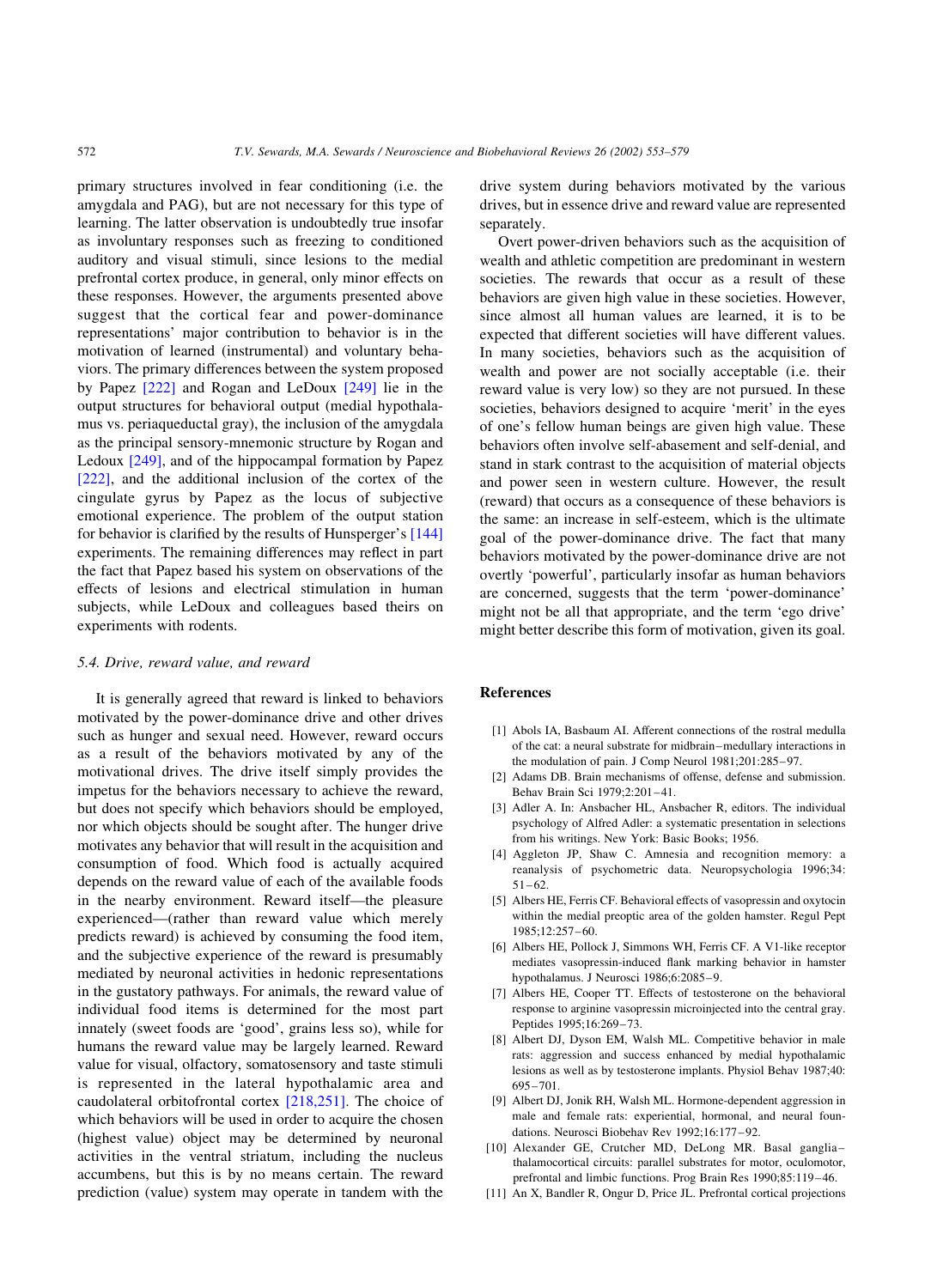<span id="page-20-0"></span>to longitudinal columns in the midbrain periaqueductal gray in macaque monkeys. J Comp Neurol 1998;401:455–79.

- [12] Anagnostaras SG, Gale GD, Fanselow MS. Hippocampus and contextual fear conditioning: recent controversies and advances. Hippocampus 2001;11:8–17.
- [13] Antoniadis EA, McDonald RJ. Amygdala, hippocampus, and unconditioned fear. Exp Brain Res 2001;138:200–9.
- [14] Azuma M, Chiba T. Afferent projections of the infralimbic cortex (area 25) in rats: a WGA-HRP study. Kaibogaku Zasshi 1996;71: 523–40.
- [15] Baeg EH, Kim YB, Jang J, Kim HT, Mook-Jung I, Jung MW. Fast spiking and regular spiking neural correlates of fear conditioning in the medial prefrontal cortex of the rat. Cereb Cortex 2001;11:  $441 - 51$
- [16] Baldi E, Ambrogi Lorenzini C, Sacchetti B, Tassoni G, Bucherelli C. Effects of coupled perirhinal cortex and medial septal area, fimbriafornix, entorhinal cortex tetrodotoxin inactivations on passive avoidance consolidation in the rat. Neurosci Lett 2000;280:91–4.
- [17] Ball T, Schreiber A, Feige B, Wagner M, Lucking CH, Kristeva-Feige R. The role of higher-order motor areas in voluntary movement as revealed by high-resolution EEG and fMRI. Neuroimage 1999;10:682–94.
- [18] Bamshad M, Albers HE. Neural circuitry controlling vasopressinstimulated scent marking in Syrian hamsters (Mesocricetus auratus). J Comp Neurol 1996;369:252–63.
- [19] Bancaud J, Talairach J. Clinical semiology of frontal lobe seizures. Adv Neurol 1992;57:3–58.
- [20] Bandler R. Induction of rage following microinjections of glutamate into midbrain but not hypothalamus of cats. Neurosci Lett 1982;30: 183–8.
- [21] Bandler R, Carrive P, Zhang SP. Integration of somatic and autonomic reactions within the midbrain periaqueductal gray: viscerotopic, somatotopic and functional organization. Prog Brain Res 1991;87:269–305.
- [22] Bard P. A diencephalic mechanism for the expression of rage with special reference to the sympathetic nervous system. Am J Physiol 1928;84:490–515.
- [23] Bard P. On emotional expression after decortication with some remarks on certain theoretical views. Part I. Psychol Rev 1934;41: 309–29.
- [24] Bard P. On emotional expression after decortication with some remarks on certain theoretical views. Part II. Psychol Rev 1934;41: 424–49.
- [25] Bates JF, Goldman-Rakic PS. Prefrontal connections of medial motor areas in the rhesus monkey. J Comp Neurol 1993;336: 211–28.
- [26] Bean NJ. Modulation of agonistic behavior by the dual olfactory system in male mice. Physiol Behav 1982;29:433–7.
- [27] Beck CH, Fibiger HC. Conditioned fear-induced changes in behavior and in the expression of the immediate early gene c-fos: with and without diazepam pretreatment. J Neurosci 1995;15:709–20.
- [28] Beckstead RM. The thalamostriatal projection in the cat. J Comp Neurol 1984;223:313–46.
- [29] Behan M, Haberly LB. Intrinsic and efferent connections of the endopiriform nucleus in rat. J Comp Neurol 1999;408:532–48.
- [30] Beitz AJ. The organization of afferent projections to the midbrain periaqueductal gray of the rat. Neuroscience 1982;7:133–59.
- [31] Berendse HW, Groenewegen HJ. Organization of the thalamostriatal projections in the rat, with special emphasis on the ventral striatum. J Comp Neurol 1990;299:187–228.
- [32] Berendse HW, Groenewegen HJ. Restricted cortical termination fields of the midline and intralaminar thalamic nuclei in the rat. Neuroscience 1991;42:73–102.
- [33] Berendse HW, Galis-de Graaf Y, Groenewegen HJ. Topographical organization and relationship with ventral striatal compartments of prefrontal corticostriatal projections in the rat. J Comp Neurol 1992; 316:314–47.
- [34] Bermond B, Mos J, Meelis W, van der Poel AM, Kruk MR. Aggression induced by stimulation of the hypothalamus: effects of androgens. Pharmacol Biochem Behav 1982;16:41–5.
- [35] Bhatia SC, Manchanda SK, Kapoor BK, Aneja IS. Electrical and chemical stimulation of the same hypothalamic loci in relation to aggressive behaviour in cats: a comparison study. Indian J Physiol Pharmacol 1995;39:369–76.
- [36] Bhatnagar S, Viau V, Chu A, Soriano L, Meijer OC, Dallman MF. A cholecystokinin-mediated pathway to the paraventricular thalamus is recruited in chronically stressed rats and regulates hypothalamicpituitary–adrenal function. J Neurosci 2000;20:5564–73.
- [37] Blair HT, Schafe GE, Bauer EP, Rodrigues SM, LeDoux JE. Synaptic plasticity in the lateral amygdala: a cellular hypothesis of fear conditioning. Learn Mem 2001;8:229–42.
- [38] Blanchard DC, Takahashi SN. No change in intermale aggression after amygdala lesions which reduce freezing. Physiol Behav 1988;  $42:613-6.$
- [39] Booth CL, Meyer PM, Abrams J. Changes in social behavior of mice with septal lesions. Physiol Behav 1979:22:931-7.
- [40] Bourgeais L, Gauriau C, Bernard JF. Projections from the nociceptive area of the central nucleus of the amygdala to the forebrain: a PHA-L study in the rat. Eur J Neurosci 2001;14:229–55.
- [41] Brady JV, Nauta WJH. Subcortical mechanisms in emotional behavior: affective changes following septal forebrain lesions in the albino rat. J Comp Physiol Psychol 1953;46:339–46.
- [42] Brandao ML, Di Scala G, Bouchet MJ, Schmitt P. Escape behavior produced by the blockade of glutamic acid decarboxylase (GAD) in mesencephalic central gray or medial hypothalamus. Pharmacol Biochem Behav 1986;24:497–501.
- [43] Bremner JD, Staib LH, Kaloupek D, Southwick SM, Soufer R, Charney DS. Neural correlates of exposure to traumatic pictures and sound in Vietnam combat veterans with and without posttraumatic stress disorder: a positron emission tomography study. Biol Psychiatry 1999;45:806–16.
- [44] Brindley GS. Effects of electrical stimulation of the visual cortex. Hum Neurobiol 1982;1:281–3.
- [45] Bucci DJ, Phillips RG, Burwell RD. Contributions of postrhinal and perirhinal cortex to contextual information processing. Behav Neurosci 2000;114:882–94.
- [46] Burwell RD, Amaral DG. Cortical afferents to the perirhinal, postrhinal and entorhinal cortices of the rat. J Comp Neurol 1998; 398:520–3.
- [47] Burwell RD, Amaral DG. Perirhinal and postrhinal cortices of the rat: interconnectivity and connections with the entorhinal cortex. J Comp Neurol 1998;391:293–321.
- [48] Cahill L, Vazdarjanova A, Setlow B. The basolateral amygdala complex is involved with, but is not necessary for, rapid acquisition of Pavlovian fear conditioning. Eur J Neurosci 2000;12:3044–50.
- [49] Campeau S, Watson SJ. Neuroendocrine and behavioral responses and brain pattern of c-fos induction associated with audiogenic stress. J Neuroendocrinol 1997;9:577–88.
- [50] Campeau S, Akil H, Watson SJ. Lesions of the medial geniculate nuclei specifically block corticosterone release and induction of c-fos mRNA in the forebrain associated with audiogenic stress in rats. J Neurosci 1997;17:5979–92.
- [51] Campeau S, Falls WA, Cullinan WE, Helmreich DL, Davis M, Watson SJ. Elicitation and reduction of fear: behavioural and neuroendocrine indices and brain induction of the immediate-early gene c-fos. Neuroscience 1997;78:1087–104.
- [52] Cannon WB. The James–Lange theory of emotions: a critical examination and an alternative theory. Am J Psychol 1927;39: 106–24.
- [53] Cannon WB. The James–Lange theory and the thalamic theories of emotions. Psychol Rev 1931;38:281–92.
- [54] Canteras NS, Swanson LW. The dorsal premammillary nucleus: an unusual component of the mammillary body. Proc Natl Acad Sci USA 1992;89:10089–93.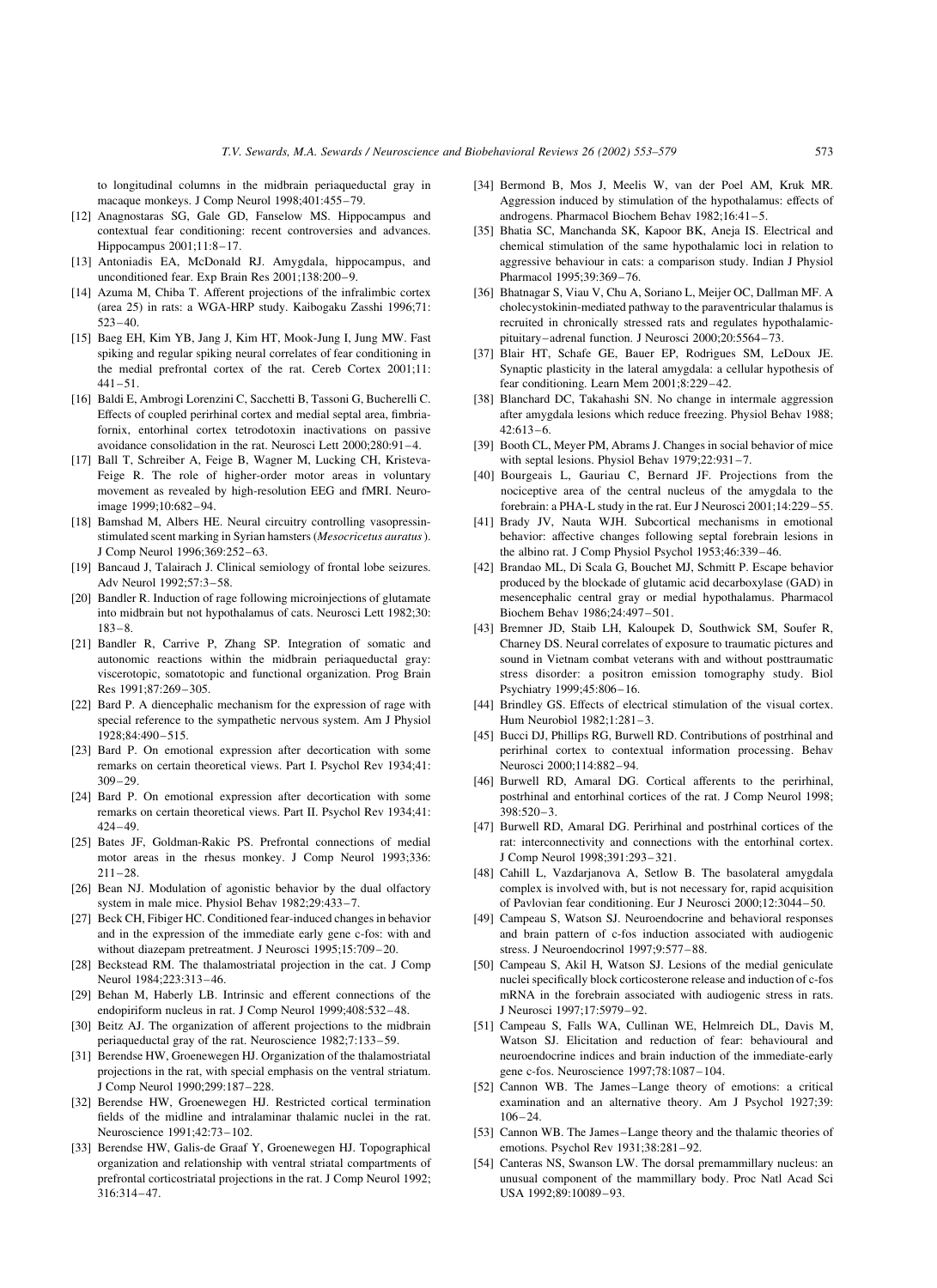- <span id="page-21-0"></span>[55] Canteras NS, Simerly RB, Swanson LW. Organization of projections from the ventromedial nucleus of the hypothalamus: a Phaseolus vulgaris-leucoagglutinin study in the rat. J Comp Neurol 1994;348:  $41 - 79$ .
- [56] Canteras NS, Simerly RB, Swanson LW. Organization of projections from the medial nucleus of the amygdala: a PHAL study in the rat. J Comp Neurol 1995;360:213–45.
- [57] Canteras NS, Chiavegatto S, Valle LE, Swanson LW. Severe reduction of rat defensive behavior to a predator by discrete hypothalamic chemical lesions. Brain Res Bull 1997;44:297–305.
- [58] Canteras NS, Goto M. Fos-like immunoreactivity in the periaqueductal gray of rats exposed to a natural predator. Neuroreport 1999;10:413–8.
- [59] Carrive P, Bandler R. Control of extracranial and hindlimb blood flow by the midbrain periaqueductal grey of the cat. Exp Brain Res 1991;84:599–606.
- [60] Cezário AF. Characterization of behavioral functions of dorsal premammillary nucleus of the hypothalamus. MSc. Thesis, Universidade Federal do Espírito Santo, Vitória, ES, Brazil; 2001.
- [61] Chapman WP, Schroeder HR, Geyer G, Brazier MAB, Fanger C, Poppen JL, Solomon HC, Yakovlev PI. Physiological evidence concerning importance of the amygdaloid nuclear region in the integration of circulatory function and emotion in man. Science 1954;120:949–50.
- [62] Chastrette N, Pfaff DW, Gibbs RB. Effects of daytime and nighttime stress on Fos-like immunoreactivity in the paraventricular nucleus of the hypothalamus, the habenula, and the posterior paraventricular nucleus of the thalamus. Brain Res 1991;563:339–44.
- [63] Chen S, Su HS. Afferent connections of the thalamic paraventricular and parataenial nuclei in the rat—a retrograde tracing study with iontophoretic application of fluoro-gold. Brain Res 1990;522:1–6.
- [64] Chiba T, Kayahara T, Nakano K. Efferent projections of infralimbic and prelimbic areas of the medial prefrontal cortex in the Japanese monkey, Macaca fuscata. Brain Res 2001;888:83–101.
- [65] Clancy AN, Coquelin A, Macrides F, Gorski RA, Noble EP. Sexual behavior and aggression in male mice: involvement of the vomeronasal system. J Neurosci 1984;4:2222–9.
- [66] Comoli E, Ribeiro-Barbosa ER, Canteras NS. Afferent connections of the dorsal premammillary nucleus. J Comp Neurol 2000;423: 83–98.
- [67] Conde F, Audinat E, Maire-Lepoivre E, Crepel F. Afferent connections of the medial frontal cortex of the rat. A study using retrograde transport of fluorescent dyes. I. Thalamic afferents. Brain Res Bull 1990;24:341–54.
- [68] Costanzo DJ, Enloe LJ, Hothersall D. Effects of septal lesions on social dominance in rats. Behav Biol 1997;20:454–62.
- [69] Cousens G, Otto T. Both pre- and posttraining excitotoxic lesions of the basolateral amygdala abolish the expression of olfactory and contextual fear conditioning. Behav Neurosci 1998;112:1092–103.
- [70] Cullinan WE, Herman JP, Battaglia DF, Akil H, Watson SJ. Pattern and time course of immediate early gene expression in rat brain following acute stress. Neuroscience 1995;64:477–505.
- [71] Davis M, Shi C. The extended amygdala: are the central nucleus of the amygdala and the bed nucleus of the stria terminalis differentially involved in fear versus anxiety? Ann NY Acad Sci 1999;877: 281–91.
- [72] Deiber MP, Honda M, Ibañez V, Sadato N, Hallett M. Mesial motor areas in self-initiated versus externally triggered movements examined with fMRI: effect of movement type and rate. J Neurophysiol 1999;81:3065–77.
- [73] Delville Y, De Vries GJ, Ferris CF. Neural connections of the anterior hypothalamus and agonistic behavior in golden hamsters. Brain Behav Evol 2000;55:53–76.
- [74] Depaulis A, Bandler R, Vergnes M. Characterization of pretentorial periaqueductal gray matter neurons mediating intraspecific defensive behaviors in the rat by microinjections of kainic acid. Brain Res 1989;486:121–32.
- [75] Depaulis A, Keay KA, Bandler R. Longitudinal neuronal organization of defensive reactions in the midbrain periaqueductal gray region of the rat. Exp Brain Res 1992;90:307–18.
- [76] Derryberry D, Tucker DM. The adaptive base of the neural hierarchy: elementary motivational controls on network function. Nebr Symp Motiv 1990;38:289–342.
- [77] Dielenberg RA, Hunt GE, McGregor IS. When a rat smells a cat: the distribution of Fos immunoreactivity in rat brain following exposure to a predatory odor. Neuroscience 2001;104:1085–97.
- [78] Dobelle WH, Turkel J, Henderson DC, Evans JR. Mapping the representation of the visual field by electrical stimulation of human visual cortex. Am J Ophthalmol 1979;88:727–35.
- [79] Dong HW, Petrovich GD, Watts AG, Swanson LW. Basic organization of projections from the oval and fusiform nuclei of the bed nuclei of the stria terminalis in adult rat brain. J Comp Neurol 2001;436:430–55.
- [80] Dougherty DD, Shin LM, Alpert NM, Pitman RK, Orr SP, Lasko M, Macklin ML, Fischman AJ, Rauch SL. Anger in healthy men: a PET study using script-driven imagery. Biol Psychiatry 1999;46:466–72.
- [81] Drexler K, Schweitzer JB, Quinn CK, Gross R, Ely TD, Muhammad F, Kilts CD. Neural activity related to anger in cocaine-dependent men: a possible link to violence and relapse. Am J Addict 2000;9: 331–9.
- [82] Drickamer LC, Vandenbergh JG, Colby DR. Predictors of dominance in the male golden hamster (Mesocricetus auratus). Anim Behav 1973;21:557–63.
- [83] Druga R, Rokyta R, Benes Jr V. Thalamocaudate projections in the macaque monkey (a horseradish peroxidase study). J Hirnforsch 1991;32:765–74.
- [84] Dulac C, Axel R. Expression of candidate pheromone receptor genes in vomeronasal neurons. Chem Senses 1998;23:467–75.
- [85] Duncan GE, Knapp DJ, Breese GR. Neuroanatomical characterization of Fos induction in rat behavioral models of anxiety. Brain Res 1996;713:79–91.
- [86] Eblen F, Graybiel AM. Highly restricted origin of prefrontal cortical inputs to striosomes in the macaque monkey. J Neurosci 1995;15: 5999–6013.
- [87] Eichelman B. Effect of subcortical lesions on shock-induced aggression in the rat. J Comp Physiol Psychol 1971;74:331–9.
- [88] Elazar Z, Paz M. Catalepsy induced by carbachol microinjected into the pontine reticular formation of rats. Neurosci Lett 1990;115: 226–30.
- [89] Emmert MH, Herman JP. Differential forebrain c-fos mRNA induction by ether inhalation and novelty: evidence for distinctive stress pathways. Brain Res 1999;845:60–7.
- [90] Engel AK, Roelfsema PR, Fries P, Brecht M, Singer W. Role of the temporal domain for response selection and perceptual binding. Cereb Cortex 1997;7:571–82.
- [91] Fanselow MS. Contextual fear, gestalt memories, and the hippocampus. Behav Brain Res 2000;110:73–81.
- [92] Fernandez de Molina A, Hunsperger RW. Organization of the subcortical system governing defense and flight reactions in the cat. J Physiol 1962;160:200–13.
- [93] Ferris CF, Albers HE, Wesolowski SM, Goldman BD, Luman SE. Vasopressin injected into the hypothalamus triggers a stereotypic behavior in golden hamsters. Science 1984;224:521–3.
- [94] Ferris CF, Pollock J, Albers HE, Leeman SE. Inhibition of flankmarking behavior in golden hamsters by microinjection of a vasopressin antagonist into the hypothalamus. Neurosci Lett 1985;  $55.239 - 43$
- [95] Ferris CF, Meenan DM, Axelson JF, Albers HE. A vasopressin antagonist can reverse dominant/subordinate behavior in hamsters. Physiol Behav 1986;38:135–8.
- [96] Ferris CV, Exelson JF, Shinto LH, Albers HE. Scent marking and the maintenance of dominant/subordinate status in male golden hamsters. Physiol Behav 1987;40:661-4.
- [97] Ferris CF, Potegal M. Vasopressin receptor blockade in the anterior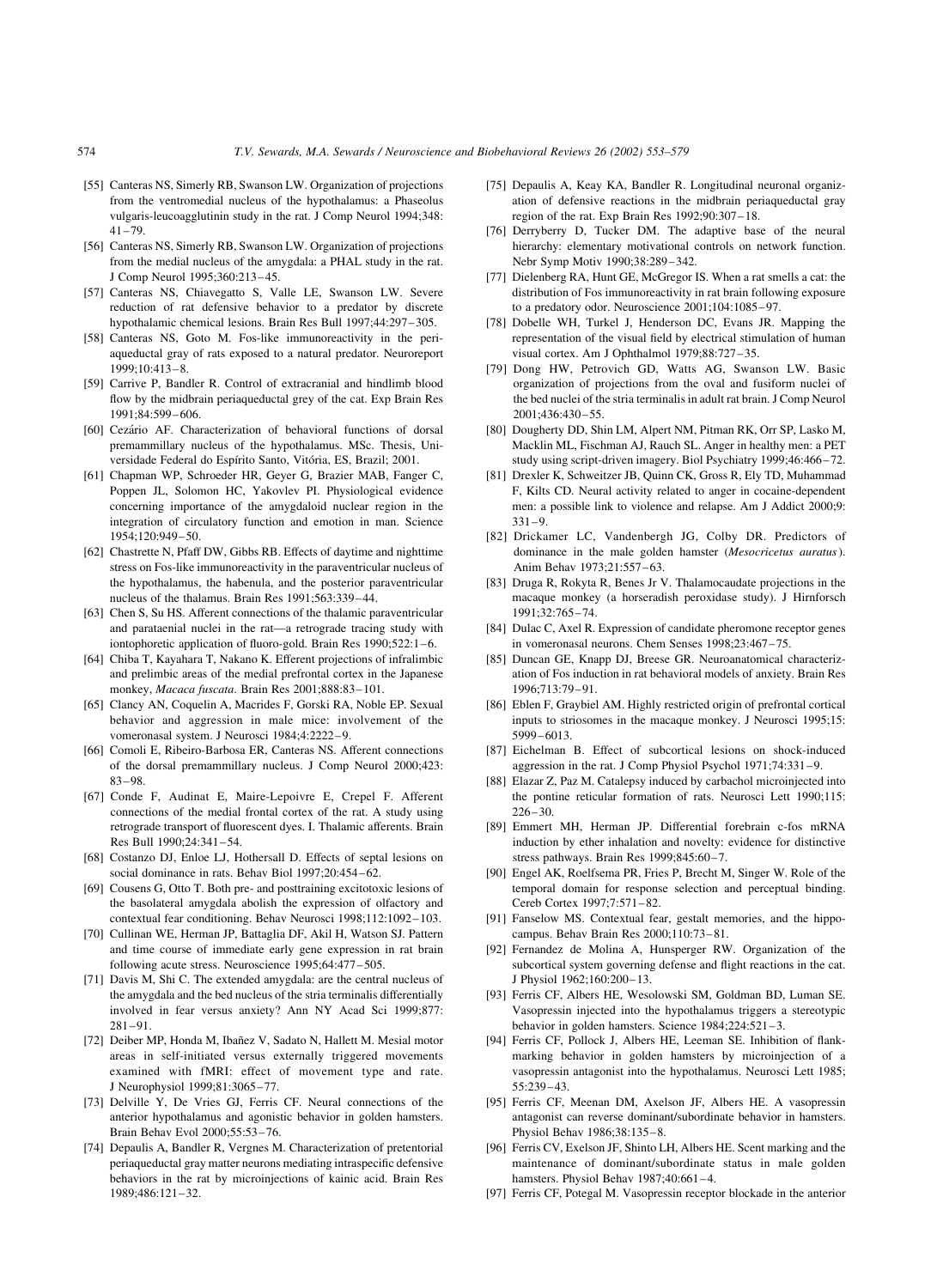<span id="page-22-0"></span>hypothalamus suppresses aggression in hamsters. Physiol Behav 1988;44:235–9.

- [98] Ferris CF, Gold L, De Vries GJ, Potegal M. Evidence for a functional and anatomical relationship between the lateral septum and the hypothalamus in the control of flank marking behavior in golden hamsters. J Comp Neurol 1990;293:476–85.
- [99] Ferris CF, Delville Y. Vasopressin and serotonin interactions in the control of agonistic behavior. Psychoneuroendocrinology 1994;19: 593–601.
- [100] Ferris CF, Melloni Jr RH, Koppel G, Perry KW, Fuller RW, Delville Y. Vasopressin/serotonin interactions in the anterior hypothalamus control aggressive behavior in golden hamsters. J Neurosci 1997;17: 4331–40.
- [101] Ferry AT, Ongur D, An X, Price JL. Prefrontal cortical projections to the striatum in macaque monkeys: evidence for an organization related to prefrontal networks. J Comp Neurol 2000;425:447–70.
- [102] Fischer H, Andersson JL, Furmark T, Fredrikson M. Brain correlates of an unexpected panic attack: a human positron emission tomographic study. Neurosci Lett 1998;251:137–40.
- [103] Fisk GD, Wyss JM. Associational projections of the anterior midline cortex in the rat: intracingulate and retrosplenial connections. Brain Res 1998;825:1–13.
- [104] Floyd NS, Price JL, Ferry AT, Keay KA, Bandler R. Orbitomedial prefrontal cortical projections to distinct longitudinal columns of the periaqueductal gray in the rat. J Comp Neurol 2000;422:556–78.
- [105] Floyd NS, Price JL, Ferry AT, Keay KA, Bandler R. Orbitomedial prefrontal cortical projections to hypothalamus in the rat. J Comp Neurol 2001;432:307–28.
- [106] Freeman Jr JH, Cuppernell C, Flannery K, Gabriel M. Contextspecific multi-site cingulate cortical, limbic thalamic, and hippocampal neuronal activity during concurrent discriminative approach and avoidance training in rabbits. J Neurosci 1996;16:1538–49.
- [107] Freeman Jr JH, Gabriel M. Changes of cingulothalamic topographic excitation patterns and avoidance response incubation over time following initial discriminative conditioning in rabbits. Neurobiol Learn Mem 1999;72:259–72.
- [108] Frien A, Eckhorn R, Bauer R, Woelbern T, Kehr H. Stimulusspecific fast oscillations at zero phase between visual areas V1 and V2 of awake monkey. Neuroreport 1994;5:2273–7.
- [109] Fritts ME, Asbury ET, Horton JE, Isaac WL. Medial prefrontal lesion deficits involving or sparing the prelimbic area in the rat. Physiol Behav 1998;64:373–80.
- [110] Fuchs SA, Siegel A. Neural pathways mediating hypothalamically elicited flight behavior in the cat. Brain Res 1984;306:263–81.
- [111] Fuchs SA, Edinger HM, Siegel A. The organization of the hypothalamic pathways mediating affective defense behavior in the cat. Brain Res 1985;330:77–92.
- [112] Fuchs SA, Edinger HM, Siegel A. The role of the anterior hypothalamus in affective defense behavior elicited from the ventromedial hypothalamus of the cat. Brain Res 1985;330:93–107.
- [113] Gabriel M, Miller JD, Saltwick SE. Unit activity in cingulate cortex and anteroventral thalamus of the rabbit during differential conditioning and reversal. J Comp Physiol Psychol 1977;91:423–33.
- [114] Gabriel M, Kubota Y, Sparenborg S, Straube K, Vogt BA. Effects of cingulate cortical lesions on avoidance learning and training-induced unit activity in rabbits. Exp Brain Res 1991;86:585–600.
- [115] Gaffan D. Dissociated effects of perirhinal cortex ablation, fornix transection and amygdalectomy: evidence for multiple memory systems in the primate temporal lobe. Exp Brain Res 1994;99:  $411 - 22$
- [116] Garcia-Rill E, Skinner RD. The mesencephalic locomotor region. I. Activation of a medullary projection site. Brain Res 1987;411:  $1 - 12$ .
- [117] Gewirtz JC, Falls WA, Davis M. Normal conditioned inhibition and extinction of freezing and fear-potentiated startle following electrolytic lesions of medial prefrontal cortex in rats. Behav Neurosci 1997;111:712–26.
- [118] Gewirtz JC, McNish KA, Davis M. Is the hippocampus necessary for contextual fear conditioning? Behav Brain Res 2000;110:83–95.
- [119] Gloor P. Experiential phenomena of temporal lobe epilepsy. Facts and hypotheses. Brain 1990;113:1673–94.
- [120] Gloor P, Olivier A, Quesney LF, Andermann F, Horowitz S. The role of the limbic system in experiential phenomena of temporal lobe epilepsy. Ann Neurol 1982;12:129–44.
- [121] Gomez DM, Newman SW. Differential projections of the anterior and posterior regions of the medial amygdaloid nucleus in the Syrian hamster. J Comp Neurol 1992;317:195–218.
- [122] Graeff FG. Neuroanatomy and neurotransmitter regulation of defensive behaviors and related emotions in mammals. Braz J Med Biol Res 1994;27:811–29.
- [123] Gray JA. The structure of the emotions and the limbic system. Physiology, Emotion and Psychosomatic Illness, Ciba Foundation Symposium 8 (new series), New York: Elsevier; 1972. p. 87–120.
- [124] Gregg TR, Siegel A. Brain structures and neurotransmitters regulating aggression in cats: implications for human aggression. Prog Neuropsychopharmacol Biol Psychiatry 2001;25:91–140.
- [125] Groenewegen HJ, Vermeulen-Van der Zee E, te Kortschot A, Witter MP. Organization of the projections from the subiculum to the ventral striatum in the rat. A study using anterograde transport of Phaseolus vulgaris leucoagglutinin. Neuroscience 1987;23:103–20.
- [126] Groenewegen HJ, Berendse HW, Wolters JG, Lohman AHM. The anatomical relationship of the prefrontal cortex with the striatopallidal system, the thalamus and the amygdala: evidence for a parallel organization. Prog Brain Res 1990;85:95–116.
- [127] Grossman SP. An experimental dissection of the septal syndrome. Ciba Found Symp 1977;58:227–73.
- [128] Haberly LB. Parallel-distributed processing in olfactory cortex: new insights from morphological and physiological analysis of neuronal circuitry. Chem Senses 2001;26:551–76.
- [129] Harding ME. Psychic energy: its source and transformation. Princeton: Princeton University Press; 1973.
- [130] Hayakawa T, Ito H, Zyo K. Neuroanatomical study of afferent projections to the supramammillary nucleus of the rat. Anat Embryol 1993;188:139–48.
- [131] Heath RG. Brain function and behavior: I. Emotion and sensory phenomena in psychotic patients and in experimental animals. J Nerv Ment Dis 1975;160:159–75.
- [132] Heilman KM, Gilmore RL. Cortical influences in emotion. J Clin Neurophysiol 1998;15:409–23.
- [133] Henderson LA, Keay KA, Bandler R. The ventrolateral periaqueductal gray projects to caudal brainstem depressor regions: a functional—anatomical and physiological study. Neuroscience 1998;82:201–21.
- [134] Hennessey AC, Whitman DC, Albers HE. Microinjection of arginine–vasopressin into the periaqueductal gray stimulates flank marking in Syrian hamsters (Mesocricetus auratus). Brain Res 1992;569:136–40.
- [135] Hermann DM, Luppi PH, Peyron C, Hinckel P, Jouvet M. Afferent projections to the rat nuclei raphe magnus, raphe pallidus and reticularis gigantocellularis pars alpha demonstrated by iontophoretic application of choleratoxin (subunit b). J Chem Neuroanat 1997; 13:1–21.
- [136] Herzog C, Otto T. Odor-guided fear conditioning in rats: 2. Lesions of the anterior perirhinal cortex disrupt fear conditioned to the explicit conditioned stimulus but not to the training context. Behav Neurosci 1997;111:1265–72.
- [137] Herzog C, Otto T. Contributions of anterior perirhinal cortex to olfactory and contextual fear conditioning. Neuroreport 1998;9: 1855–9.
- [138] Hess WR, Brügger M. Das subkortikale zentrum der affectiven Abwerreaktion. Helv Physiol Acta 1943;1:33–52.
- [139] Hikosaka O, Nakahara H, Rand MK, Sakai K, Lu X, Nakamura K, Miyachi S, Doya K. Parallel neural networks for learning sequential procedures. Trends Neurosci 1999;22:464–71.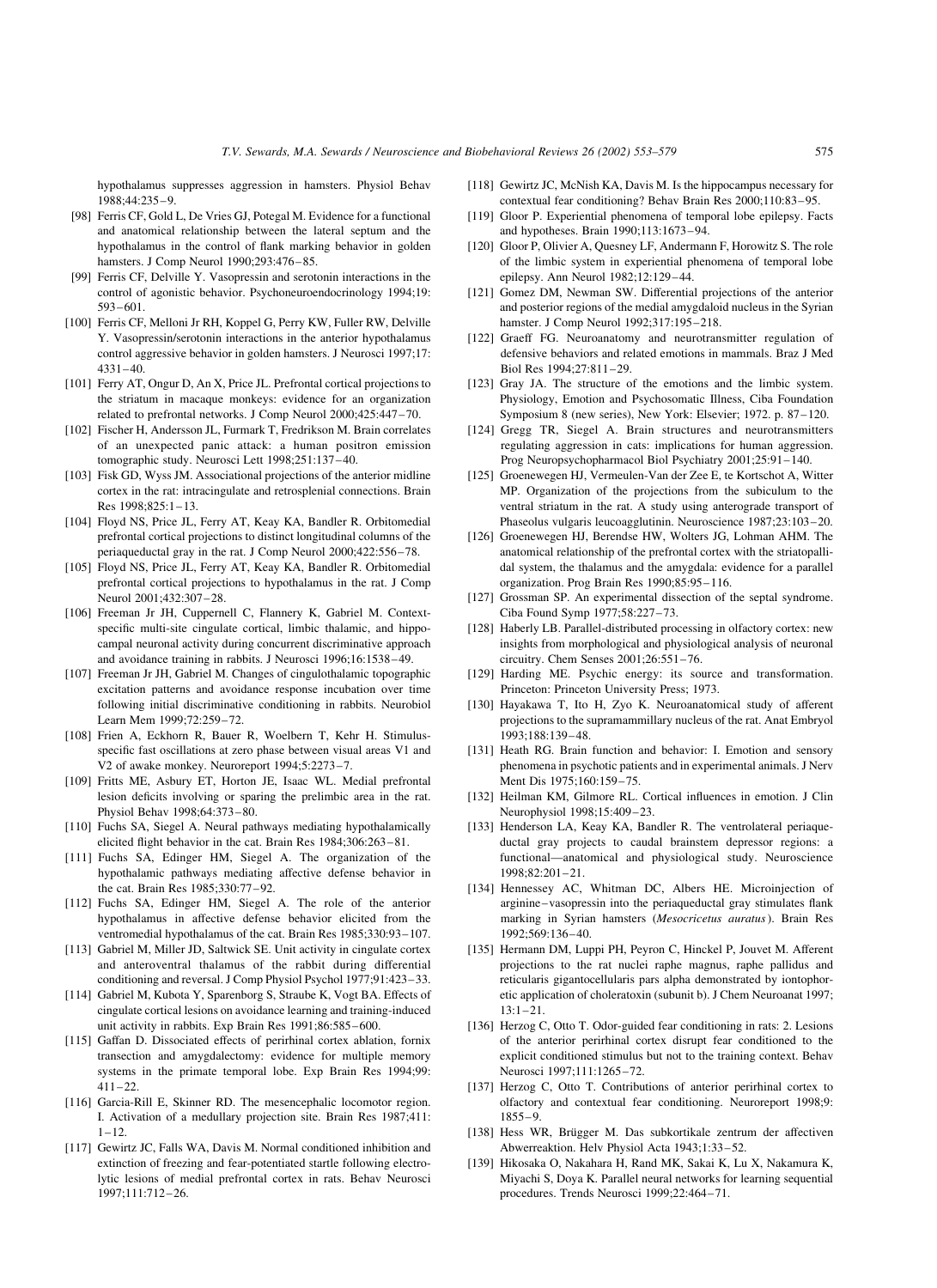- [140] Hishikawa Y, Shimizu T. Physiology of REM sleep, cataplexy, and sleep paralysis. Adv Neurol 1994;67:245–71.
- [141] Hsieh JC, Belfrage M, Stone-Elander S, Hansson P, Ingvar M, Central representation of chronic ongoing neuropathic pain studied by positron emission tomography. Pain 1995;63:225–36.
- [142] Hsieh JC, Stone-Elander S, Ingvar M. Anticipatory coping of pain expressed in the human anterior cingulate cortex: a positron emission tomography study. Neurosci Lett 1999;262:61–4.
- [143] Huck UW, Lisk RD, Gore AC. Scent marking and mate choice in golden hamsters. Physiol Behav 1985;35:389–93.
- [144] Hunsperger RW. Affektreaktionen auf elektrische Reizung im Hirnstamm der Katze. Helv Physiol Acta 1956;1:33–52.
- [145] Hurley KM, Herbert H, Moga MM, Saper CB. Efferent projections of the infralimbic cortex of the rat. J Comp Neurol 1991;308: 249–76.
- [146] Hurst JL, Payne CE, Nevison CM, Marie AD, Humphries RE, Robertson DH, Cavaggioni A, Beynon RJ. Individual recognition in mice mediated by major urinary proteins. Nature 2001;414:631–4.
- [147] Iacono RP, Nashold Jr BS. Mental and behavioral effects of brain stem and hypothalamic stimulation in man. Hum Neurobiol 1982;1: 273–9.
- [148] Insausti R, Herrero MT, Witter MP. Entorhinal cortex of the rat: cytoarchitectonic subdivisions and the origin and distribution of cortical efferents. Hippocampus 1997;7:146–83.
- [149] Javanmard M, Shlik J, Kennedy SH, Vaccarino FJ, Houle S, Bradwejn J. Neuroanatomic correlates of CCK-4-induced panic attacks in healthy humans: a comparison of two time points. Biol Psychiatry 1999;45:872–82.
- [150] Jay TM, Glowinski J, Thierry AM. Selectivity of the hippocampal projection to the prelimbic area of the prefrontal cortex in the rat. Brain Res 1989;505:337–40.
- [151] Jay TM, Witter MP. Distribution of hippocampal CA1 and subicular efferents in the prefrontal cortex of the rat studied by means of anterograde transport of Phaseolus vulgaris-leucoagglutinin. J Comp Neurol 1991;313:574–86.
- [152] Jenck F, Moreau JL, Martin JR. Dorsal periaqueductal gray-induced aversion as a simulation of panic anxiety: elements of face and predictive validity. Psychiatr Res 1995;57:181–91.
- [153] Joel D, Tarrasch R, Feldon J, Weiner I. Effects of electrolytic lesions of the medial prefrontal cortex or its subfields on 4-arm baited, 8-arm radial maze, two-way active avoidance and conditioned fear tasks in the rat. Brain Res 1997;765:37–50.
- [154] Johansen JP, Fields HL, Manning BH. The affective component of pain in rodents: direct evidence for a contribution of the anterior cingulate cortex. Proc Natl Acad Sci USA 2001;98:8077–82.
- [155] Johnson DM, Illig KR, Behan M, Haberly LB. New features of connectivity in piriform cortex visualized by intracellular injection of pyramidal cells suggest that primary olfactory cortex functions like association cortex in other sensory systems. J Neurosci 2000;20: 6974–82.
- [156] Johnston RE. Scent marking by male golden hamsters (Mesocricetus auratus). I. Effects of odors and social encounters. Z Tierpsychol 1975;37:75–98.
- [157] Johnston RE. Vomeronasal and/or olfactory mediation of ultrasonic calling and scent marking by female golden hamsters. Physiol Behav 1992;51:437–48.
- [158] Kilts CD, Schweitzer JB, Quinn CK, Gross RE, Faber TL, Muhammad F, Ely TD, Hoffman JM, Drexler KPG. Neural activity related to drug craving in cocaine addiction. Arch Gen Psychiatry 2001;58:334–41.
- [159] Kimura M. Role of basal ganglia in behavioral learning. Neurosci Res 1995;22:353–8.
- [160] Kita H, Oomura Y. An HRP study of the afferent connections to rat medial hypothalamic region. Brain Res Bull 1982;8:53–62.
- [161] Kolb B. Functions of the frontal cortex of the rat: a comparative review. Brain Res 1984;320:65–98.
- [162] Kollack-Walker S, Newman SW. Mating and agonistic behavior

produce different patterns of Fos immunolabeling in the male Syrian hamster brain. Neuroscience 1995;66:721-36.

- [163] Kollack-Walker S, Watson SJ, Akil H, Social stress in hamsters: defeat activates specific neurocircuits within the brain. J Neurosci 1997;17:8842–55.
- [164] Krieger JE, Graeff FG. Defensive behavior and hypertension induced by glutamate in the midbrain central gray of the rat. Braz J Med Biol Res 1985;18:61–7.
- [165] Kroll NE, Markowitsch HJ, Knight RT, von Cramon DY. Retrieval of old memories: the temporofrontal hypothesis. Brain 1997;120: 1377–99.
- [166] Krout KE, Loewy AD. Periaqueductal gray matter projections to midline and intralaminar thalamic nuclei of the rat. J Comp Neurol  $2000 \cdot 424 \cdot 111 - 41$
- [167] Kruk MR, Van der Poel AM, Meelis W, Hermans J, Mostert PG, Mos J, Lohman AH. Discriminant analysis of the localization of aggression-inducing electrode placements in the hypothalamus of male rats. Brain Res 1983;260:61–79.
- [168] Lacroix L, Broersen LM, Weiner I, Feldon J. The effects of excitotoxic lesion of the medial prefrontal cortex on latent inhibition, prepulse inhibition, food hoarding, elevated plus maze, active avoidance and locomotor activity in the rat. Neuroscience 1998;84:  $431 - 42$
- [169] Laitinen LV. Emotional responses to subcortical electrical stimulation in psychiatric patients. Clin Neurol Neurosurg 1979;81: 148–57.
- [170] Lammers JH, Kruk MR, Meelis W, van der Poel AM. Hypothalamic substrates for brain stimulation-induced patterns of locomotion and escape jumps in the rat. Brain Res 1988;449:294–310.
- [171] Lammers JH, Kruk MR, Meelis W, van der Poel AM. Hypothalamic substrates for brain stimulation-induced attack, teeth-chattering and social grooming in the rat. Brain Res 1988;449:311–27.
- [172] Lane RD, Reiman EM, Axelrod B, Yun LS, Holmes A, Schwartz GE. Neural correlates of levels of emotional awareness. Evidence of an interaction between emotion and attention in the anterior cingulate cortex. J Cogn Neurosci 1998;10:525–35.
- [173] Lang PJ, Bradley MM, Cuthbert BN. Emotion, motivation, and anxiety: brain mechanisms and psychophysiology. Biol Psychiatry 1998;44:1248–63.
- [174] LeDoux JE. Emotion and the limbic system concept. Concepts Neurosci 1991;2:169–99.
- [175] LeDoux JE, Iwata J, Cicchetti P, Reis DJ. Different projections of the central amygdaloid nucleus mediate autonomic and behavioral correlates of conditioned fear. J Neurosci 1988;8:2517–29.
- [176] LeDoux JE, Cicchetti P, Xagoraris A, Romanski LM. The lateral amygdaloid nucleus: sensory interface of the amygdala in fear conditioning. J Neurosci 1990;10:1062–9.
- [178] Li HY, Sawchenko PE. Hypothalamic effector neurons and extended circuitries activated in neurogenic stress: a comparison of footshock effects exerted acutely, chronically, and in animals with controlled glucocorticoid levels. J Comp Neurol 1998;393:244–66.
- [179] Lipp HP, Hunsperger RW. Threat, attack and flight elicited by electrical stimulation of the ventromedial hypothalamus of the marmoset monkey Callithrix jacchus. Brain Behav Evol 1978;15: 260–93.
- [180] Luiten PGM, Ono T, Nishijo H, Fukuda M. Differential input from the amygdaloid body to the ventromedial hypothalamic nucleus in the rat. Neurosci Lett 1983;35:253–8.
- [181] Maren S. Synaptic transmission and plasticity in the amygdala. An emerging physiology of fear conditioning circuits. Mol Neurobiol 1996;13:1–22.
- [182] Maren S. Long-term potentiation in the amygdala: a mechanism for emotional learning and memory. Trends Neurosci 1999;22:561–7.
- [183] Maren S. Neurotoxic or electrolytic lesions of the ventral subiculum produce deficits in the acquisition and expression of Pavlovian fear conditioning in rats. Behav Neurosci 1999;113:283–90.
- [184] Maren S, Aharonov G, Fanselow MS. Neurotoxic lesions of the

<span id="page-23-0"></span>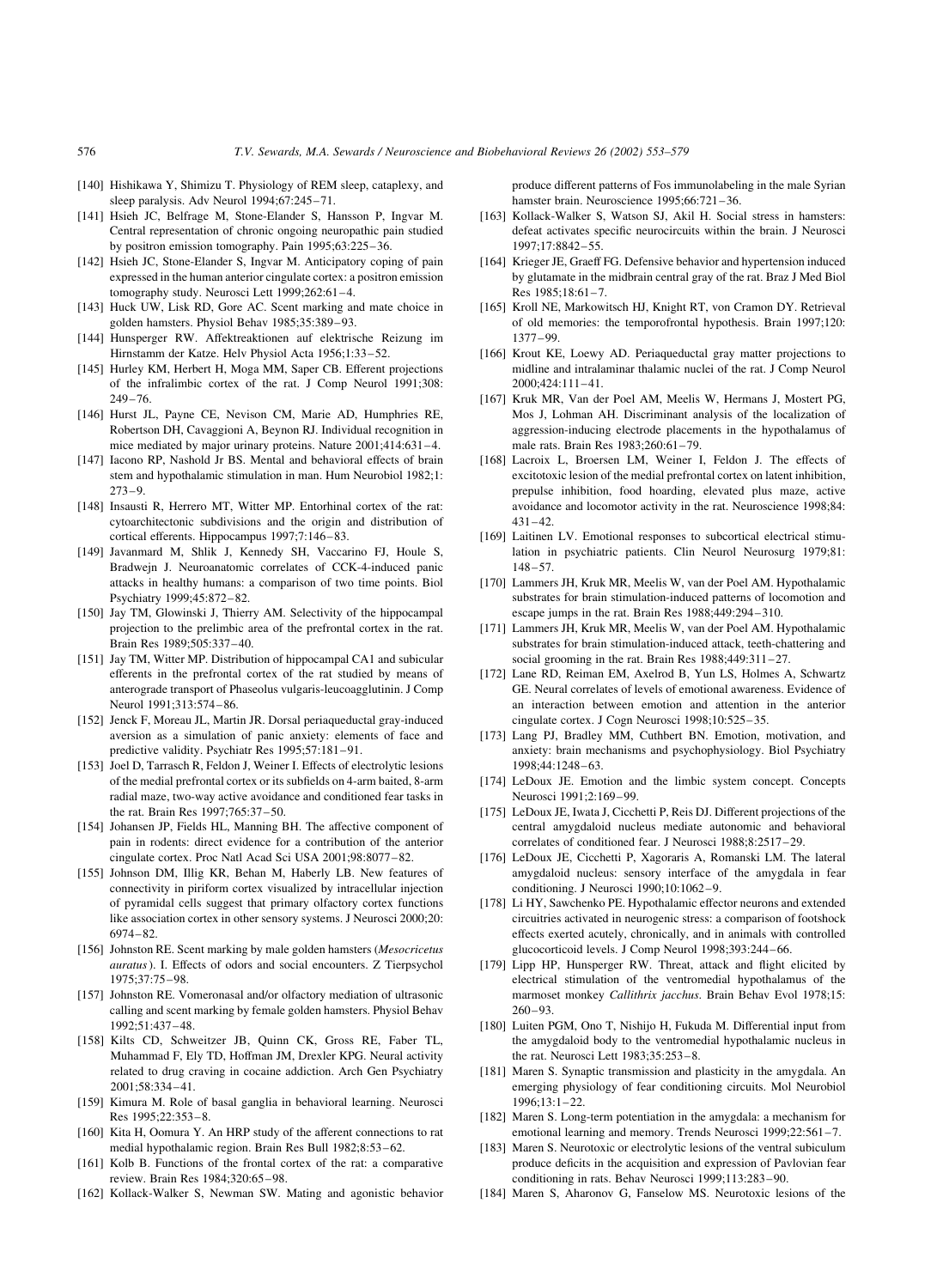<span id="page-24-0"></span>dorsal hippocampus and Pavlovian fear conditioning in rats. Behav Brain Res 1997;88:261–74.

- [185] Marsden CD. What do the basal ganglia tell premotor cortical areas? Ciba Found Symp 1987;132:282–300.
- [186] Markowitsch HJ, Thiel A, Reinkemeier M, Kessler J, Koyuncu A, Heiss WD. Right amygdalar and temporofrontal activation during autobiographic, but not during fictitious memory retrieval. Behav Neurol 2000;12:181–90.
- [187] Maruniak JA, Wysocki CJ, Taylor JA. Mediation of male mouse urine marking and aggression by the vomeronasal organ. Physiol Behav 1986;37:557–655.
- [188] Maslow AH. A theory of human motivation. Psychol Rev 1943;50: 370–96.
- [189] Maslow AH, Flanzbaum S. The role of dominance in the social and sexual behavior of infra-human primates. II: An experimental determination of the behavior syndrome of dominance. J Gen Psychol 1936;48:278–309.
- [190] Matochik JA. Role of the main olfactory system in recognition between individual spiny mice. Physiol Behav 1988;42:217–22.
- [191] Maxwell B, Powell DA, Buchanan SL. Multiple-and single-unit activity in area 32 (prelimbic region) of the medial prefrontal cortex during Pavlovian heart rate conditioning in rabbits. Cereb Cortex 1994;4:230–46.
- [192] McDonald AJ. Projections of the intermediate subdivision of the central amygdaloid nucleus to the bed nucleus of the stria terminalis and medial diencephalon. Neurosci Lett 1988;85:285–90.
- [193] McDonald AJ. Topographical organization of amygdaloid projections to the caudatoputamen, nucleus accumbens, and related striatal-like areas of the rat brain. Neuroscience 1991;44:15–33.
- [194] McDonald AJ, Mascagni F, Guo L. Projections of the medial and lateral prefrontal cortices to the amygdala: a Phaseolus Vulgaris leucoagglutinin study in the rat. Neuroscience 1996;71:55–75.
- [196] McIntyre DC, Kelly ME, Staines WA. Efferent projections of the anterior perirhinal cortex in the rat. J Comp Neurol 1996;369: 302–18.
- [197] Meller ST, Dennis BJ. Afferent projections to the periaqueductal gray in the rabbit. Neuroscience 1986;19:927–64.
- [198] Meller ST, Dennis BJ. Efferent projections of the periaqueductal gray in the rabbit. Neuroscience 1991;40:191–216.
- [199] Meunier M, Bachevalier J, Mishkin M, Murray EA. Effects on visual recognition of combined and separate ablations of the entorhinal and perirhinal cortex in rhesus monkeys. J Neurosci 1993;13:5418–32.
- [200] Meunier M, Bachevalier J, Mishkin M. Effects of orbital frontal and anterior cingulate lesions on object and place memory in rhesus monkeys. Neuropsychologia 1997;35:999–1015.
- [201] Milani H, Graeff FG. Gaba-benzodiazepine modulation of aversion in the medial hypothalamus of the rat. Pharmacol Biochem Behav 1987;28:21–7.
- [202] Mitler MM, Dement WC. Cataplectic-like behavior in cats after micro-injections of carbachol in pontine reticular formation. Brain Res 1975;68:335–43.
- [203] Morecraft RJ, Van Hoesen GW. Convergence of limbic input to the cingulate motor cortex in the rhesus monkey. Brain Res Bull 1998; 45:209–32.
- [204] Morgan MA, LeDoux JE. Differential contributions of dorsal and ventral medial prefrontal cortex to the acquisition and extinction of conditioned fear in rats. Behav Neurosci 1995;109:681–8.
- [205] Mufson EJ, Pandya DN. Some observations on the course and composition of the cingulum bundle in the rhesus monkey. J Comp Neurol 1984;225:31–43.
- [206] Mumby DG, Pinel JP. Rhinal cortex lesions and object recognition in rats. Behav Neurosci 1994;108:11–18.
- [207] Murray EA, Bussey TJ. Perceptual-mnemonic functions of the perirhinal cortex. Trends Cogn Sci 1999;3:142–51.
- [208] Murray EA, Bussey TJ, Hampton RR, Saksida LM. The parahippocampal region and object identification. Ann NY Acad Sci 2000;911:166–74.
- [209] Naber PA, Caballero-Bleda M, Jorritsma-Byham B, Witter MP. Parallel input to the hippocampal memory system through peri- and postrhinal cortices. Neuroreport 1997;8:2617–21.
- [210] Nader K, Majidishad P, Amorapanth P, LeDoux JE. Damage to the lateral and central, but not other, amygdaloid nuclei prevents the acquisition of auditory fear conditioning. Learn Mem 2001;8: 156–63.
- [211] Nagahara AH, Handa RJ. Age-related changes in c-fos mRNA induction after open-field exposure in the rat brain. Neurobiol Aging 1997;18:45–55.
- [212] Nakano K, Hasegawa Y, Tokushige A, Nakagawa S, Kayahara T, Mizuno N. Topographical projections from the thalamus, subthalamic nucleus and pedunculopontine tegmental nucleus to the striatum in the Japanese monkey, Macaca fuscata. Brain Res 1990; 537:54–68.
- [213] Nashold BS, Wilson WP, Slaughter G. Sensations evoked by stimulation of the midbrain of man. J Neurosurg 1969;30:14–24.
- [214] Nashold Jr BS, Durham NC. Phosphenes resulting from stimulation of the midbrain in man. Arch Ophthalmol 1970;84:433–5.
- [215] Newman DB, Hilleary SK, Ginsberg CY. Nuclear terminations of corticoreticular fiber systems in rats. Brain Behav Evol 1989;34: 223–64.
- [216] Nietzsche FW. The will to power. New York: Vintage Books; 1901. p. 1968.
- [217] Numan M, Numan M. A lesion and neuroanatomical tract-tracing analysis of the role of the bed nucleus of the stria terminalis in retrieval behavior and other aspects of maternal responsiveness in rats. Dev Psychobiol 1996;29:23–51.
- [218] O'Doherty J, Rolls ET, Francis S, Bowtell R, McGlone F. Representation of pleasant and aversive taste in the human brain. J Neurophysiol 2001;85:1315–21.
- [219] Ohtake T, Yamada H. Efferent connections of the nucleus reuniens and the rhomboid nucleus in the rat: an anterograde PHA-L tracing study. Neurosci Res 1989;6:556–668.
- [220] Olazabal DE, Ferreira A. Maternal behavior in rats with kainic acidinduced lesions of the hypothalamic paraventricular nucleus. Physiol Behav 1997;61:779–84.
- [221] Olivier B, Olivier-Aardema R, Wiepkema PR. Effect of anterior hypothalamic and mammillary area lesions on territorial aggressive behaviour in male rats. Behav Brain Res 1983;9:59–81.
- [222] Olszewski J. The thalamus of the Macaca mulatta. New York: Karger; 1952.
- [223] Ongur D, An X, Price JL. Prefrontal cortical projections to the hypothalamus in macaque monkeys. J Comp Neurol 1998;401: 480–505.
- [224] Ono T, Luiten PG, Nishijo H, Fukuda M, Nishino H. Topographic organization of projections from the amygdala to the hypothalamus of the rat. Neurosci Res 1985;2:221–38.
- [225] Ono K, Niimi K. Direct projections of the hypothalamic nuclei to the thalamic mediodorsal nucleus in the cat. Neurosci Lett 1985;57: 183–287.
- [226] Ostrowsky K, Isnard J, Ryvlin P, Guenot M, Fischer C, Mauguiere F. Functional mapping of the insular cortex: clinical implication in temporal lobe epilepsy. Epilepsia 2000;41:681–6.
- [227] Papez JW. A proposed mechanism of emotion. Arch Neurol Psychiatry 1937;38:725–43.
- [228] Petrulis A, Johnston RE. Lesions centered on the medial amygdala impair scent-marking and sex-odor recognition but spare discrimination of individual odors in female golden hamsters. Behav Neurosci 1999;113:345–57.
- [229] Petrulis A, Peng M, Johnston RE. Effects of vomeronasal organ removal on individual odor discrimination, sex-odor preference, and scent marking by female hamsters. Physiol Behav 1999;66:73–83.
- [230] Pfaff DW. Drive: neurobiological and molecular mechanisms of sexual motivation. Cambridge, MA: MIT Press; 1999.
- [231] Phillips RG, LeDoux JE. Lesions of the dorsal hippocampal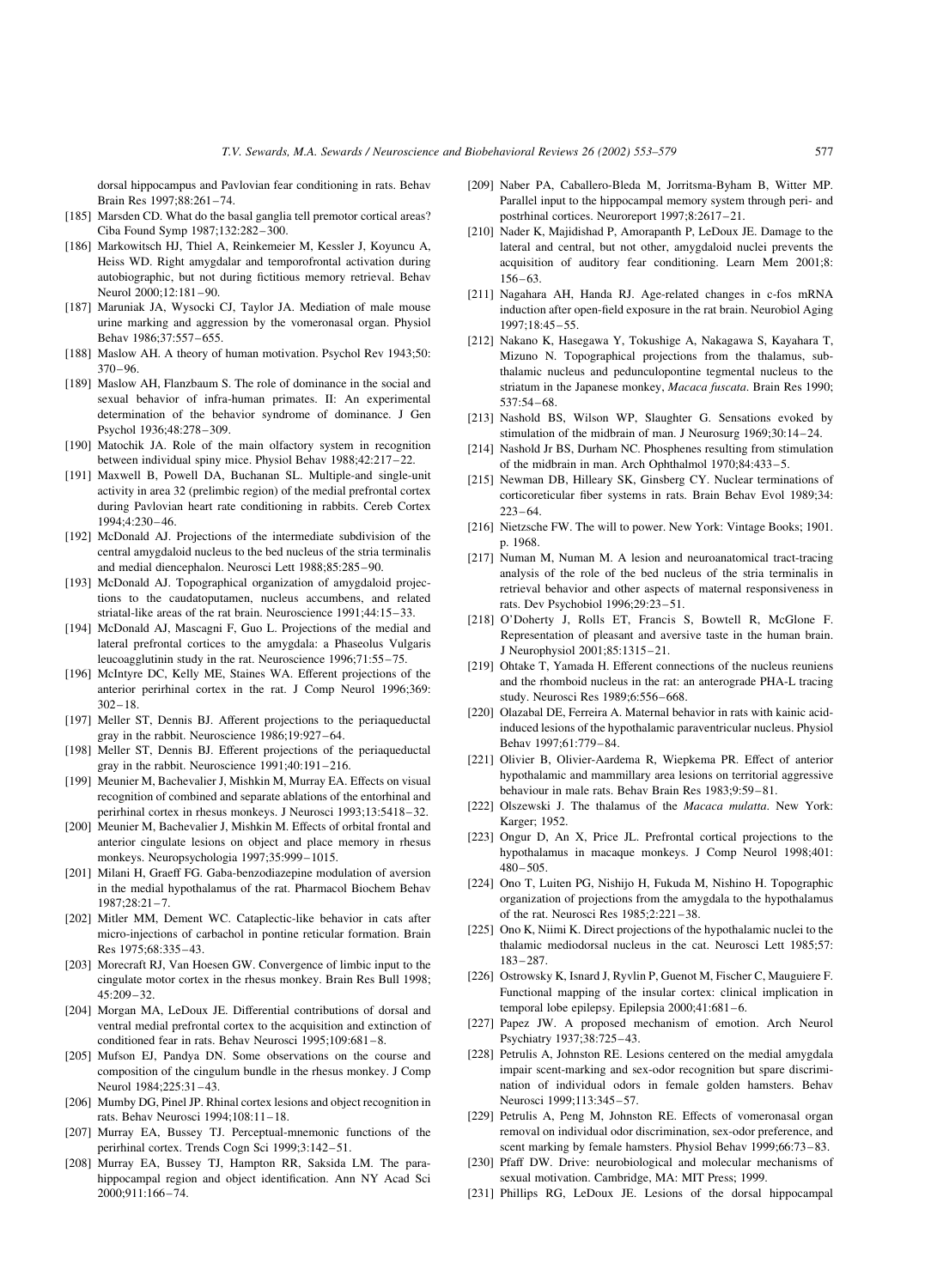formation interfere with background but not foreground contextual fear conditioning. Learn Mem 1994;1:34–44.

- [232] Pitkanen A, Pikkarainen M, Nurminen N, Ylinen A. Reciprocal connections between the amygdala and the hippocampal formation, perirhinal cortex, and postrhinal cortex in rat. A review. Ann NY Acad Sci 2000;911:369–91.
- [233] Ploghaus A, Tracey I, Gati JS, Clare S, Menon RS, Matthews PM, Rawlins JN. Dissociating pain from its anticipation in the human brain. Science 1999;284:1979–81.
- [234] Poplawsky A, Johnson DA. Open-field social behavior of rats following lateral or medial septal lesions. Physiol Behav 1973;11:  $845 - 54.$
- [235] Quirk GJ, Russo GK, Barron JL, Lebron K. The role of ventromedial prefrontal cortex in the recovery of extinguished fear. J Neurosci 2000;15:6225–31.
- [236] Rainville P, Duncan GH, Price DD, Carrier B, Bushnell MC. Pain affect encoded in human anterior cingulate but not somatosensory cortex. Science 1997;277:968–71.
- [237] Ralls K. Mammalian scent marking. Science 1971;171:443–9.
- [238] Rauch SL, Shin LM, Dougherty DD, Alpert NM, Orr SP, Lasko M, Macklin ML, Fischman AJ, Pitman RK. Neural activation during sexual and competitive arousal in healthy men. Psychiatry Res 1999;  $91:1-10.$
- [239] Ray A, Sen P, Alkondon M. Biochemical and pharmacological evidence for central cholinergic regulation of shock-induced aggression in rats. Pharmacol Biochem Behav 1989;32:867–71.
- [240] Reiman EM, Raichle ME, Robins E, Mintun MA, Fusselman MJ, Fox PT, Price JL, Hackman KA. Neuroanatomical correlates of a lactate-induced anxiety attack. Arch Gen Psychiatry 1989;46: 493–500.
- [241] Richmond MA, Yee BK, Pouzet B, Veenman L, Rawlins JN, Feldon J, Bannerman DM. Dissociating context and space within the hippocampus: effects of complete, dorsal, and ventral excitotoxic hippocampal lesions on conditioned freezing and spatial learning. Behav Neurosci 1999;113:1189–203.
- [242] Risold PY, Canteras NS, Swanson LW. Organization of projections from the anterior hypothalamic nucleus: a Phaseolus vulgarisleucoagglutinin study in the rat. J Comp Neurol 1994;348:1–40.
- [243] Risold PY, Swanson LW. Structural evidence for functional domains in the rat hippocampus. Science 1996;272:1484–6.
- [244] Risold PY, Swanson LW. Connections of the rat lateral septal complex. Brain Res Rev 1997;24:115–95.
- [246] Rizvi TA, Ennis M, Behbehani MM, Shipley MT. Connections between the central nucleus of the amygdala and the midbrain periaqueductal gray: topography and reciprocity. J Comp Neurol 1991;303:121–31.
- [247] Robbins A, Schwartz-Giblin S, Pfaff DW. Ascending and descending projections to medullary reticular formation sites which activate deep lumbar back muscles in the rat. Exp Brain Res 1990;80: 463–74.
- [248] Roeling TA, van Erp AM, Meelis W, Kruk MR, Veening JG. Behavioural effects of NMDA injected into the hypothalamic paraventricular nucleus of the rat. Brain Res 1991;550:220–4.
- [249] Rogan MT, LeDoux JE. Emotion: systems, cells, synaptic plasticity. Cell 1996;85:469–75.
- [250] Rogan MT, Staubli UV, LeDoux JE. Fear conditioning induces associative long-term potentiation in the amygdala. Nature 1997; 390:552–3.
- [251] Rolls ET. The orbitofrontal cortex and reward. Cereb Cortex 2000;  $10.284 - 94$
- [252] Rosene DL, Van Hoesen GW. Hippocampal efferents reach widespread areas of cerebral cortex and amygdala in the rhesus monkey. Science 1977;198:315–7.
- [253] Rudy JW, O'Reilly RC. Contextual fear conditioning, conjunctive representations, pattern completion, and the hippocampus. Behav Neurosci 1999;113:867–80.
- [254] Schafe GE, LeDoux JE. Memory consolidation of auditory

Pavlovian fear conditioning requires protein synthesis and protein kinase A in the amygdala. J Neurosci 2000;20:RC96.

- [255] Schenberg LC, Bittencourt AS, Sudré EC, Vargas LC. Modeling panic attacks. Neurosci Biobehav Rev 2002;25:647–59.
- [256] Schmidt EM, Bak MJ, Hambrecht FT, Kufta CV, O'Rourke DK, Vallabhanath P. Feasibility of a visual prosthesis for the blind based on intracortical microstimulation of the visual cortex. Brain 1996; 119:507–22.
- [257] Schneider A, von Däniken C, Gutbrod K. Disorientation in amnesia. Brain 1996;119:1627–32.
- [258] Selemon LD, Goldman-Rakic PS. Longitudinal topography and interdigitation of corticostriatal projections in the rhesus monkey. J Neurosci 1985;5:776–94.
- [259] Selionov VA, Shik ML. Medullary locomotor strip and column in the cat. Neuroscience 1984;13:1267–78.
- [260] Sesack SR, Deutch AY, Roth RH, Bunney BS. Topographical organization of the efferent projections of the medial prefrontal cortex in the rat: an anterograde tract-tracing study with Phaseolus vulgaris leucoagglutinin. J Comp Neurol 1989;290:213–42.
- [261] Sewards TV, Sewards MA. Visual awareness due to neuronal activities in subcortical structures: a proposal. Consious Cogn 2000; 9:86–116.
- [262] Sewards TV, Sewards MA. On the neural correlates of recognition awareness: relationship to computational activities and activities mediating perceptual awareness. Consious Cogn 2001;10.
- [263] Shammah-Lagnado SJ, Negrao N, Silva BA, Ricardo JA. Afferent connections of the nuclei reticularis pontis oralis and caudalis: a horseradish peroxidase study in the rat. Neuroscience 1987;20:961–89.
- [264] Shekhar A, DiMicco JA. Defense reaction elicited by injection of GABA antagonists and synthesis inhibitors into the posterior hypothalamus in rats. Neuropharmacology 1987;26:407–17.
- [265] Shin LM, McNally RJ, Kosslyn SM, Thompson WL, Rauch SL, Alpert NM, Metzger LJ, Lasko NB, Orr SP, Pitman RK. Regional cerebral blood flow during script-driven imagery in childhood sexual abuse-related PTSD: a PET investigation. Am J Psychiatry 1999; 156:575–84.
- [266] Shipley MT, Ennis M. Functional organization of olfactory system. J Neurobiol 1996;30:123–76.
- [267] Siegel A, Pott CB. Neural substrate of aggression and flight in the cat. Prog Neurobiol 1988;31:261–83.
- [268] Siegel A, Brutus M. Neural substrates of aggression and rage in the cat. In: Epstein AN, Morrison AR, editors. Progress in psychobiology and physiological psychology. San Diego: Academic Press; 1990. p. 135–233.
- [269] Silveira MCL, Graeff FG. Defense reaction elicited by microinjection of kainic acid into the medial hypothalamus of the rat: antagonism by a GABAA receptor agonist. Behav Neural Biol 1992;57:226–32.
- [270] Silveira MC, Sandner G, Graeff FG. Induction of Fos immunoreactivity in the brain by exposure to the elevated plus-maze. Behav Brain Res 1993;56:115–8.
- [271] Singewald N, Sharp T. Neuroanatomical targets of anxiogenic drugs in the hindbrain as revealed by Fos immunocytochemistry. Neuroscience 2000;98:759–70.
- [272] Sinnamon HM, Galer BS. Head movements elicited by electrical stimulation of the anteromedial cortex of the rat. Physiol Behav 1984;33:185–90.
- [273] Slotnick BM, McMullen MF. Intraspecific fighting in albino mice with septal forebrain lesions. Physiol Behav 1972;8:333–7.
- [274] Smith DA, Flynn JP. Afferent projections to quiet attack sites in cat hypothalamus. Brain Res 1980;194:29–40.
- [275] Smith WK. The functional significance of the rostral cingular cortex as revealed by its responses to electrical excitation. J Neurophysiol 1945;8:241–55.
- [276] Stoerig P. The neuroanatomy of phenomenal vision: a psychological perspective. Ann NY Acad Sci 2001;929:176–94.
- [277] Struthers WM, Wirtshafter D. Quinpirole attenuates the striatal fos

<span id="page-25-0"></span>